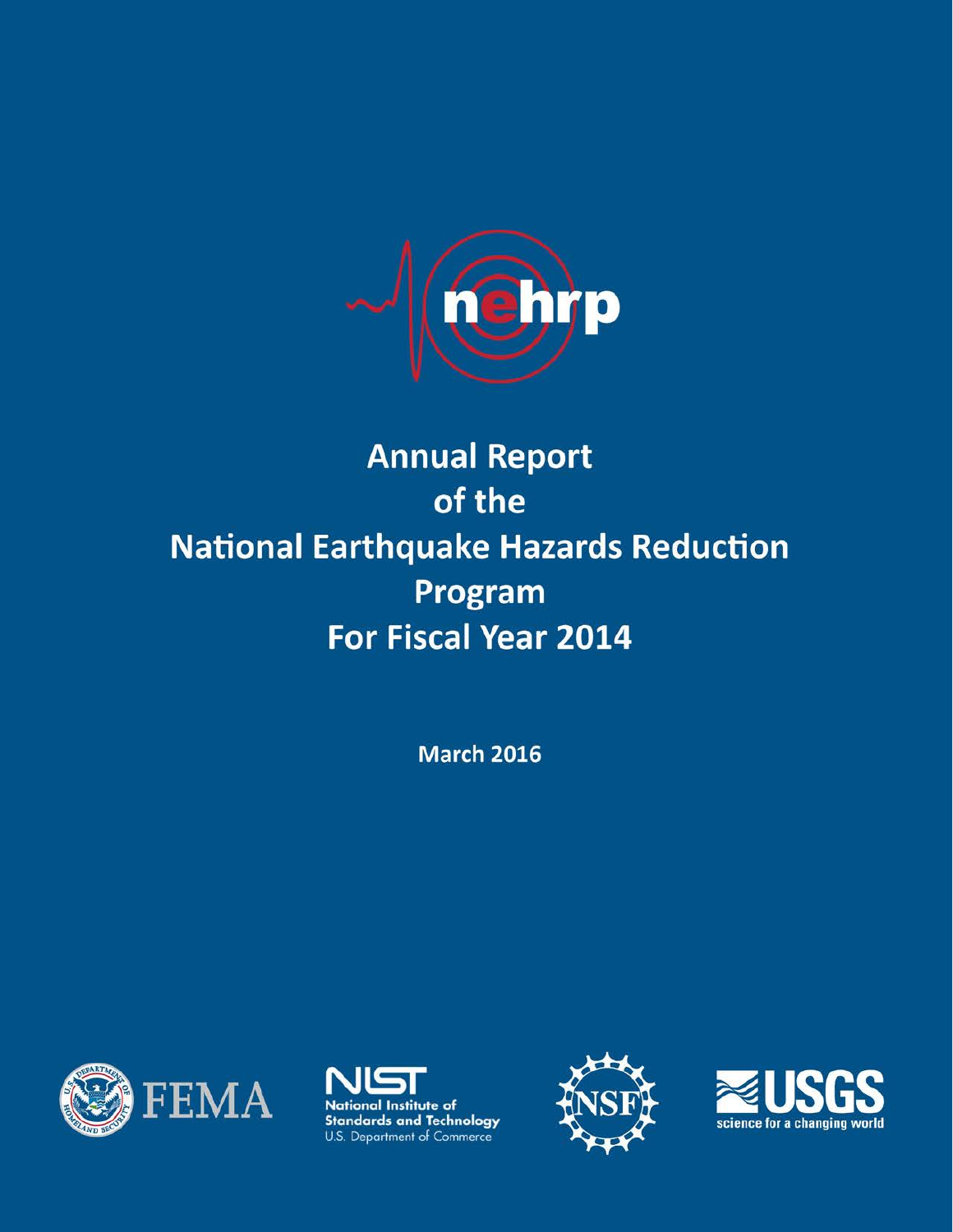This report about the National Earthquake Hazards Reduction Program (NEHRP) during fiscal year (FY) 2014 is submitted to Congress by the Interagency Coordinating Committee of NEHRP, as required by the Earthquake Hazards Reduction Act of 1977 (Public Law 95-124, 42 U.S.C. 7701 *et. seq*.), as amended by the Earthquake Hazards Reduction Program Reauthorization Act of 2004 (Public Law 108-360).

#### **The members of the Interagency Coordinating Committee are as follows:**

#### **Chair**

#### **Dr. Willie E. May**

Under Secretary of Commerce for Standards and Technology and Director National Institute of Standards and Technology U.S. Department of Commerce

#### **Mr. W. Craig Fugate**

Administrator Federal Emergency Management Agency U.S. Department of Homeland Security

#### **Dr. France A. Córdova**

Director National Science Foundation

#### **Mr. Shaun L.S. Donovan**

**Director** Office of Management and Budget Executive Office of the President

#### **Dr. John P. Holdren**

Assistant to the President for Science and Technology and Director Office of Science and Technology Policy Executive Office of the President

#### **Dr. Suzette Kimball**

Director U.S. Geological Survey U.S. Department of the Interior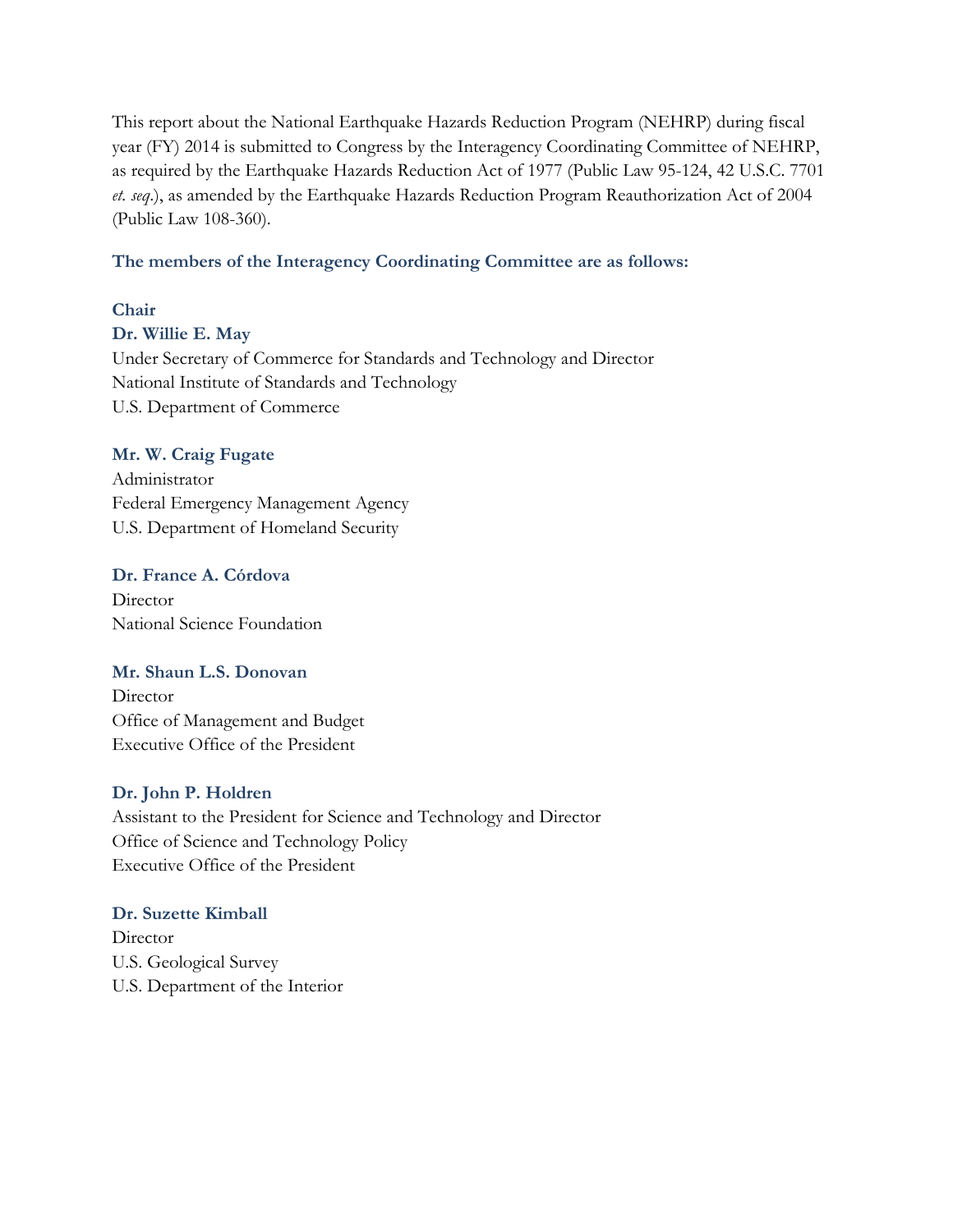Disclaimer: Certain trade names or company products are mentioned in the text to adequately specify the experimental procedures and equipment used. In no case does such identification imply recommendation or endorsement by any of the agencies represented on the Interagency Coordinating Committee, nor does it imply that the equipment is the best available for the purpose.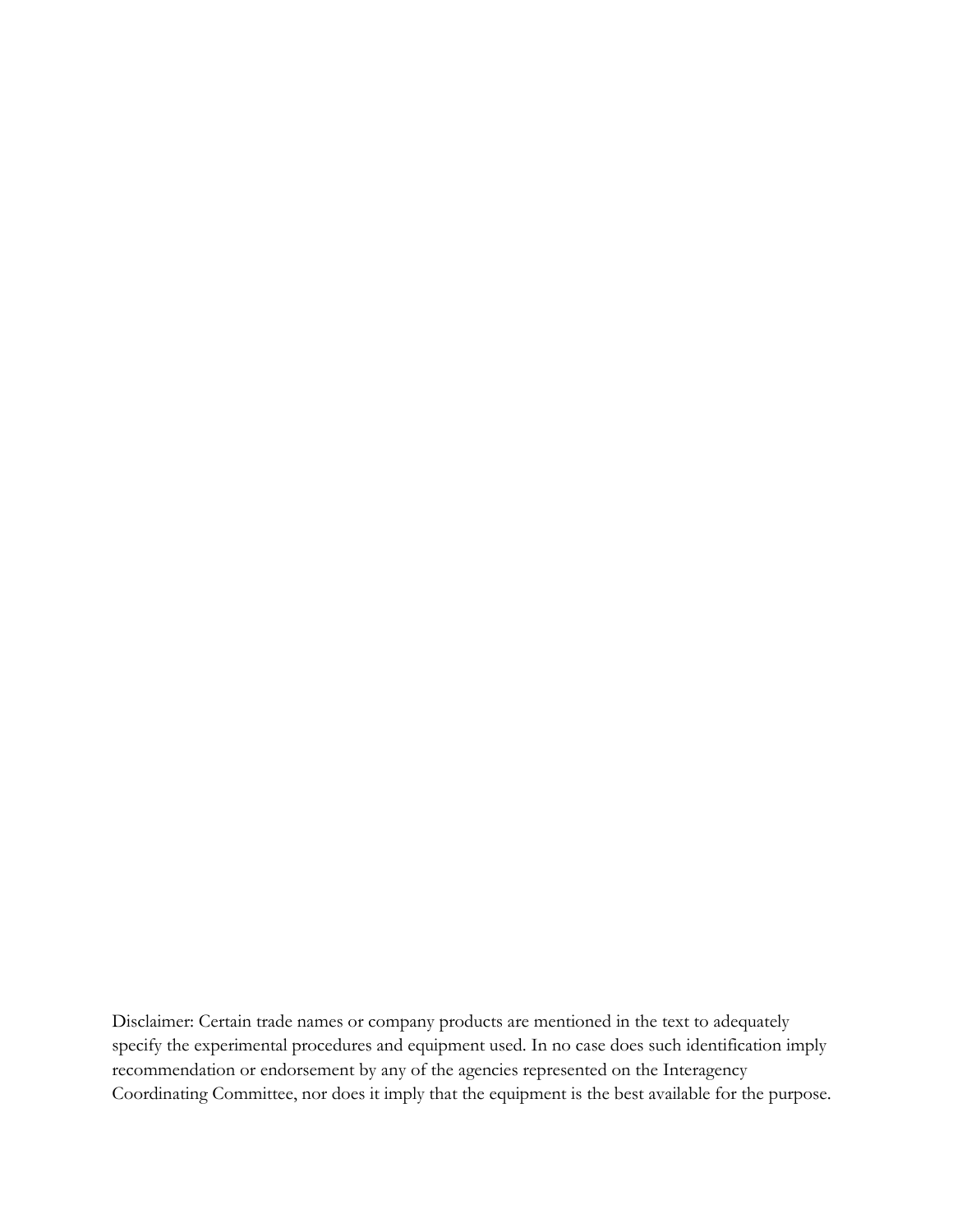# **Table of Contents**

L.

| 1. |                                                                                     |
|----|-------------------------------------------------------------------------------------|
| 2. |                                                                                     |
|    |                                                                                     |
|    |                                                                                     |
| 3. |                                                                                     |
|    |                                                                                     |
|    | 3.2 Goal B: Develop Cost-Effective Measures to Reduce Earthquake Impacts on         |
|    | 3.3 Goal C: Improve the Earthquake Resilience of Communities Nationwide  13         |
|    |                                                                                     |
|    | 3.5 NEHRP Statutory Activity: Develop, Operate, and Maintain NEHRP Facilities  19   |
| 4. | FEMA Activities to Promote Implementation of Research Results and Hazard Mitigation |
|    |                                                                                     |
|    |                                                                                     |
|    |                                                                                     |
| 5. |                                                                                     |
| 6. |                                                                                     |
|    |                                                                                     |
|    |                                                                                     |
|    |                                                                                     |
|    |                                                                                     |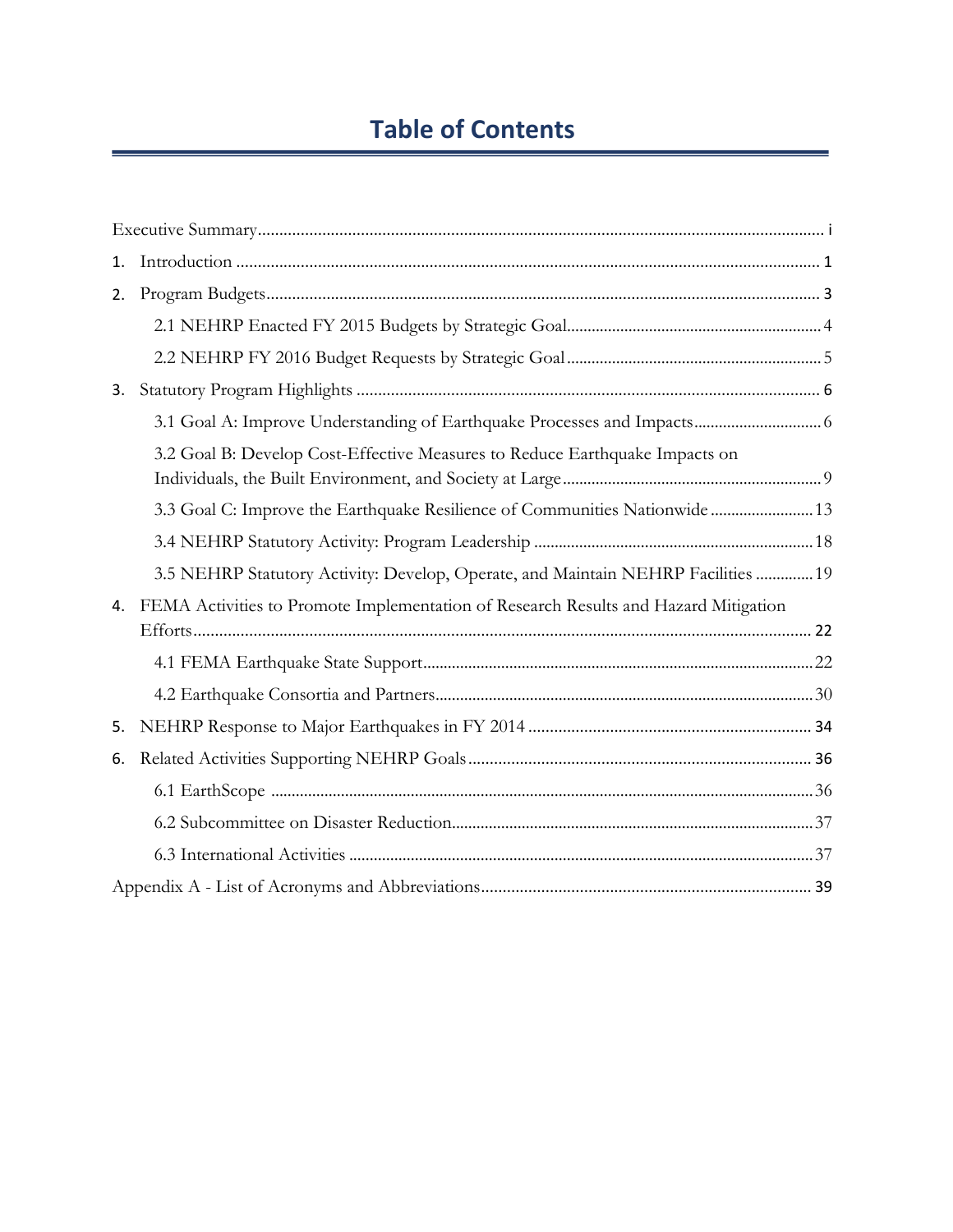# **Executive Summary**

<span id="page-4-0"></span>This is the annual report of the National Earthquake Hazards Reduction Program (NEHRP) covering fiscal year (FY) 20[1](#page-4-1)4,<sup>1</sup> presented by the NEHRP Interagency Coordinating Committee. This report, required by Public Law 108–360, describes the FY 2014 activities of the NEHRP agencies and their progress toward reducing the impacts of future earthquakes in the United States. This report also summarizes actual program budgets for FY 2015 and budgets requested by the Administration for FY 2016.

The four Federal agencies participating in NEHRP are the Federal Emergency Management Agency (FEMA), the National Institute of Standards and Technology (NIST), the National Science Foundation (NSF), and the U.S. Geological Survey (USGS). NIST serves as the NEHRP lead agency. The NEHRP agencies have distinct roles and responsibilities that are mutually supportive.

The NEHRP Interagency Coordinating Committee is composed of the Administrator of FEMA, the Directors of NIST, NSF, and USGS, and the Directors of the White House Office of Science and Technology Policy (OSTP) and Office of Management and Budget (OMB). The Director of NIST chairs the Interagency Coordinating Committee.

The year 2014 marked the  $50<sup>th</sup>$  anniversary of the Great Alaska Earthquake of 1964. Commemoration events held in Anchorage, including the annual meeting of the Seismological Society of America (SSA) and the quadrennial meeting of the U.S. National Conference on Earthquake Engineering, reminded participants of the significant toll of the 1964 event and of the potential toll that a similar event could take today.

In August 2014, an earthquake of magnitude 6.0 (M6.0) struck near Napa, California. Referred to as the South Napa earthquake, this was the largest earthquake to strike the San Francisco - Oakland area since 1989. Significant damage occurred in private homes, commercial buildings, and essential facilities such as hospitals. Also during FY 2014, public attention became focused on dramatic increases in the occurrence of human-induced earthquakes in areas of the central and eastern U.S. where large volumes of wastewater from oil and gas production processes were injected in deep wells. Many small to moderate earthquakes have occurred in such areas. The NEHRP agencies are actively engaged in assessing both the specific details of the South Napa event, including publication of three FEMA reports (FEMA P-1024 and two Recovery Advisories), and the evolving issues associated with injection-induced earthquakes.

<span id="page-4-1"></span> $\overline{a}$ <sup>1</sup> This report covers FY 2014 as defined by the Federal Government, a period that began on October 1, 2013, and ended on September 30, 2014.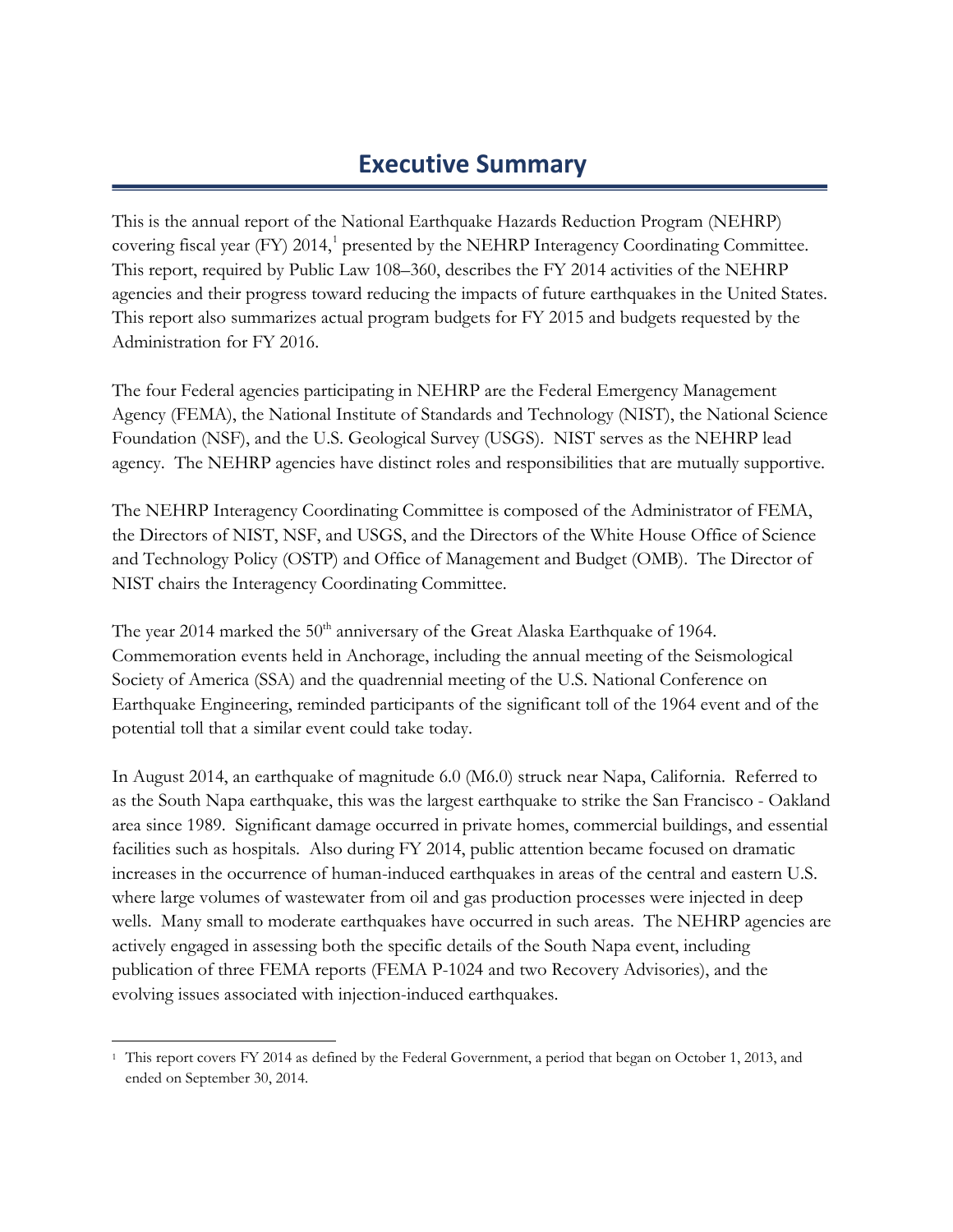The SSA reports that scientists associated with FEMA, USGS, and the California Geological Survey have assessed earthquake hazards in the 48 contiguous United States and determined that over 143 million Americans are exposed to potentially damaging earthquakes, with as many as 28 million Americans likely to experience strong shaking in their lifetimes<sup>[2](#page-5-0)</sup>.

A primary role of NEHRP is to provide leadership and resources for developing new, costeffective measures to reduce the damage and disruption that earthquakes cause, and to advocate for their implementation. Some of the significant NEHRP activities of FY 2014 that are covered in this report are listed briefly below.

In support of NEHRP Strategic Plan Goal A, *Improve Understanding of Earthquake Processes and Inputs*, researchers at several major universities investigated cost-effective retrofit technologies for existing buildings; one project focused on wood construction typically found in apartments and commercial properties, while another focused on reinforced concrete buildings. Two new Science Across Virtual Institutes (SAVI) projects linked researchers in the U.S. with their counterparts in other countries; one of the projects focused on reinforced concrete wall buildings that are common in many countries and were among the buildings heavily damaged in the 2010 Maule, Chile earthquake. NSF completed ten years of support for operation of the George E. Brown, Jr. Network for Earthquake Engineering Simulation (NEES) and began new efforts to support the future Natural Hazards Engineering Research Infrastructure (NHERI).

In support of NEHRP Strategic Plan Goal B, *Develop Cost-Effective Measures to Reduce Earthquake Impacts on Individuals, the Built Environment, and Society at Large*, the USGS completed its update of the U.S. National Seismic Hazard Model for the contiguous 48 States and also began developing improved products for communicating seismic hazard information to the public. USGS also continued its efforts to update methods for evaluating seismic hazards induced by human activity. NIST provided new design guidance reports addressing light-frame structural wood diaphragm systems and special reinforced masonry walls, and it provided an assessment of the use of higherstrength steel reinforcement in earthquake-resistant reinforced concrete structures that can lead to improved cost-effectiveness in such structures. FEMA produced updated guidance on assessing and mitigating damage in non-structural components in buildings; this guidance will be helpful in improving the abilities of buildings to support societal resilience.

In support of NEHRP Strategic Plan Goal C, *Improve the Earthquake Resilience of Communities Nationwide*, FEMA and USGS supported major earthquake safety exercises, most notably the "Alaska Shield" National-Level Exercise, which took place on the 50<sup>th</sup> anniversary of the Great Alaska Earthquake and tsunami of 1964 (see page 14 of this report). FEMA and USGS also

 $\overline{a}$ 

<span id="page-5-0"></span><sup>2</sup> SSA News Release, More Americans at risk from strong earthquakes, says new report, [http://www.seismosoc.org/society/press\\_releases/SSA\\_2015\\_EarthquakeThreat\\_Press\\_Release.pdf](http://www.seismosoc.org/society/press_releases/SSA_2015_EarthquakeThreat_Press_Release.pdf) . Further details are found in Jaiswal et. al, http://earthquakespectra.org/doi/10.1193/111814EQS195M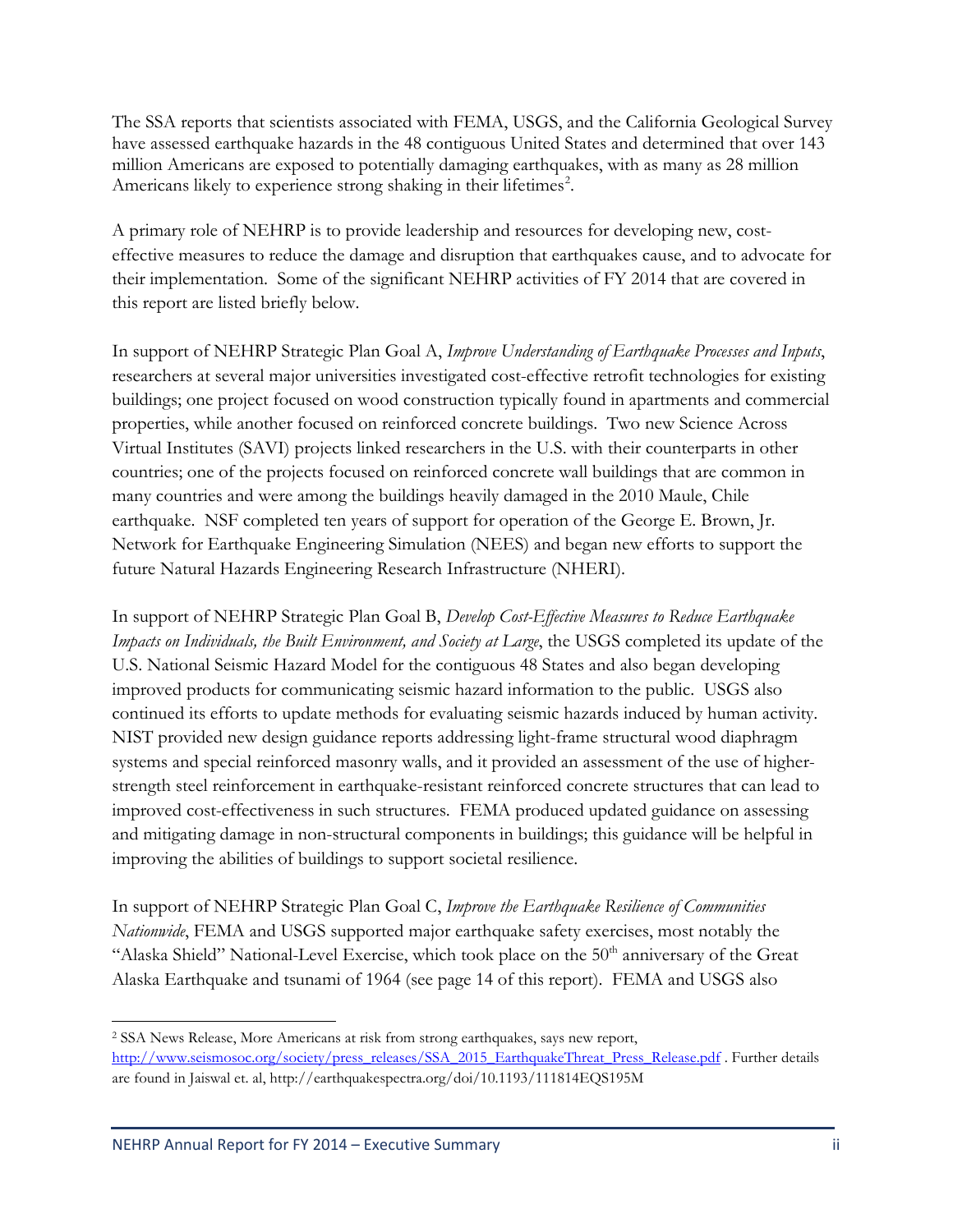continued to support the expanding ShakeOut activity participation. ShakeOut is the world's largest earthquake preparedness drill. USGS continued its ShakeAlert project that is working in cooperation with others to initiate and operate a limited earthquake early warning (EEW) system for the West Coast. In the August 2014 South Napa earthquake, the embryonic EEW system successfully sent alerts to test users in the San Francisco Bay area. FEMA continued its longstanding work to support the inclusion of seismic provisions in the 2015 editions of the International Code Council (ICC) publications, and it worked to complete development of the 2015 *NEHRP Recommended Seismic Provisions for New Buildings and Other Structures* that will be incorporated in the ASCE/SEI 7, *Minimum Design Loads for Buildings and Other Structures*, which is the national consensus design standard for new buildings. NIST completed and released a comprehensive study of the costs and benefits of earthquake-resistant design and construction in the Memphis, Tennessee, area; its findings have been directly applicable and useful in the public discussion of building code adoption issues in the Memphis area. NSF supported a number of initiatives that enhance education and training for future researchers and practitioners in the earthquake and other hazards fields.

To monitor earthquakes worldwide and in the U.S. and its Territories, the USGS National Earthquake Information Center (NEIC) receives worldwide data from the Global Seismographic Network (GSN) and other international sources, and domestically from the Advanced National Seismic System (ANSS). More than a gigabit per second of data from these stations streams in to NEIC continuously where it is automatically processed. The results of the processing are reviewed by seismologists serving on a 24 hours a day/7 days a week basis. Domestically, the USGS partners with 13 regional seismic networks operated by universities that provide detailed coverage for the areas of the country with the highest seismic risk.

The USGS NEIC publishes locations for about 70 earthquakes per day on average, or about 25,000 annually. The USGS NEIC publishes worldwide earthquakes with a magnitude of 4.5 or greater, and U.S. earthquakes of 2.5 or greater wherever feasible. On average, since about 1900, 18 earthquakes worldwide of magnitude of 7.0 or higher have occurred annually.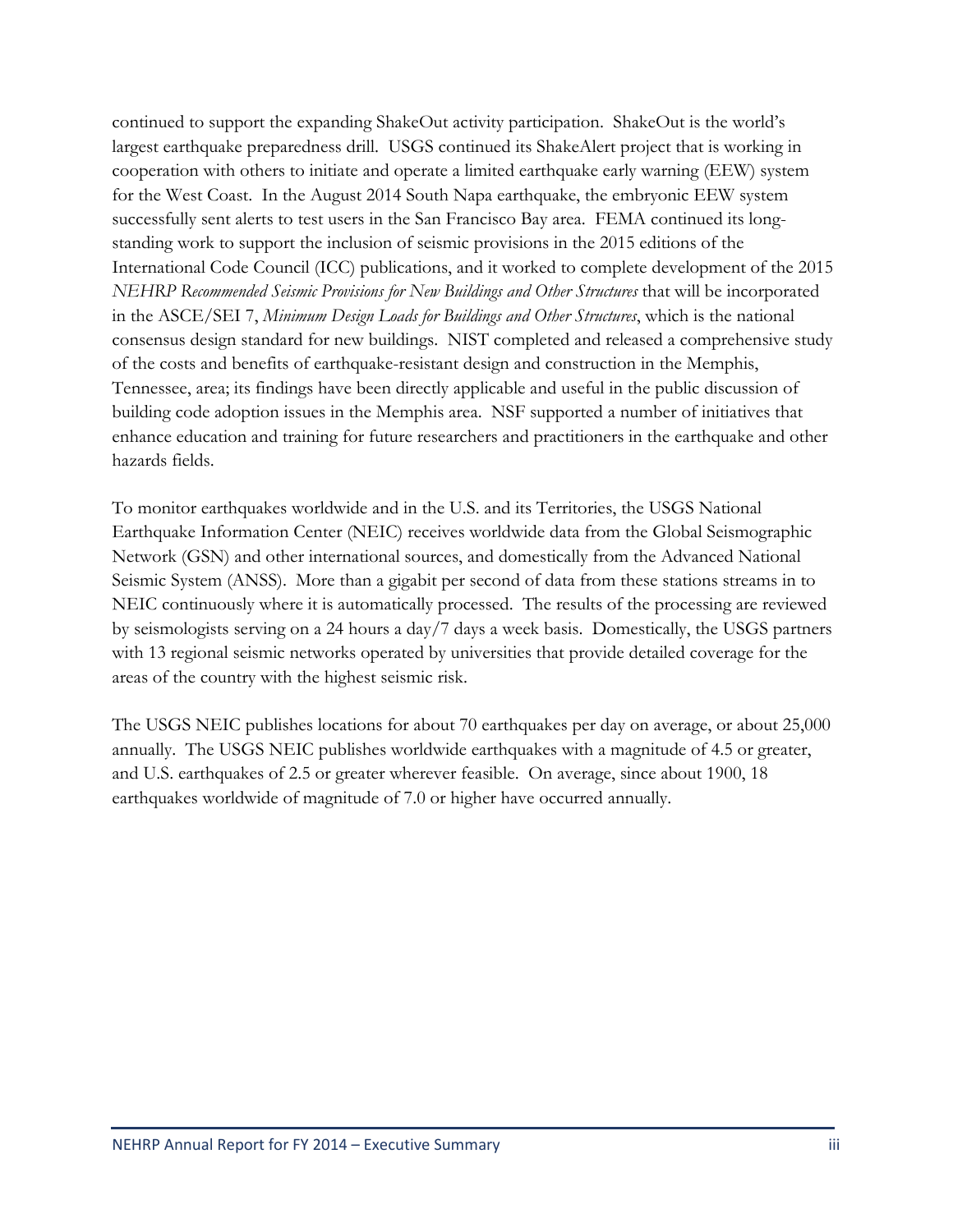# **Section 1 Introduction**

<span id="page-7-0"></span>The National Earthquake Hazards Reduction Program (NEHRP) is a four-agency program established by Congress "to reduce the risks of life and property from future earthquakes in the United States."[3](#page-7-1) The four Federal agencies participating in NEHRP are the Federal Emergency Management Agency (FEMA), the National Institute of Standards and Technology (NIST), the National Science Foundation (NSF), and the U.S. Geological Survey (USGS). NIST serves as the lead agency for NEHRP.

Since NEHRP was initially authorized, Congress has periodically reauthorized the program, generally at two- to five-year intervals. The latest reauthorization of NEHRP (Public Law 108–360, the Earthquake Hazards Reduction Program Reauthorization Act of 2004) authorized funding for the four participating agencies through fiscal year (FY) 2009. Pending passage of new reauthorizing legislation, the NEHRP agencies continue to perform duties outlined in Public Law 108–360 within agency-established budget allocations.

Public Law 108–360 requires that the NEHRP Interagency Coordinating Committee, through which agency directors direct the program, submit an annual report to Congress on NEHRP budgets and activities. The Interagency Coordinating Committee submits this annual report, covering FY 2014, pursuant to that requirement.

Previous NEHRP annual reports provide details on the organizational structure of NEHRP and agency roles and responsibilities. This NEHRP annual report for FY 2014 provides information on NEHRP agency budgets, highlights of statutory program activities, State activities promoting implementation of research results, and non-NEHRP related activities that support NEHRP goals. This report and prior NEHRP annual reports are available at [www.nehrp.gov/about/reports.htm.](http://www.nehrp.gov/about/reports.htm)

The year 2014 was a landmark year: it marked the  $50<sup>th</sup>$  anniversary of the Great Alaska Earthquake of 1964. Commemoration events that were held in Anchorage, including the annual meeting of the Seismological Society of America (SSA) and the quadrennial meeting of the U.S. National Conference on Earthquake Engineering, reminded earthquake science and engineering professionals and the public of the significant toll of the 1964 event and of the potential toll that a similar event could take today.

In August 2014, an earthquake of magnitude 6.0 (M6.0) struck near Napa, California. The South Napa earthquake was the largest to strike the San Francisco - Oakland region since the 1989 Loma

<span id="page-7-1"></span> $\overline{a}$ <sup>3</sup> The Earthquake Hazards Reduction Act of 1977 (Public Law 95-124, 42 U.S.C. 7701 *et seq.*), as amended by Public Laws 101-614, 105-47, 106-503, and 108-360. Se[e http://www.nehrp.gov/about/PL108-360.htm](http://www.nehrp.gov/about/PL108-360.htm) .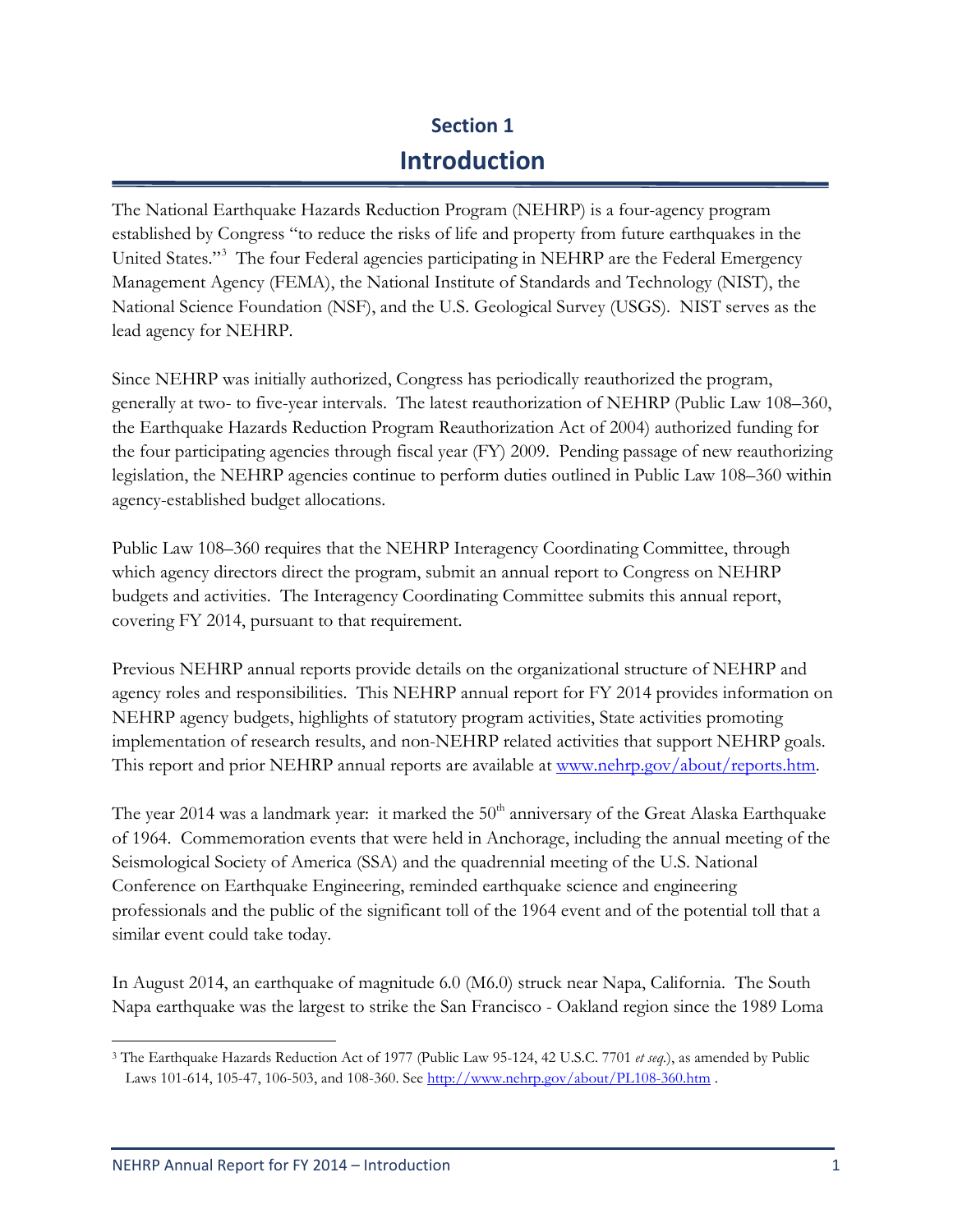Prieta earthquake. The NEHRP agencies have been engaged with State, local, and private sector experts in thoroughly assessing the damage that occurred in this moderately strong earthquake in private homes, commercial buildings, and essential facilities such as hospitals.

During 2014, public attention was focused on dramatic increases in the occurrence of humaninduced earthquakes in areas of the central and eastern U.S. where large volumes of wastewater used in oil and gas production are injected in deep wells. Many small to moderate earthquakes have occurred in such areas. The USGS is actively assessing this hazard and developing new understanding of earthquakes caused by injection practices, with the goal of reducing the occurrence of, and risks from, induced earthquakes.

The SSA announced<sup>[4](#page-8-0)</sup> that seismologists and engineers associated with FEMA, USGS, and the California Geological Survey have assessed earthquake hazards in the 48 contiguous United States and found that over 143 million Americans are exposed to potentially damaging earthquakes, with as many as 28 million Americans likely to experience strong shaking in their lifetimes. The report authors identified over 6,000 fire stations, 800 hospitals, and almost 20,000 schools that could be subjected to strong ground motions from earthquakes. The SSA news release also notes that this new data is in sharp contrast to the 1994 FEMA estimates of 75 million Americans in 39 States at risk of exposure to damaging earthquakes. As described by the USGS in the SSA news release, the significantly higher revised projections reflect both improved seismic hazard assessments and the continued movement of the American population to urbanized areas in all regions of the country, including those most significantly impacted by seismic activity.

As has been stated in previous NEHRP annual reports, future earthquakes in the United States are inevitable. The continued efforts of NEHRP are essential for the Nation to prepare for their eventual occurrence, to prepare individuals for safely surviving them, and to mitigate and reduce their impacts on life, property, and economic and social systems. This work is needed to support the Nation's efforts to become earthquake-resilient.

 $\overline{a}$ 

<span id="page-8-0"></span><sup>4</sup> SSA News Release, More Americans at risk from strong earthquakes, says new report, [http://www.seismosoc.org/society/press\\_releases/SSA\\_2015\\_EarthquakeThreat\\_Press\\_Release.pdf.](http://www.seismosoc.org/society/press_releases/SSA_2015_EarthquakeThreat_Press_Release.pdf) Further details are found in Jaiswal et. al, http://earthquakespectra.org/doi/10.1193/111814EQS195M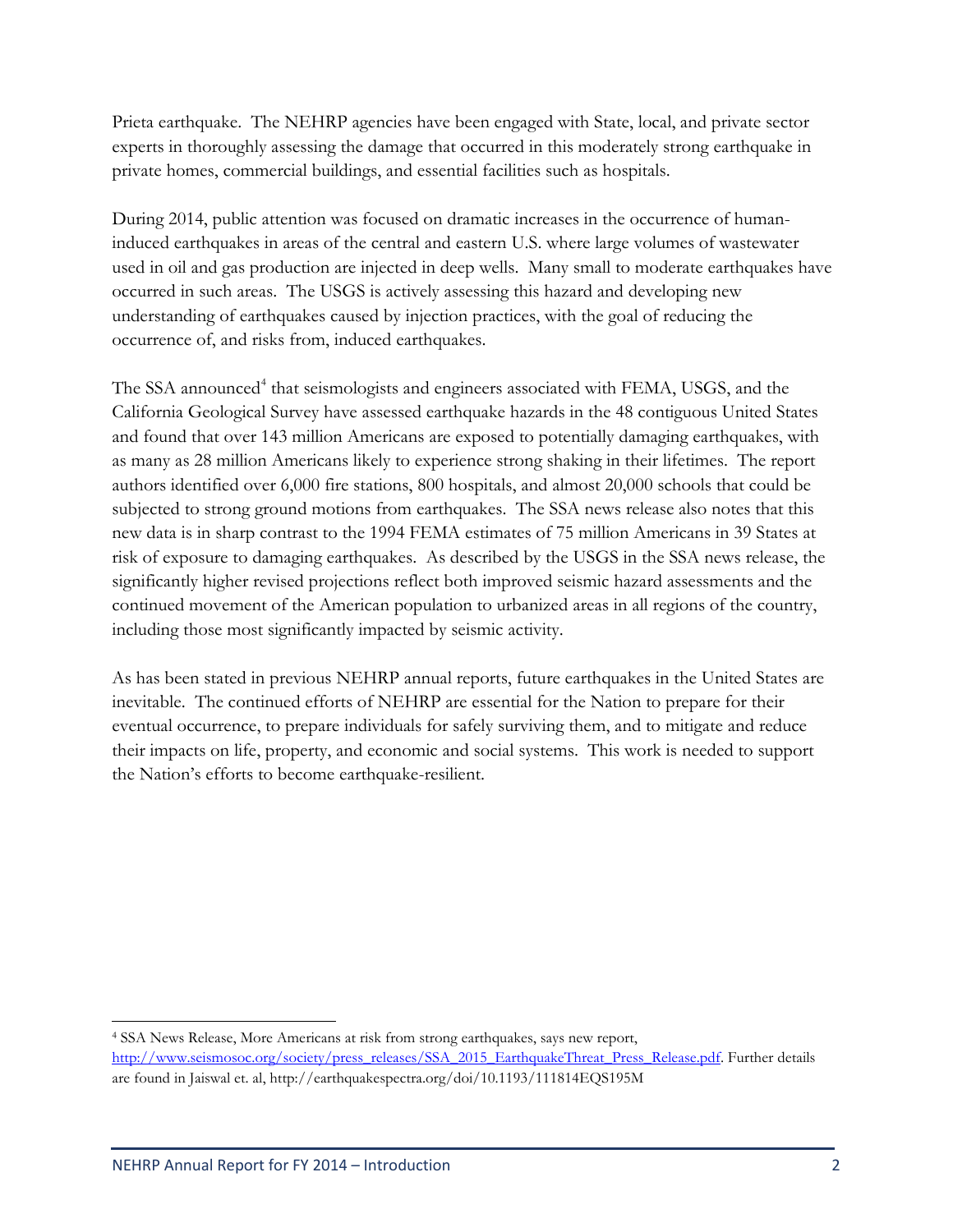# **Section 2 Program Budgets**

<span id="page-9-0"></span>Public Law 108–360 requires that NEHRP annual reports include, for each agency participating in the program and for each program activity defined in the legislation, the budget for the current fiscal year (i.e., the year following that which is covered in the report) and the proposed program budget for the next fiscal year. *See* 42 U.S.C. § 7704(a)(4). The *Strategic Plan for the National Earthquake Hazards Reduction Program, Fiscal Years 2009–2013* [\(http://nehrp.gov/pdf/strategic\\_plan\\_2008.pdf\)](http://nehrp.gov/pdf/strategic_plan_2008.pdf), published in October 2008<sup>[5](#page-9-1)</sup>, defined three major goals for NEHRP that encompass all but one of the program activities defined in Public Law 108– 360. The remaining activity, which concerns the development, operation, and maintenance of NEHRP facilities, was incorporated directly into the strategic plan. Table 2.1 shows the relationships between the congressionally defined program activities and the goals and activities that are included in the strategic plan.

| <b>NEHRP Strategic Goals</b>                                                                                                                   | <b>Statutory Program Activities*</b>                                                                                                                                                                                                                         |
|------------------------------------------------------------------------------------------------------------------------------------------------|--------------------------------------------------------------------------------------------------------------------------------------------------------------------------------------------------------------------------------------------------------------|
| Goal A: Improve understanding of earthquake<br>processes and impacts.                                                                          | Improve the understanding of earthquakes and<br>their effects on communities, buildings,<br>structures, and lifelines, through<br>interdisciplinary research that involves<br>engineering, natural sciences, and social,<br>economic, and decision sciences. |
| <b>Goal B:</b> Develop cost-effective measures to<br>reduce earthquake impacts on individuals, the<br>built environment, and society at large. | Develop effective measures for earthquake<br>hazards reduction.                                                                                                                                                                                              |
| Goal C: Improve the earthquake resilience of<br>communities nationwide.                                                                        | Promote the adoption of earthquake hazards<br>reduction measures by Federal, State, and local<br>governments, and others.                                                                                                                                    |
| Develop, operate, and maintain NEHRP<br>facilities.                                                                                            | Develop, operate, and maintain ANSS, NEES <sup>6</sup> ,<br>and the GSN.                                                                                                                                                                                     |

\*As defined by Congress in Public Law 108–360.

 $\overline{a}$ 

Program budgets for FY 2015 are presented in Table 2.2, which shows the funding reported by each participating agency that is directed towards accomplishing the goals and objectives specified in the Strategic Plan. Table 2.3 similarly identifies reported agency funding requested or anticipated

<span id="page-9-1"></span><sup>5</sup> The Strategic Plan continues to be relevant and remains in effect. It will be updated in accordance with the provisions of any future NEHRP reauthorization, or as future need for additional strategic planning may dictate.

<span id="page-9-2"></span><sup>&</sup>lt;sup>6</sup> NSF completed its planned ten years of support for the George E. Brown, Jr. Network for Earthquake Engineering Simulation (NEES) at the end of 2014. See further discussion in Section 3.5.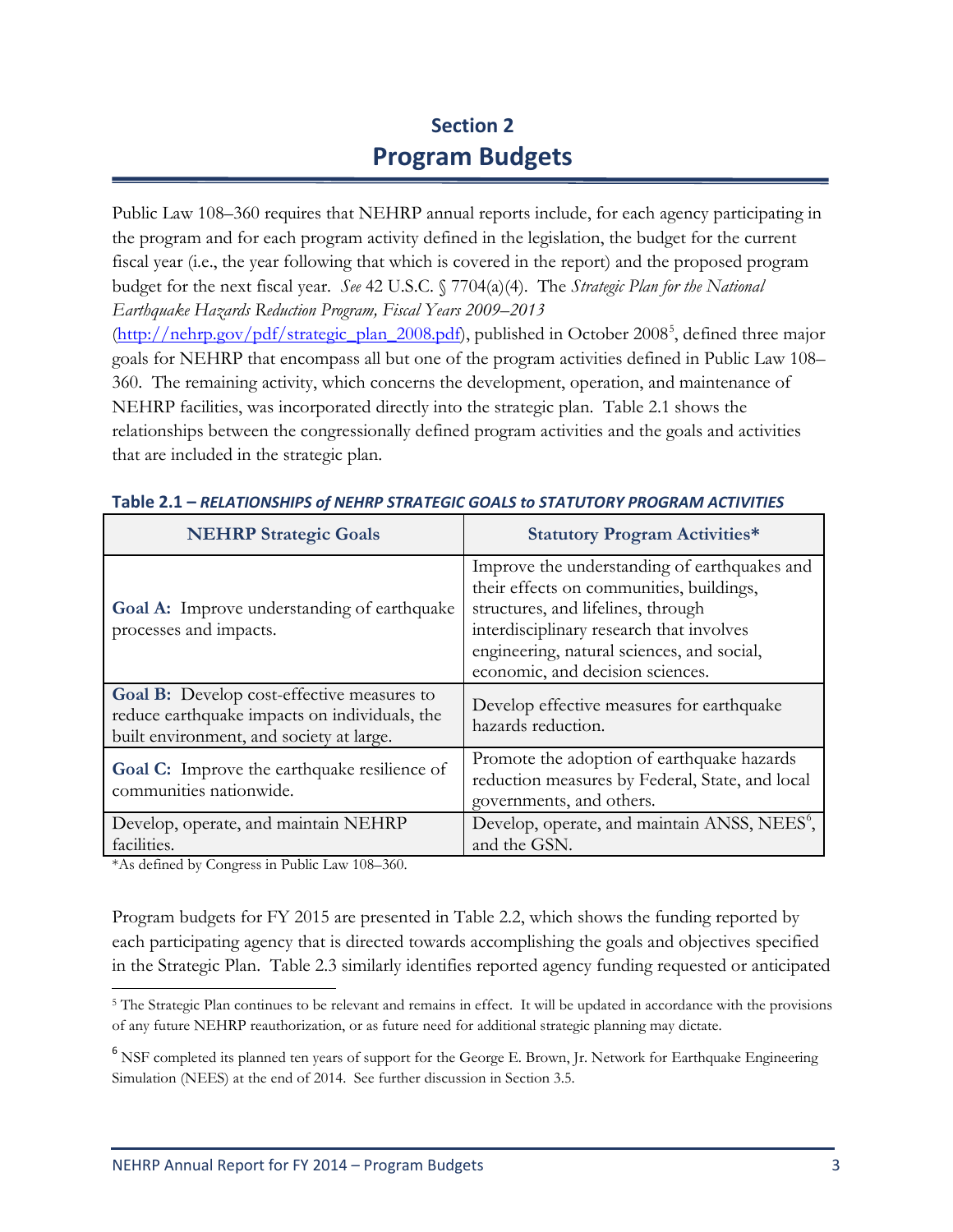for NEHRP in FY 2016. Funding for the development, operation, and maintenance of NEHRP facilities supports the Advanced National Seismic System (ANSS) and the Global Seismographic Network (GSN).

### <span id="page-10-0"></span>**2.1 NEHRP Enacted FY 2015 Budgets by Strategic Goal**

Table 2.2 lists the FY 2015 NEHRP budgets, by strategic goal, for the NEHRP agencies: FEMA, NIST, NSF, and USGS.

|                                                                                                                                                | FY 2015 Funds Allocated to Goal (\$M) <sup>1</sup> |                   |                  |                   |       |
|------------------------------------------------------------------------------------------------------------------------------------------------|----------------------------------------------------|-------------------|------------------|-------------------|-------|
| <b>Strategic Goal</b>                                                                                                                          | FEMA <sup>2</sup>                                  | NIST <sup>3</sup> | NSF <sup>4</sup> | USGS <sup>5</sup> | Total |
| Goal A: Improve understanding of earthquake processes<br>and impacts.                                                                          | 0.1                                                | 0.3               | 48.7             | 11.3              | 60.4  |
| <b>Goal B:</b> Develop cost-effective measures to reduce<br>earthquake impacts on individuals, the built environment,<br>and society at large. | 4.0                                                | 3.3               |                  | 2.4               | 9.7   |
| <b>Goal C:</b> Improve the earthquake resilience of<br>communities nationwide.                                                                 | 3.3                                                | 0.3               |                  | 16.0              | 19.6  |
| Develop, operate, and maintain NEHRP facilities:                                                                                               |                                                    |                   |                  |                   |       |
| <b>ANSS</b>                                                                                                                                    |                                                    |                   |                  | 29.8              | 29.8  |
| <b>GSN</b>                                                                                                                                     |                                                    |                   | 3.5              | 4.9               | 8.4   |
| Total:                                                                                                                                         | 7.4                                                | 3.9               | 52.2             | 64.4              | 127.9 |

#### **Table 2.2** – *NEHRP AGENCY BUDGETS for FY 2015*

Notes on Table 2.2:

<sup>1</sup> Budgets are rounded to the nearest \$0.1 million.

- <sup>2</sup> The FEMA FY 2015 budget is an allocation from the U.S. Department of Homeland Security (DHS) appropriation that covers NEHRP activities but excludes employee salaries and expenses (S&E).
- <sup>3</sup> The NIST FY 2015 budget is an allocation from the NIST appropriation that covers all NEHRP-related activities, including the NEHRP Lead Agency role and Earthquake Risk Reduction R&D activities.
- <sup>4</sup> The NSF FY 2015 budget is NSF's estimated allocation from the NSF appropriation that covers NEHRP activities but excludes Agency Operations and Award Management (AOAM). The NSF budget includes support for the earthquake engineering research infrastructure and activities that are included in the Natural Hazards Engineering Research Infrastructure.
- <sup>5</sup> The USGS FY 2015 budget is a line item in the USGS appropriation that covers NEHRP activities. The amount reported for ANSS here also includes all domestic seismic and geodetic monitoring costs supported by the Earthquake Hazards Program, even though geodetic monitoring is not formally part of ANSS.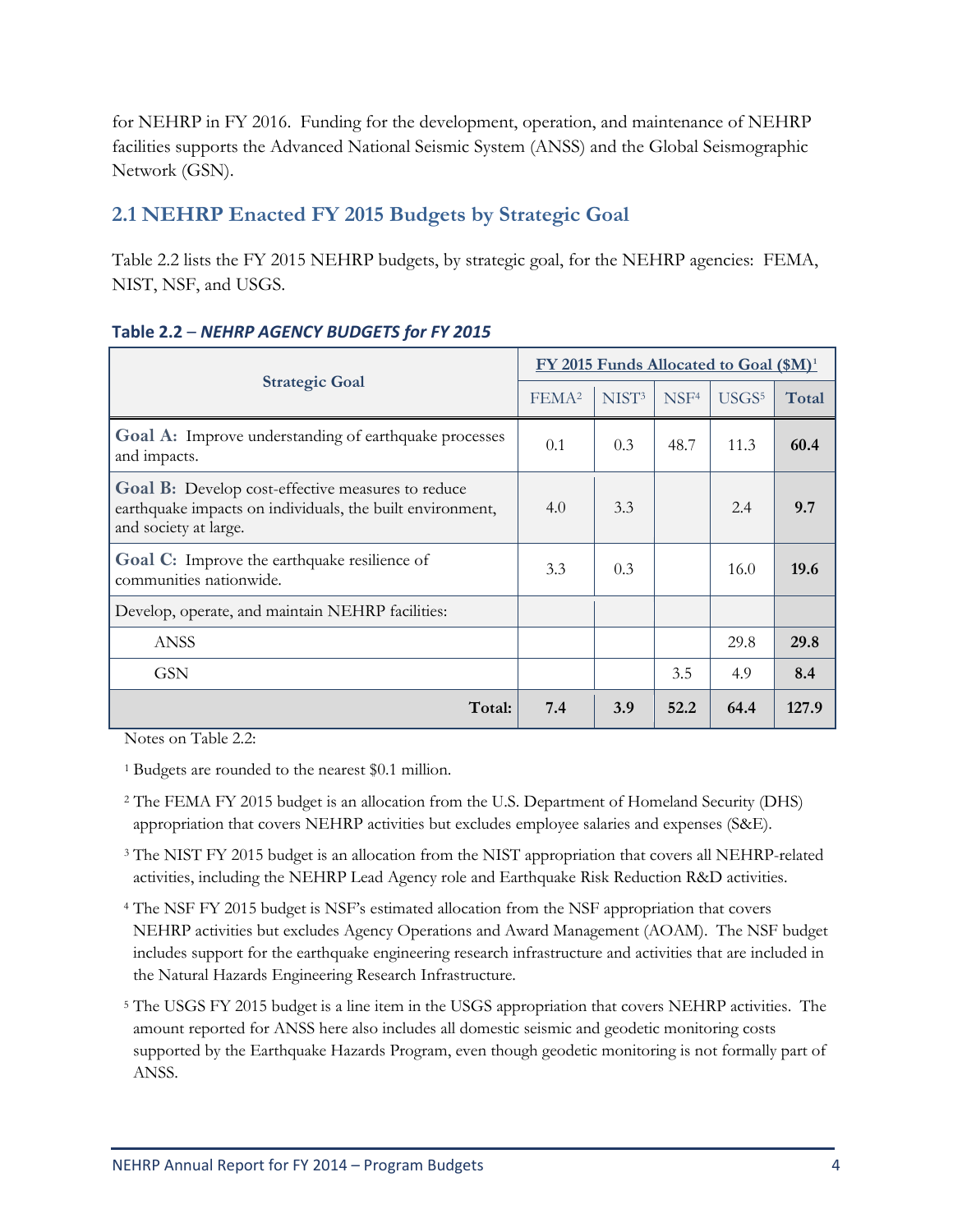### <span id="page-11-0"></span>**2.2 NEHRP FY 2016 Budget Requests by Strategic Goal**

Table 2.3 lists the FY 2016 NEHRP planning budgets for each agency by strategic goal. These figures are based on agency submissions included in the President's FY 2016 budget request to Congress.

| <b>Strategic Goal</b>                                                                                                                   | <b>FY 2016 Funds Requested or Anticipated</b><br>for NEHRP Goals (\$M) <sup>1</sup> |                   |                  |                   |       |
|-----------------------------------------------------------------------------------------------------------------------------------------|-------------------------------------------------------------------------------------|-------------------|------------------|-------------------|-------|
|                                                                                                                                         | FEMA <sup>2</sup>                                                                   | NIST <sup>3</sup> | NSF <sup>4</sup> | USGS <sup>5</sup> | Total |
| Goal A: Improve understanding of earthquake processes<br>and impacts.                                                                   | 0.1                                                                                 | 0.4               | 50.7             | 11.3              | 62.5  |
| Goal B: Develop cost-effective measures to reduce<br>earthquake impacts on individuals, the built environment,<br>and society at large. | 4.0                                                                                 | 5.1               |                  | 2.4               | 11.5  |
| Goal C: Improve the earthquake resilience of<br>communities nationwide.                                                                 | 2.3                                                                                 | 0.4               |                  | 16.0              | 18.7  |
| Develop, operate, and maintain NEHRP facilities:                                                                                        |                                                                                     |                   |                  |                   |       |
| <b>ANSS</b>                                                                                                                             |                                                                                     |                   |                  | 28.3              | 28.3  |
| <b>GSN</b>                                                                                                                              |                                                                                     |                   | 3.5              | 9.8               | 13.3  |
| Total:                                                                                                                                  | 6.4                                                                                 | 5.9               | 54.2             | 67.8              | 134.3 |

#### **TABLE 2.3 –** *NEHRP AGENCY BUDGET REQUESTS for FY 2016*

Notes on Table 2.3:

<sup>1</sup> Budgets are rounded to the nearest \$0.1 million.

- <sup>2</sup> The FEMA FY 2016 budget is a planned allocation from the U.S. Department of Homeland Security (DHS) appropriation that covers NEHRP activities but excludes employee salaries and expenses (S&E).
- <sup>3</sup> The NIST FY 2016 budget is a planned allocation from the NIST appropriation that covers all NEHRPrelated activities, including the NEHRP Lead Agency role and Earthquake Risk Reduction R&D activities.
- <sup>4</sup> The NSF FY 2016 budget is NSF's estimated allocation from the NSF appropriation that covers NEHRP activities but excludes Agency Operations and Award Management (AOAM). The NSF budget includes support for the earthquake engineering research infrastructure and activities that are included in the Natural Hazards Engineering Research Infrastructure.
- <sup>5</sup> The USGS FY 2016 budget is a line item in the USGS appropriation that covers NEHRP activities. The amount reported for ANSS includes all domestic seismic monitoring costs supported by the Earthquake Hazards Program, as well as real-time geodetic monitoring.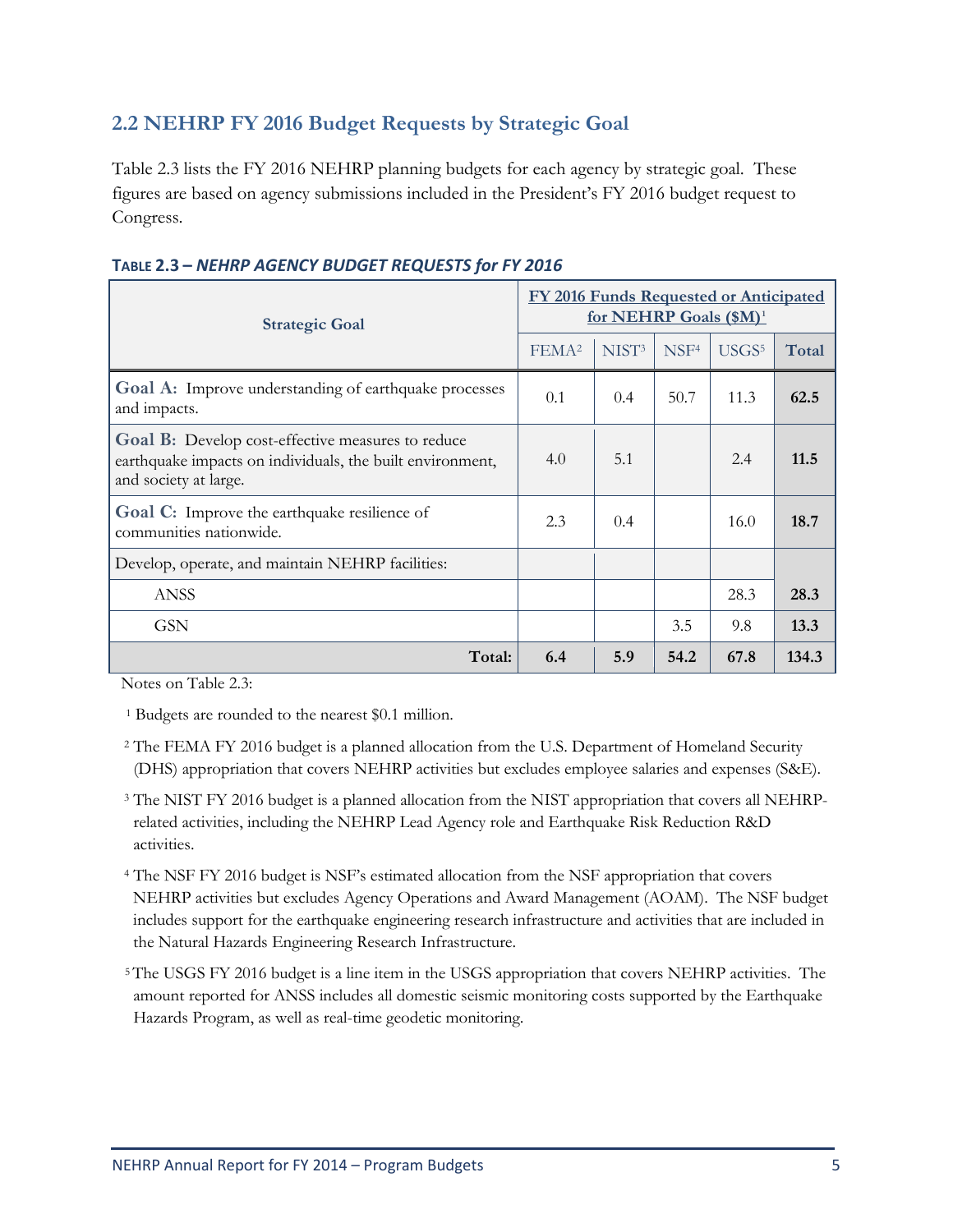# **Section 3 Statutory Program Highlights**

<span id="page-12-0"></span>This section summarizes major activity highlights and accomplishments of the NEHRP during FY 2014. The organization of this chapter follows that of the NEHRP strategic plan [http://nehrp.gov/pdf/strategic\\_plan\\_2008.pdf\)](http://nehrp.gov/pdf/strategic_plan_2008.pdf). The strategic plan defines NEHRP in terms of broad strategic goals and more specific objectives and related strategic priorities. The goals are directly linked to the NEHRP activities defined in Public Law 108–360, Section 103(2). By following the structure of the strategic plan, this report allows the reader to directly assess how accomplishments are furthering progress toward the program's stated goals and objectives. Accomplishments are not categorized by NEHRP agency but, rather, are cast in terms of collective progress toward NEHRP goals.

### <span id="page-12-1"></span>**3.1 Goal A: Improve Understanding of Earthquake Processes and Impacts**

Understanding how and why earthquakes occur, and what happens to our communities when they do, is an essential step in building the knowledge required to reduce the consequences of future earthquakes. For this reason, NEHRP supports basic research related to earthquakes in geoscience, engineering, and social science. The research supported and undertaken under Goal A provides a strong foundation for the development and implementation of practical earthquake risk-reduction measures pursued under the other strategic goals.

Strategic Goal A is directly related to the congressionally defined NEHRP program activity, "Improve the understanding of earthquakes and their effects on communities, buildings, structures, and lifelines through interdisciplinary research that involves engineering, natural sciences, and social, economic, and decisions sciences." 42 U.S.C. § 7704(a)(2)(C). Strategic Goal A activities include advancing understanding of earthquake phenomena and generation processes, earthquake effects on the built environment, and the social, behavioral, and economic factors linked to implementing risk reduction and mitigation strategies in both the public and private sectors. Strategic Goal A also covers efforts to improve post-earthquake information acquisition and management.

In FY 2014, the NEHRP agencies supported work to improve the fundamental understanding of earthquakes and their impacts. Representative accomplishments and activities under this goal are presented below.

#### **Reducing the Seismic Risk of Soft-story Wood-frame Buildings**

An NSF-supported research project led by Colorado State University evaluated the seismic performance of a type of residential structure that is particularly susceptible to earthquake damage. As early as 1970, the structural engineering and building safety communities recognized that a large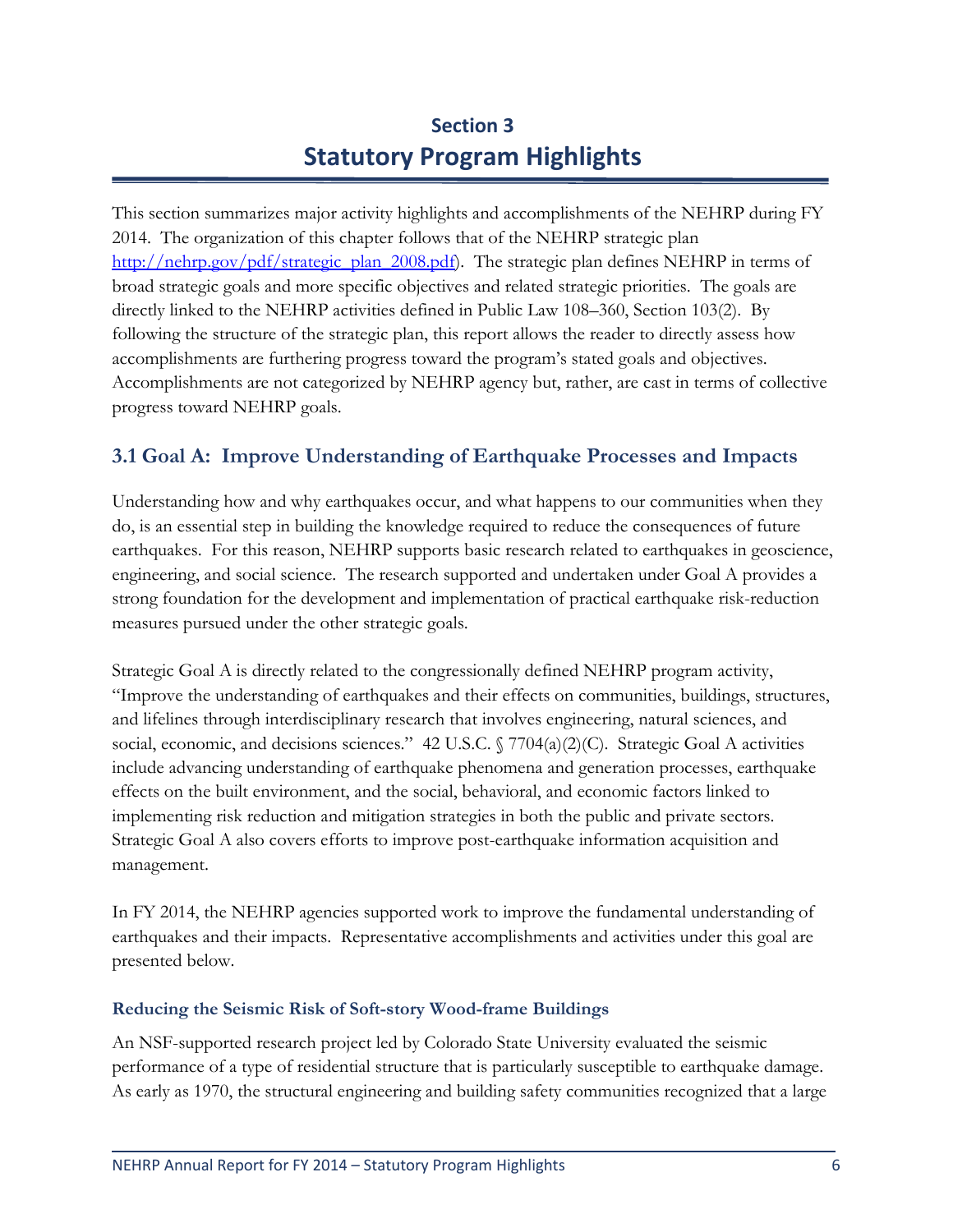number of two- and three-story buildings with less rigid first floors (often used for parking or commercial space) are prone to collapse during significant ground shaking in earthquakes. NSFsupported researchers approached this problem by investigating the effects of retrofits on damage to the upper stories and collapse risk of entire structures through computer modeling, design method development, and full-scale system-level experiments. Experiments included shake table tests of a full-scale, four-story, soft-story wood-frame building using the NEES outdoor shake table facility at the University of California, San Diego. The collected data has yielded insights into the constructability and performance of different retrofit methods and techniques, and supports a better understanding of the amount of deformation these buildings can undergo before becoming unsafe. This project yielded a landmark data set that can be used freely by researchers worldwide to extend the understanding of seismic risk and retrofit performance for soft-story buildings.

#### **Engineering Innovative Seismic Retrofits**

With support from the NSF, researchers at the Structural Engineering and Materials Laboratory at the Georgia Institute of Technology used a full-scale model building to test new ways to protect structures from earthquakes and potentially save lives. The three-story concrete building was constructed using designs common through much of the 20th century. The building was subjected to multiple rounds of simulated temblors, using the portable eccentric mass shakers from the NEES site at the University of California, Los Angeles, to assess whether materials such as carbon fiber or new shape-memory alloys could be used to reinforce the structure so it would remain standing in moderate to strong earthquakes. The research team developed a series of retrofits of varying cost and intrusiveness to give building owners in earthquake-prone areas a range of choices for strengthening their properties. This research is highlighted in a Science Nation video available at: [http://www.nsf.gov/news/special\\_reports/science\\_nation/reinforcedbuildings.jsp.](http://www.nsf.gov/news/special_reports/science_nation/reinforcedbuildings.jsp)

#### **Post-Tensioned Coupled Shear Wall Systems**

Experimental work at the NEES site at Lehigh University, conducted by researchers from the University of Notre Dame, Lehigh University, and University of Texas at Tyler, demonstrated that a simplified type of reinforced concrete coupled wall system can provide both better seismic performance and greater ease of construction over conventional coupled wall systems. This new system uses a single un-bonded, post-tensioned tendon in each coupling beam that links individual shear walls in each story. During a large earthquake, damage would be minimized since the deformations in the coupling beams occur as gaps open at the ends. After the earthquake, the post-tensioned tendons would provide a restoring force, closing the gaps and returning the building back to its original position. This system is also a significant innovation in that it is easier to construct in the field than conventional coupling beams, which require a large amount and complex diagonal arrangement of reinforcing steel.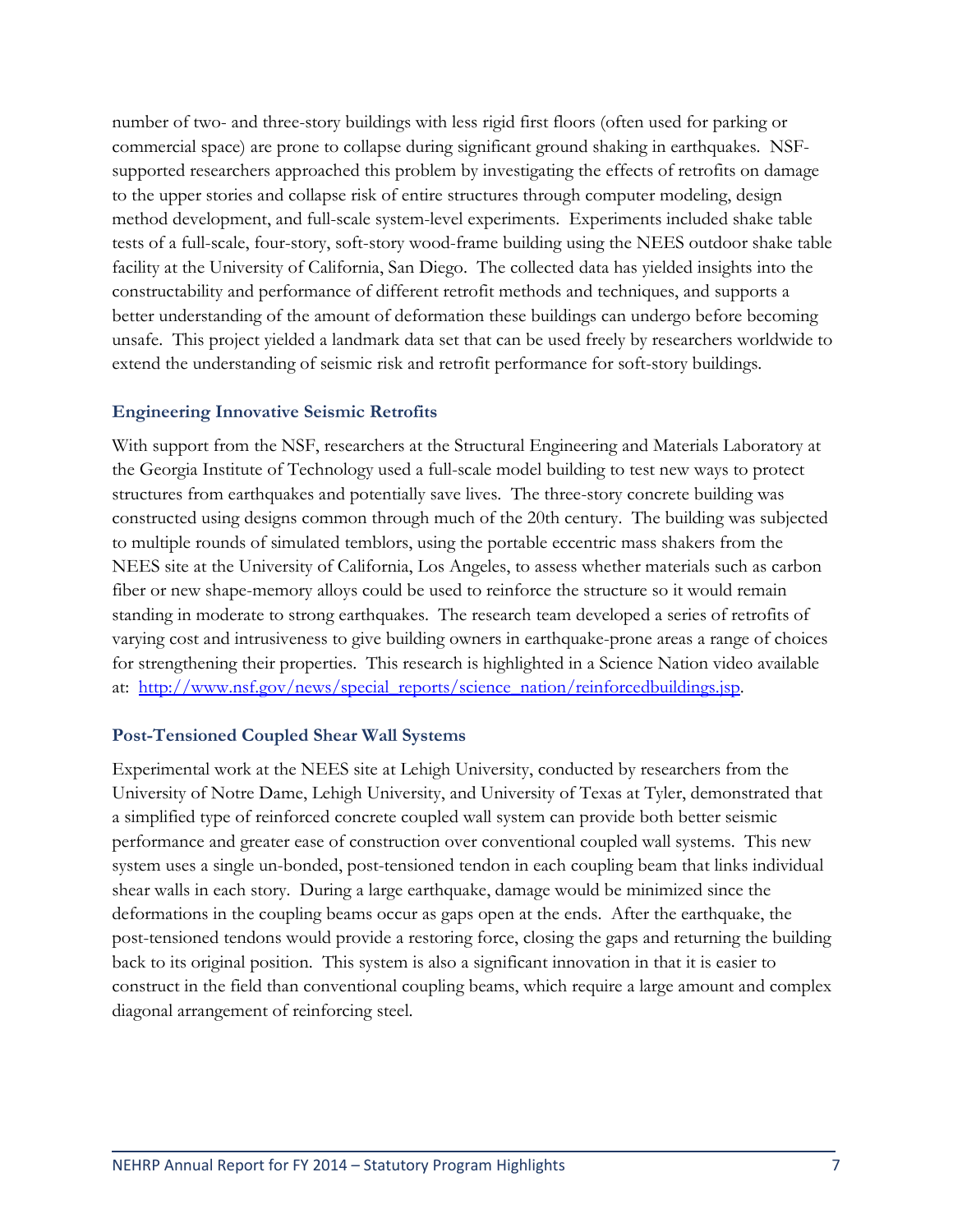#### **NSF-Supported International Collaborations**

During FY 2014, NSF supported two Science Across Virtual Institutes (SAVI) awards, one a collaborative award to the University of Southern California (USC) and University of Connecticut (UCONN), and the other to the University of California, Los Angeles (UCLA). The awards join researchers in the United States with collaborators in Chile, Japan, and New Zealand to coordinate research on seismic protective systems (USC, UCONN) and the seismic performance assessment of structural walls (UCLA). Both awards enable U.S. researchers to learn from their counterparts in Pacific Rim countries about the performance of buildings during recent earthquakes and laboratory tests.

Seismic protective systems –such as base isolation, passive energy dissipation, and semi-active and active control –can be applied to new and existing buildings to provide significant reductions in building motion and damage during earthquakes. The SAVI led jointly by USC and UCONN links researchers on 13 active NSF awards in the areas of seismic protective systems, as well as 20 to 30 early career participants, to form long-term global research relationships with their international collaborators, who are supported by their respective government research agencies.

Given recent observations of unexpected damage to reinforced concrete structural walls in the 2010 Chilean and 2011 New Zealand earthquakes, considerable research on the seismic performance and design of structural walls has been initiated or is planned in the U.S. and around the world. Many of the research needs identified for structural walls require a large-scale laboratory. Large-scale testing is expensive; therefore, the ability of any one country to address the breadth of issues that have been identified is limited. Through the SAVI led by UCLA, researchers from Chile, Japan, New Zealand, and the U.S. will share research test plans and test data; develop, improve, calibrate, and validate component and system models used for building design; achieve consensus, where possible, on critical performance issues; prepare joint reports, papers, and design recommendations; and develop collaborative new research directions.

#### **Studies of Seismicity Induced by Wastewater Injection**

The USGS continued to monitor earthquakes in Oklahoma, Kansas, Texas, and Colorado that are presumed to be caused by wastewater injection. A new analysis by the USGS and Oklahoma Geological Survey found that the rate of earthquakes in Oklahoma has increased by about a factor of five since 2008. By April 2014, Oklahoma's heightened activity since 2009 includes twenty magnitude 4.0 to 4.8 quakes. USGS has statistically analyzed the recent earthquake rate changes and found that they are not due to typical, random fluctuations in natural seismicity rates. The analysis indicates that the most likely contributing factor to the increase in earthquakes is the injection of wastewater from oil and gas production into deep geologic formations. A publication by the USGS suggests that fluid injection induced a magnitude 5.0 earthquake near Prague, Oklahoma, in 2011 and that earthquake then triggered a larger magnitude 5.6 earthquake one day later, the largest earthquake in Oklahoma's history.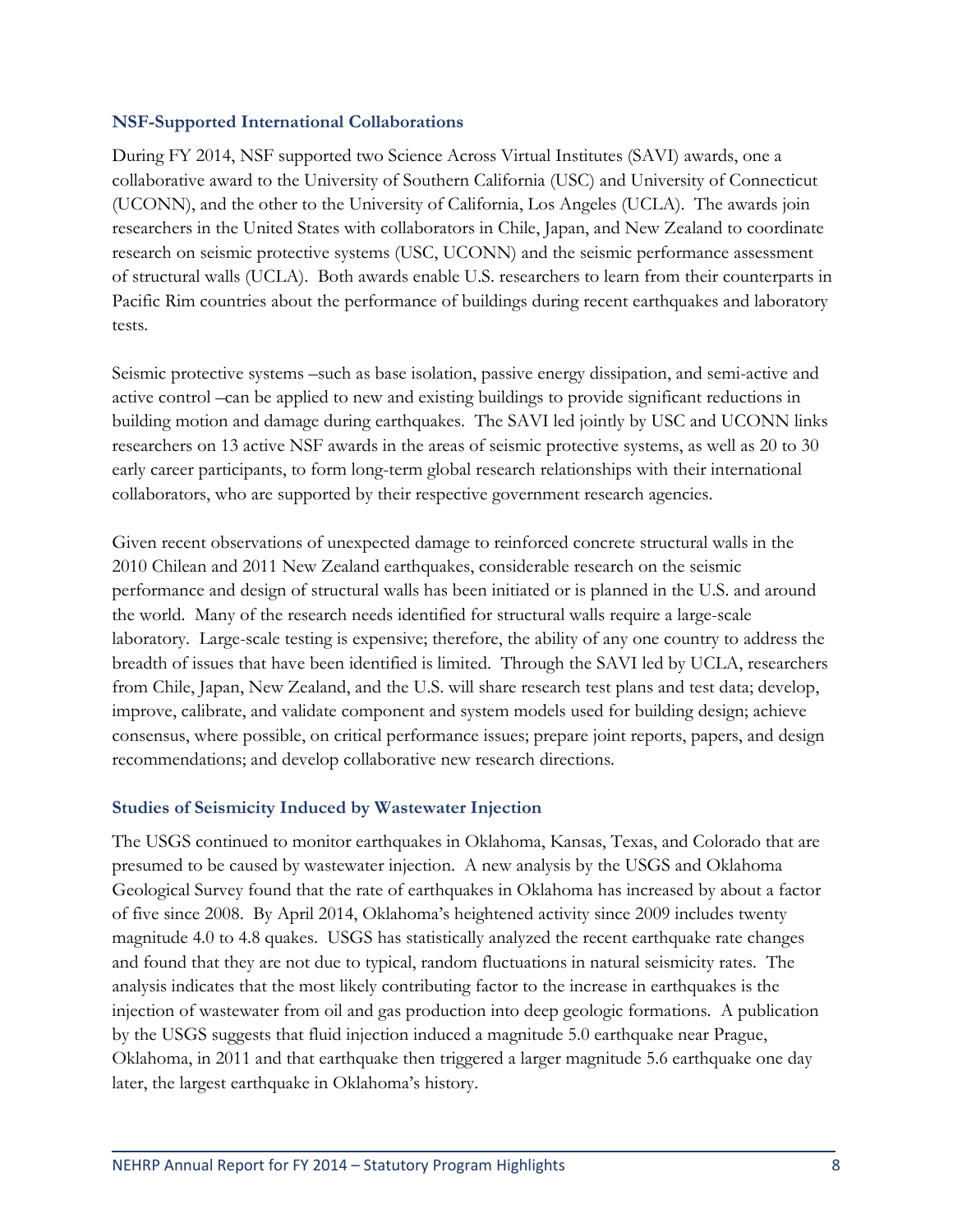A USGS study published in 2014 indicates that the earthquake hazard increases with total volume of injected waste fluid. Other factors that modulate the hazard include the net fluid balance between injection and withdrawal, the rate and pressure of the injection, the permeability of the rock strata involved, and access of the injected fluids to critically stressed, buried faults.

#### **Seismic Monitoring of a Pilot Carbon Sequestration Site**

The USGS has installed a 14-station network of surface and shallow borehole seismometers and accelerometers surrounding a pilot carbon capture and sequestration (CCS) project in Decatur, Illinois. This network is being used to study seismicity associated with underground storage of  $CO<sub>2</sub>$ in an undisturbed saline formation, to see if such operations can be undertaken safely before fullscale implementation of CCS can be realistically considered as a viable option to combat global warming. To push the detection threshold to smaller magnitudes, this network is now being augmented by a state-of-the art deep borehole seismic array.

#### **Dynamic Fault Rupture Modeling for Strong Seismic Motions**

Recordings of extreme seismic motions from large earthquakes are rare. In FY 2014, the USGS actively pursued the development of physics-based models of earthquake fault ruptures and associated ground shaking. These analytical models are contributing to our understanding of the rupture process, and helping us to better understand factors that affect the severity and frequency content of ground motions. More powerful computers and better algorithms allow more detailed and realistic analyses of the rupture process; wave propagation through realistic, 3-D geologic structures; and variations in site properties as they affect ground motions caused by major earthquakes.

#### **Operational Aftershock Forecasting**

For many years, the USGS has been generating automated aftershock forecasts for earthquakes in California. These forecasts are based on statistical analyses of many aftershock sequences recorded over decades of observations. Recently, the USGS has been developing analytical tools and analyzing global seismicity data, working toward an automated capability for forecasting the expected size and frequency of aftershocks that occur after large earthquakes anywhere in the world. Such forecasts could be of value to a wide variety of users, including local officials, emergency responders and engineers in planning response and recovery efforts, and other riskmitigating activities following damaging earthquakes.

## <span id="page-15-0"></span>**3.2 Goal B: Develop Cost-Effective Measures to Reduce Earthquake Impacts on Individuals, the Built Environment, and Society at Large**

NEHRP activities under Goal B are designed to develop practical and cost-effective methods and measures for earthquake risk assessment and mitigation that build upon the research results obtained under Goal A. Goal B is directly linked to the congressionally-defined NEHRP program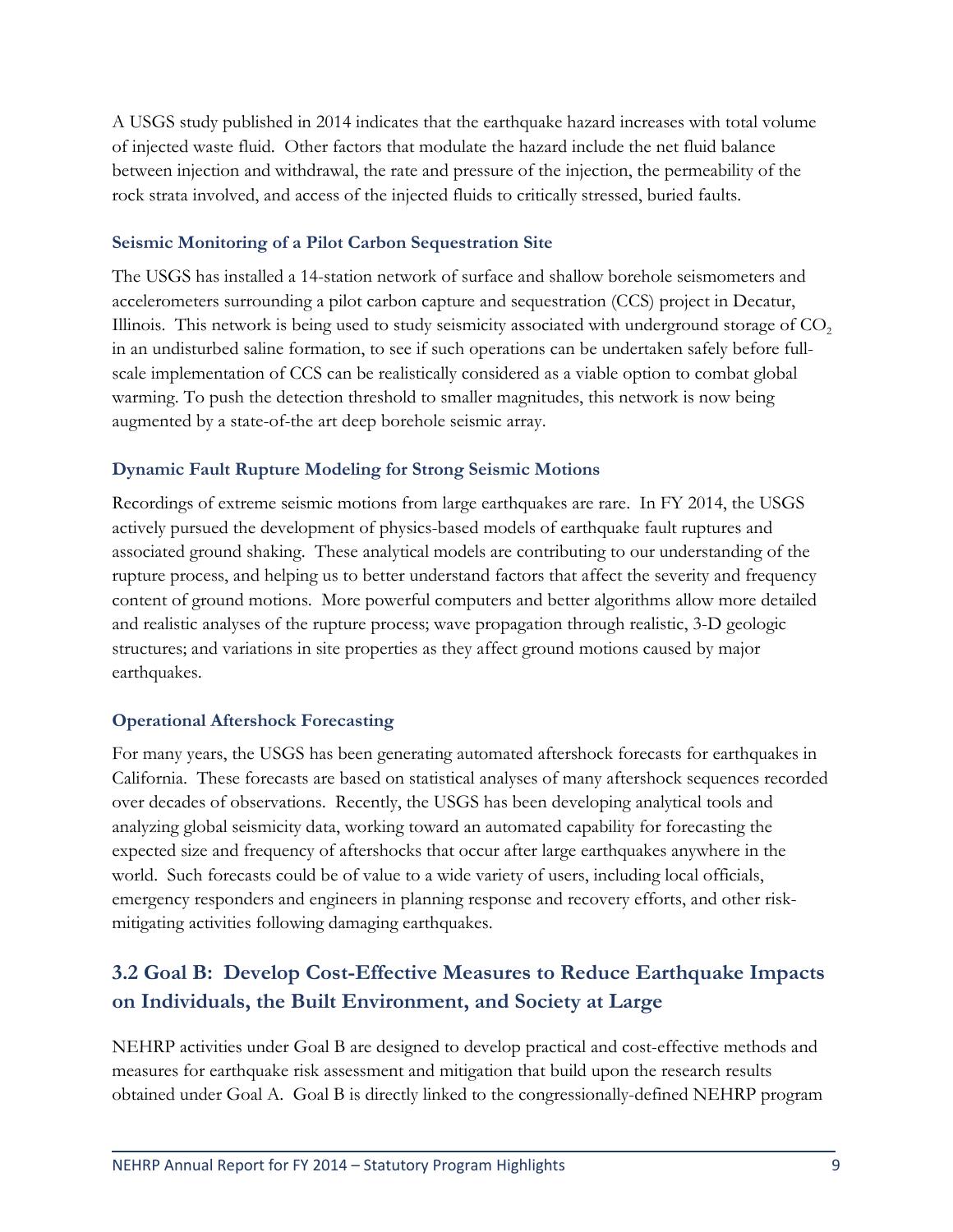activity, "Develop effective measures for earthquake hazards reduction." 42 U.S.C.  $\sqrt{7704(a)(2)(A)}$ . Goal B includes activities by the NEHRP agencies to assess earthquake hazards for research and practical application, and to develop tools for advanced loss estimation and risk assessment, improved seismic performance of buildings and other structures, and improved seismic performance of critical infrastructure. Selected accomplishments of the NEHRP agencies that relate to developing resources to assess and reduce risk are presented below.

#### **National Seismic Hazard Assessment Update**

During FY 2014, the USGS updated the U.S. National Seismic Hazard Model for the lower 48 States and began developing new products to better communicate seismic hazard information to users. The seismic hazard assessment is based on the best available science at the time of the update, and incorporates a broad range of new datasets, shaking versus magnitude relationships, and revised seismic wave propagation parameters. For the Central and Eastern U.S., USGS scientists used a new catalogue of historical seismicity based on moment magnitude (Mw), updated maximum magnitude determinations, revised the smoothing algorithms for estimating earthquake rates away from faults, and modified the sizes and rates of earthquakes in the New Madrid Seismic Zone. Scientists also updated methods for addressing induced seismicity triggered by manmade activities. In the Intermountain West, scientists implemented new smoothing algorithms, fault geometries for normal faults, multiple Wasatch fault (Utah) earthquake scenarios, and fault slip rates based on models obtained by inverting geodetic and geologic data. For the Pacific Northwest, they developed new Cascadia subduction zone rupture models that incorporate additional earthquakes to the south and modified the model for earthquake-capable faults. For California, scientists released the new Uniform California Earthquake Rupture Forecast source model (version 3) based on new crustal deformation models, revised fault segmentation assumptions, and included considerations of simultaneous, multi-fault ruptures during a single earthquake event. They also applied several new ground motion models for shallow crustal earthquakes, earthquakes at the subduction zone interface, and deep earthquakes. The improvements in input models resulted in small changes across most of the country, but have yielded significant changes in localized areas of up to  $\pm$  25% in forecasted ground shaking levels (accelerations).

#### **Structural Design Technical Briefs**

 $\overline{a}$ 

With support from NIST, the Applied Technology Council and the Consortium of Universities for Research in Earthquake Engineering produced NEHRP Seismic Design Technical Briefs 9 and 10, *Seismic Design of Special Reinforced Masonry Shear Walls: A Guide for Practicing Engineers* (NIST GCR 14- 91[7](#page-16-0)-31)<sup>7</sup> and *Seismic Design of Wood Light-Frame Structural Diaphragm Systems: A Guide for Practicing* 

<span id="page-16-0"></span><sup>7</sup> The term "special" denotes the use of structural design requirements that improve resistance to strong earthquake ground shaking, such as that which may occur in areas of high seismic risk.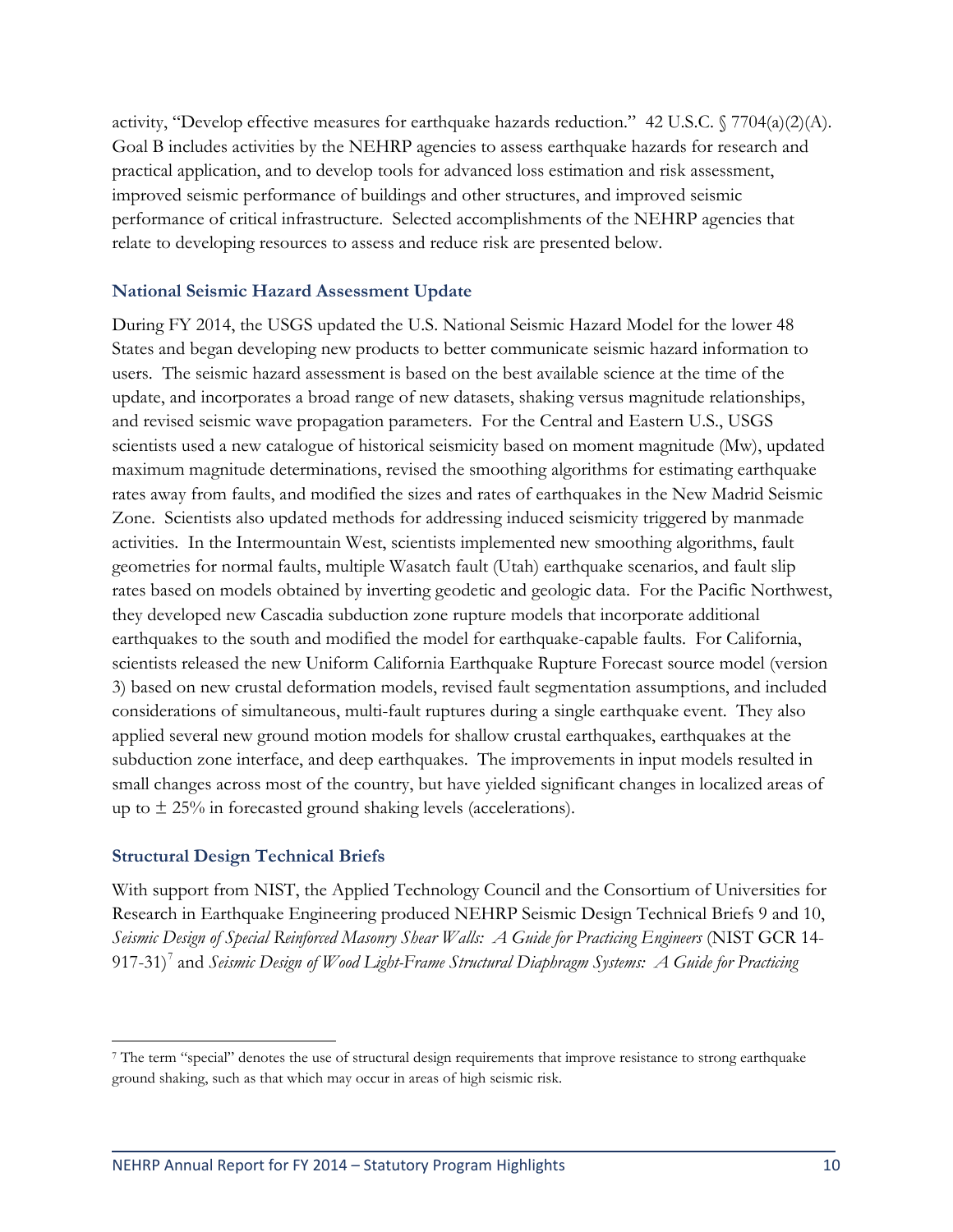Engineers (NIST GCR 14-917-32)<sup>[8](#page-17-0)</sup>. The techbrief volumes are part of a continuing series of topical, succinct discussions of solutions to practical problems faced by engineering practitioners. As implied in the title for each techbrief, these volumes provide state-of-the-art guidance to practicing engineers that combines clarification on requirements in building codes and standards, techniques employed by leading practitioners, and recent research results. The volumes are used as references by practicing engineers and in graduate engineering classes in universities.

#### **Earthquake-Resistant Reinforced Concrete Buildings**

FEMA and NIST have worked cooperatively to address earthquake vulnerabilities in older (constructed pre-1990) "non-ductile" reinforced concrete (NDRC) buildings. With the substantial number of NDRC buildings located in U.S. areas of moderate to high seismic activity, accurate assessment of the vulnerabilities of these buildings is essential for risk mitigation activities.

Through the NEHRP Consultants Joint Venture (NCJV), NIST produced *Review of Past Performance and Further Development of Modeling Techniques for Collapse Assessment of Existing Reinforced Concrete Buildings* (NIST GCR 14-917-28). The report addresses common deficiencies found in NDRC buildings that have often collapsed in past earthquakes, as well as collapse mitigation strategies and analytical modeling techniques. The report also summarizes the major structural components that require further study.

In recognition of the need to develop a low-cost, easily implementable methodology to identify collapse-hazard concrete buildings, four years ago FEMA began funding an annual series of task orders with the Applied Technology Council (ATC) to develop a new evaluation methodology that will more easily and accurately predict the seismic collapse potential of NDRC-frame and -wall buildings.

The FEMA-ATC project began by studying many "collapse indicators" from lists in the NIST report and other sources; many insights into the behavior of this building type have been obtained. In 2012, several complexities were identified regarding the development of an efficient evaluation technique using "collapse indicator" relationships that led the project to examine a new way of assessing performance.

A follow-on study that commenced in early FY 2013 focused primarily on the development of an evaluation methodology specifically for NDRC-frame buildings, but also included preliminary efforts to develop a comparable evaluation methodology for NDRC buildings with structural walls. By January 2014, the evaluation methodology for concrete-frame structures was approximately 80

<span id="page-17-0"></span> $\overline{a}$ <sup>8</sup> The term "diaphragms" denotes structural elements in buildings or other structures that transfer lateral forces, such as those from earthquakes or wind loads, to vertical structural elements. Diaphragm elements in buildings are most commonly floor or roof systems.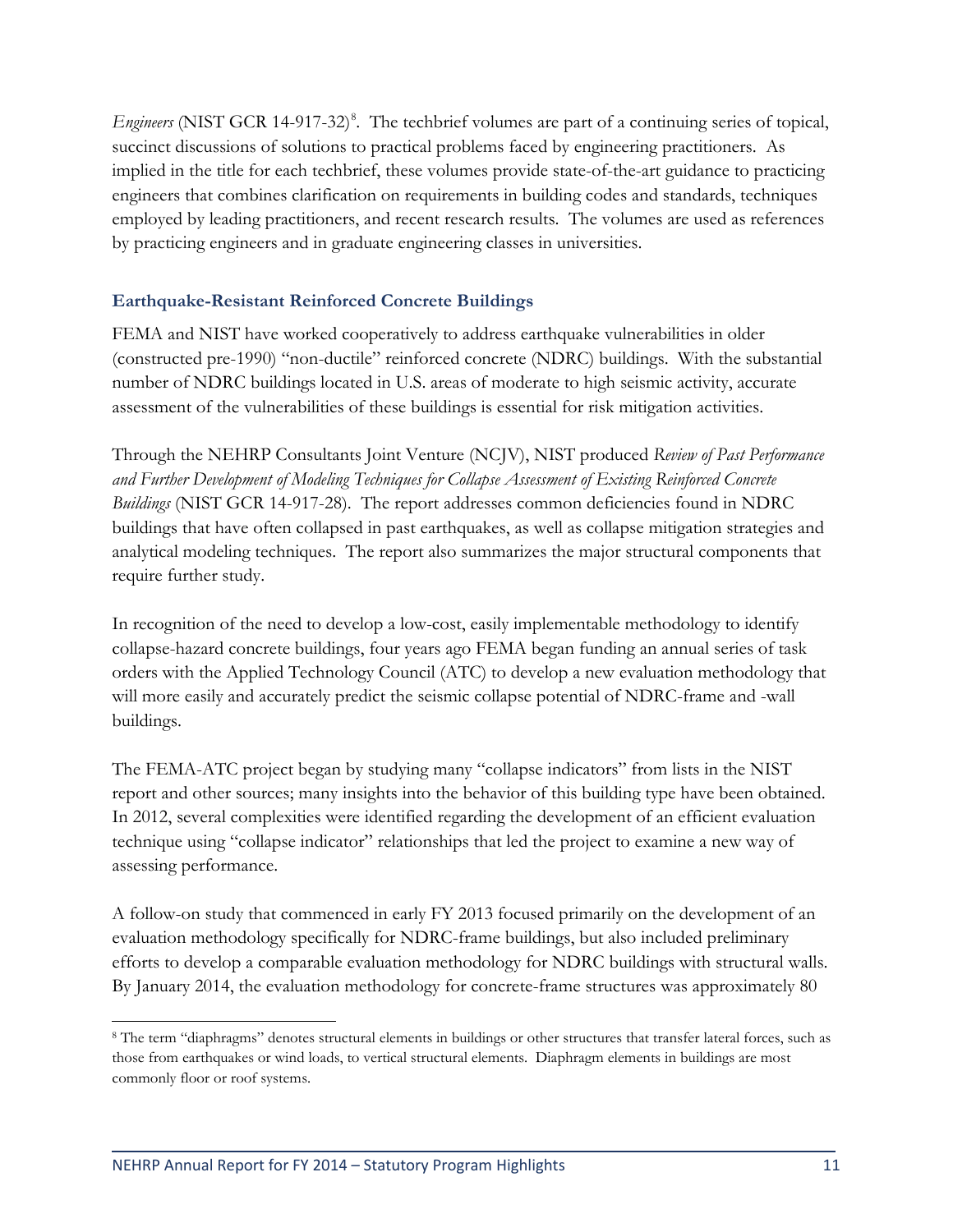percent complete, while the evaluation methodology for wall structures was approximately 20 percent complete.

In early 2014, another follow-on study commenced, focusing on finalizing the draft evaluation methodology for NDRC-frame buildings and continuing development of the NDRC-wall evaluation methodology. The final product of the studies will be a technical report entitled, *Seismic Evaluation for Collapse Potential of Older Concrete Buildings*, to be identified as FEMA P-1000 and completed within the next two years.

In addition to the extensive work on NDRC buildings, NIST produced, through the NCJV, *Use of High-Strength Reinforcement in Earthquake-Resistant Concrete Structures* (NIST GCR 14-917-30), a report on the potential utilization of higher strength (specified yield strengths exceeding 60,000 psi) reinforcing steel in special<sup>[9](#page-18-0)</sup> reinforced concrete moment frames and shear walls. As a result of this initial assessment, the reinforced concrete industry is supporting extensive new research exploring the use of higher strength reinforcement in these structures, which can ultimately lead to more cost-effective reinforced concrete buildings, especially in areas having high seismic activity.

#### **Earthquake Hazard Assessment Tools**

FEMA completed an updated, interactive fourth edition of *Reducing the Risk of Nonstructural Earthquake Damage* (FEMA E-74) designed primarily for online use but which is also available in a CD version. FEMA E-74 includes information on the behavior of nonstructural<sup>[10](#page-18-1)</sup> components in earthquakes and the types of damage they typically cause; survey and assessment procedures for nonstructural components in existing buildings; nonstructural hazard reduction measures for existing buildings and new construction; and detailed illustrations of possible earthquake damage and mitigation measures for a variety of nonstructural components. The updated fourth edition covers about 70 different examples of nonstructural components, compared to about 12 examples in the previous edition, and incorporates examples from three major earthquakes in Chile, New Zealand, and Japan. The new FEMA E-74 CD also includes a training resource developed by ATC: instructor and student materials for 4- to 5-hour live training classes.

FEMA also released Version 2 of *Rapid Observation of Vulnerability and Estimation of Risk* (FEMA P-154 ROVER CD Version 2) which is free, mobile software for pre-earthquake building screening for potential seismic hazards and post-earthquake rapid building evaluation for safe occupancy. It is available through online download or on CD-ROM. ROVER directly applies paper-and-clipboard screening and evaluation standards developed by ATC: FEMA 154, *Rapid Visual Screening of* 

 $\overline{a}$ 

<span id="page-18-0"></span><sup>9</sup> See footnote 7.

<span id="page-18-1"></span><sup>&</sup>lt;sup>10</sup> The term "nonstructural systems" refers to building components that are not integral parts of the lateral of gravity load-bearing systems, but are potential life safety risks (e.g., light fixtures and other falling hazards) and/or are essential to building functionality (e.g., HVAC systems, fire sprinkler systems, critical medical equipment).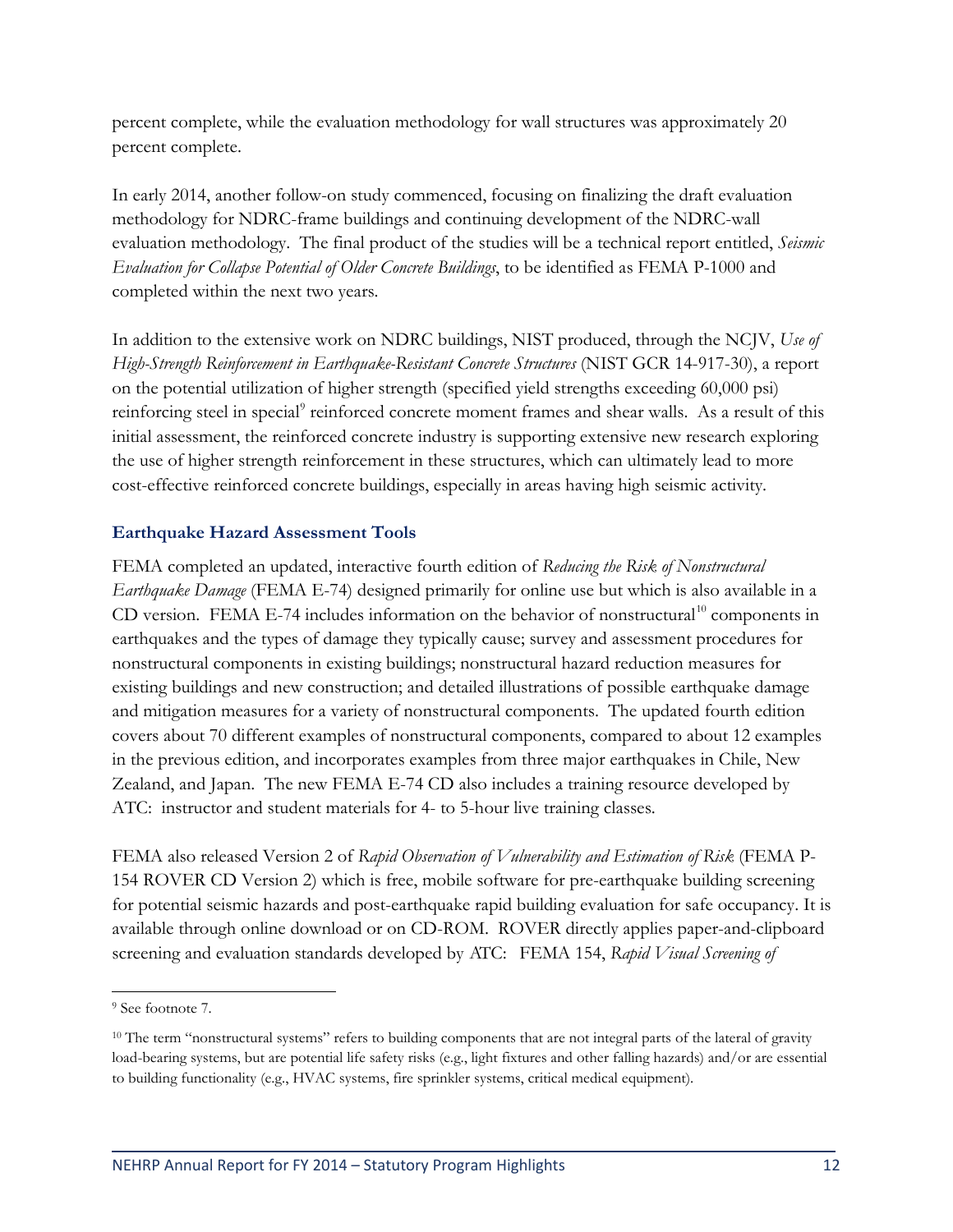*Buildings for Potential Seismic Hazards, A Handbook*, 2nd Edition; and ATC-20-1 *Field Manual: Postearthquake Safety Evaluation of Buildings*, 2nd Edition*.* The new ROVER Version 2 includes many productivity-enhancing features, including mobile device compatibility, and the ability for users to transmit field data immediately to the software, which can reside in the user's office or virtually anywhere in the world. Version 2 also enables unlimited photos to be added to the ATC-20 rapid and detailed post-earthquake forms. When a building that has been screened before an earthquake is evaluated after an earthquake using ATC-20, ROVER puts overlapping data in the ATC-20 form: address, occupancy, number of stories, and pre-earthquake photos. Overall, the new ROVER Version 2 also improves photo handling, which is useful for high-resolution images, limited data rates, and when large numbers of people are inserting data at the same time. In addition, the training material and user manual have both been updated and now include instructions on batchloading a pre-existing database and instructions on the use of the RedROVER software, which exports ROVER data to HAZUS-MH's Advanced Engineering Building Module. Additional guidance has been developed on how to get "ROVER Ready," *i.e.,* how to be prepared to use ROVER either before or after an earthquake.

### <span id="page-19-0"></span>**3.3 Goal C: Improve the Earthquake Resilience of Communities Nationwide**

Through activities supported under Goal C, NEHRP agencies work to apply research results developed under Goal A and risk-reduction methodologies developed under Goal B to practical measures that will increase public safety and reduce losses in future earthquakes. Work under this goal includes the monitoring and reporting of seismic activity worldwide. Goal C is directly related to the congressionally-defined NEHRP program activity, "Promote the adoption of earthquake hazards reduction measures by Federal, State, and local governments, national standards and model code organizations, architects and engineers, building owners, and others with a role in planning and constructing buildings, structures, and lifelines." 42 U.S.C. § 7704(a)(2)(B).

Goal C includes numerous NEHRP-wide activities to improve the accuracy, timeliness, and content of earthquake information products; to develop comprehensive earthquake risk scenarios and risk assessments; to support development of improved seismic standards and building codes, and advocate their adoption and enforcement; to promote the implementation of earthquake-resilient measures in professional practice and in private and public policies; to increase public awareness of earthquake hazards and risks; and to develop the nation's human resource base in earthquake safety fields. Some representative accomplishments are described below.

#### **Building the Future Professional Base**

Four NSF awards (1996, 2003, 2009, and 2014) have supported partnering senior researchers with promising young faculty working in the areas of hazards, disasters, and risk research. Senior researchers mentor junior faculty and provide technical training and professional development to build their research skills and foster a broad understanding of emerging issues in disaster research. The current project, *Enabling the Next Generation of Hazards and Disaster Researchers*, has drawn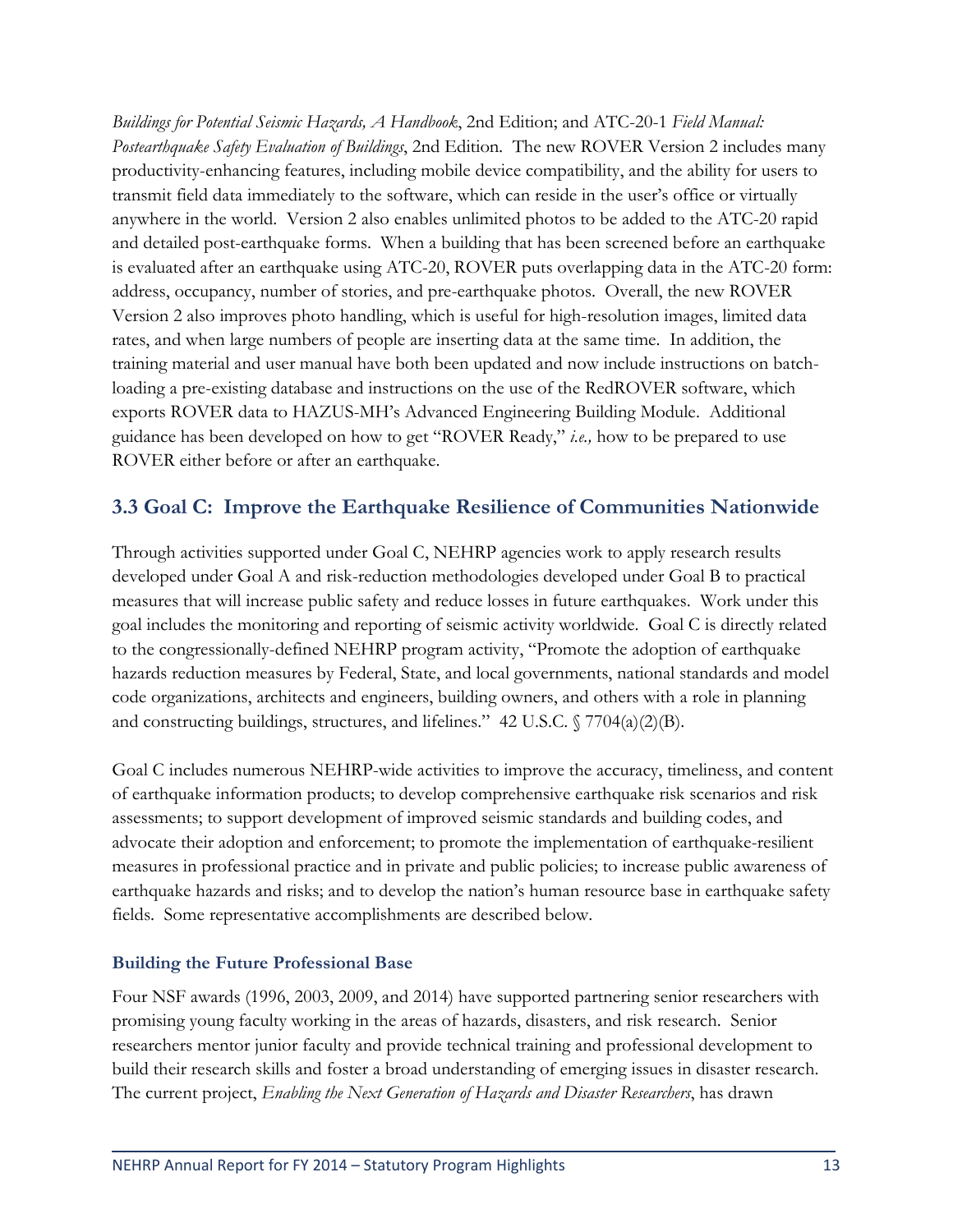researchers from other fields to disaster research, enhancing the community's depth and enabling multidisciplinary collaborations in order to promote innovation. The program has supported potentially transformative research on topics such as homeland security, enhanced emergency response, emergency medical services, protecting power and other lifelines, community resilience, and frameworks to reduce losses and speed recovery in vulnerable areas. Almost 800 scholarly publications having been produced. NSF has also supported Research Experiences for Undergraduates (REU) programs focused on earthquake issues, including programs through NEES operations at Purdue University.

#### **Applied Earthquake Research Grants**

Approximately one-quarter of the total USGS NEHRP funding is directed toward research grants and cooperative agreements with universities, State agencies, and private technical firms to support research and monitoring activities. This external funding is leveraged with funds from other Federal agencies, States, and the private sector. In FY 2014, USGS supported external activities including: mapping seismic hazards in urban areas; developing credible earthquake planning scenarios including loss estimates; defining the prehistoric record of large earthquakes; investigating the origins of earthquakes; improving methods for predicting earthquake effects; operating ANSS regional seismic networks; and testing the prototype system for an earthquake early warning system (see previous paragraph). The NSF and USGS also fund cooperative agreements with the Southern California Earthquake Center (SCEC), a 40-institution earthquake research consortium.

#### **Public Earthquake Safety Exercises**

The 50th anniversary of the Great Alaska earthquake and tsunami of 1964 provided Federal and State agencies a prime opportunity to raise awareness of earthquake hazards and encourage planning and activities to reduce losses from future earthquakes and tsunamis. To this end, the NEHRP agencies participated in a large number of activities including the "Alaska Shield," an element of a larger Federal emergency response National Level Exercise (CAPSTONE-14 NLE). The exercise included partnerships with the NOAA National Weather Service, the State of Alaska, and local tsunami response working groups. The USGS created the earthquake scenario and related ShakeMap and PAGER products for use in "Alaska Shield," compiled a new [Fact Sheet](http://pubs.usgs.gov/fs/2014/3018/) on the 1964 disaster and the lessons learned therefrom, and compiled and republished a significant number of educational resources at a new USGS web portal.

#### **ShakeOut**

NEHRP agencies again supported ShakeOut, the world's largest earthquake preparedness drill for governments, schools, businesses, other organizations, and homes. In FY 2014, more than 26.5 million people participated in ShakeOut activities worldwide, of which over 20.2 million were from the U.S., including participants from 43 States and U.S. Territories. For the first time, American Samoa, Northern Mariana Islands, Delaware, Hawaii, West Virginia, U.S. Virgin Islands, and nine States of the Northeast participated. NEHRP provides financial support to SCEC to provide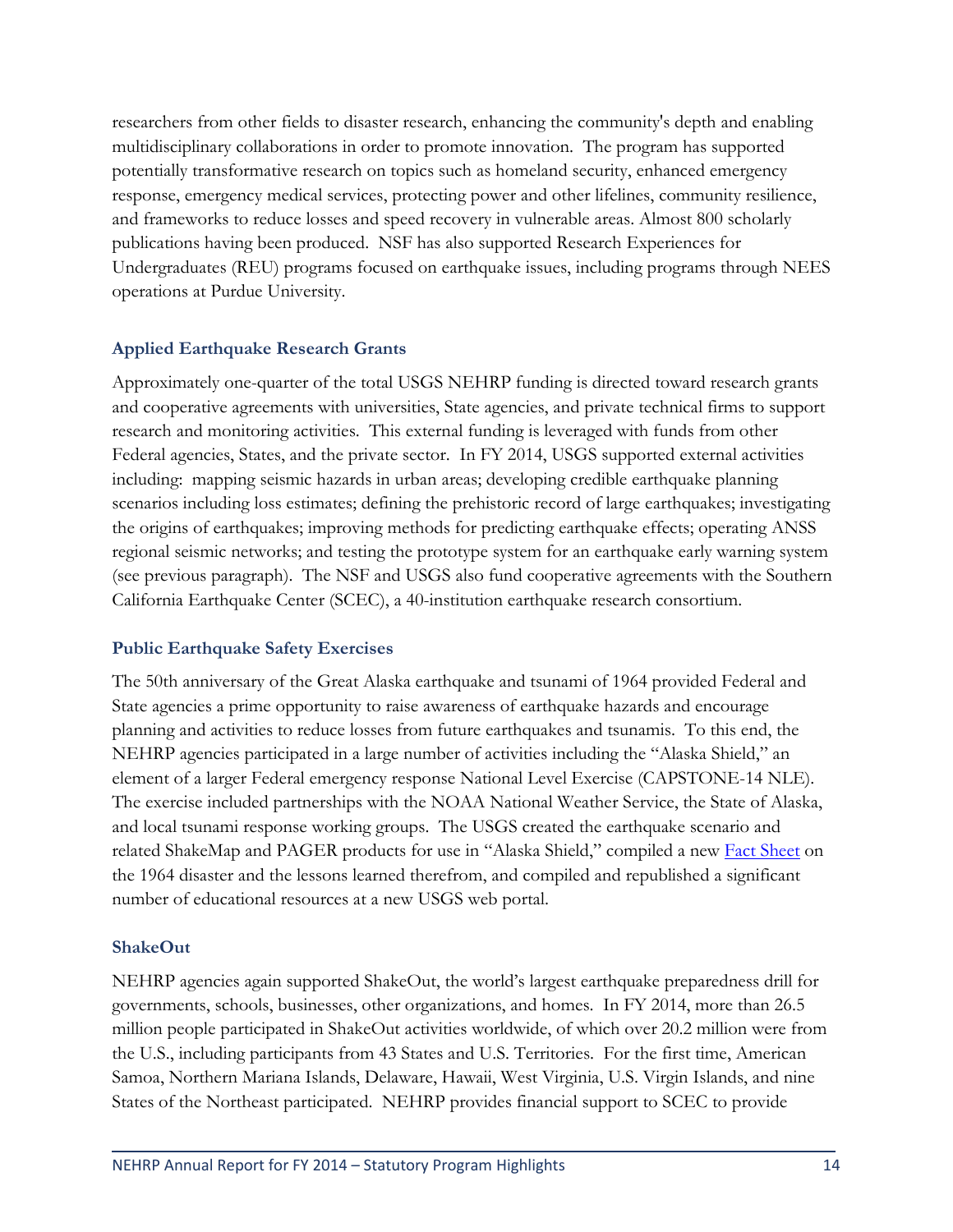personalized State/Territory and regional ShakeOut websites, templates, drill guides, registration support, and technical planning assistance. All ShakeOut exercises benefit from the direct involvement of staff from the NEHRP agencies.

#### **National Building Safety Month**

National Building Safety Month is a public awareness campaign held each May for the last 34 years. Founded by the International Code Council (ICC), the National Building Safety Month campaign focuses on public outreach and education to increase the overall safety and sustainability of buildings through the adoption of modern building codes and the promotion of code enforcement. In FY 2014, FEMA hosted community events and conducted an array of outreach activities in support of the 2014 theme, "Building Safety: Maximizing Resilience, Minimizing Risks." Beginning in May 2014, FEMA supported the "Designing for Disaster" exhibition at the National Building Museum in Washington, D.C. The exhibition, which ran through August 2015, investigated how and where to build communities that are safer and more disaster-resilient. Activities at the National Building Museum sponsored by FEMA included the distribution of teaching kits to educators from the District of Columbia, Maryland, and Virginia to teach students in grades 7-9 about the tools used by design professionals to lessen the effects of natural disasters. With FEMA support, a Presidential Proclamation for National Building Safety Month was issued for the fourth time in FY 2014.

#### **Earthquake Early Warning**

As described in the published 2014 technical implementation plan, the vision of the USGS ShakeAlert project is to build and operate a reliable, public EEW system for the West Coast of the United States. In January 2012, the USGS and its partners began testing a limited-capability, demonstration EEW system in California that builds upon prior USGS investments in the ANSS. Approximately 625 ANSS stations were contributing to the system in FY 2014, including more than 100 stations that were upgraded in southern California with funding from DHS.

Because earthquake shaking travels more slowly than electronic signals, it is possible to broadcast warnings to communities after an earthquake has occurred, but before strong shaking arrives. EEW is aimed to warn residents and operational entities of imminent strong ground shaking immediately after a large earthquake has occurred. The warning time, measured in seconds, is proportional to distance from the hypocenter.

The demonstration EEW system in California now has more than 75 test users receiving alerts and has successfully sent test alerts for several damaging earthquakes, including the M5.1 La Habra and the M6.0 South Napa events. One user, the San Francisco Bay Area Rapid Transit District (BART), is using the system to slow and stop trains automatically if test alerts of damaging ground shaking are received. Research and development efforts supported by the Gordon and Betty Moore Foundation will be completed by the end of calendar year 2015. The demonstration EEW system has attracted significant interest. For example, in FY 2013, the Governor of California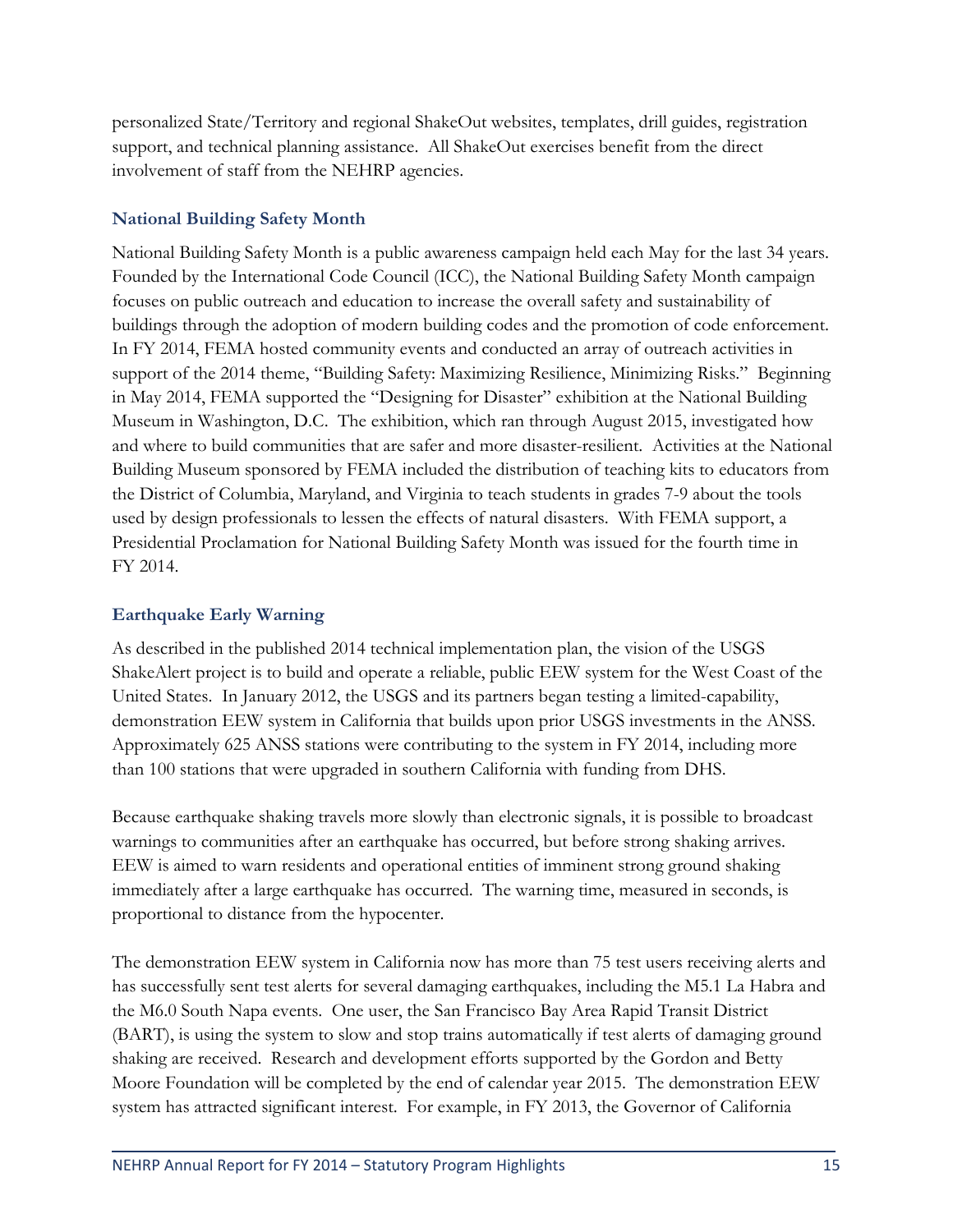signed into law California Senate Bill 135. This legislation directs the California Governor's Office of Emergency Services (Cal OES), in collaboration with the USGS, the California Integrated Seismic Network, other State agencies, and private partners, to "develop a comprehensive Statewide earthquake early warning system in California" and Cal OES is pursuing this goal.

#### **Cost and Benefit Studies for Earthquake-Resistant Construction in Memphis**

With support from NIST, NCJV produced a detailed study of the construction costs of six typical buildings in the Memphis area, *Cost Analyses and Benefit Studies for Earthquake-Resistant Construction in Memphis, Tennessee* (NIST GCR 14-917-26). The study included complete designs of structural and non-structural systems and subsequent detailed construction cost analysis. For each building, the construction cost for three alternative designs was determined: (a) no earthquake resistance (*i.e*., for wind loads only) provided; (b) earthquake resistance in accordance with provisions of the Memphis/Shelby County building codes that were effective at the time of the study (which used a locally modified form of the 2003 International Building Code (IBC)) that permitted the use of the 1999 Standard Building Code, except for hospitals and other critical facilities); and, (c) earthquake resistance in accordance with the 2012 IBC. Construction costs were assessed in detail, as were the relative earthquake performances of each design. The study showed that buildings designed in accordance with the 2012 IBC performed better in earthquakes, with very modest (3% or less) cost premiums over buildings with no specific earthquake design at all and extremely modest (1% or less) cost premiums over buildings with the locally modified older provisions. This information, along with information provided by FEMA and USGS on the earthquake hazard and on building code adoption issues, contributed to decisions made in Memphis/Shelby County regarding the adoption of the earthquake provisions of the IBC.

#### **Support for 2015 International Codes Process**

To promote disaster-resilient communities, NEHRP, through FEMA, supports national building code and standards organizations, such as the International Code Council (ICC). This work is important to helping the Nation prepare for and protect against all natural and man-made hazards that pose threats to life and property. First released in 2000, the International Codes (I-Codes) are a set of construction codes that address structural systems, fire protection, plumbing, mechanical systems, fuel (gas, etc.), property maintenance, zoning, and energy efficiency. The 2015 I-Codes reflect the most advanced building science construction methods and practices to achieve resiliency, safety, innovation, and affordability in the built environment. FEMA monitors the Nation's model building codes by reviewing proposed changes for the I-Codes (International Building Code (IBC), International Residential Code (IRC), International Existing Building Code (IEBC), and others) to identify those which have a positive or negative impact on disaster resistance. In FY 2014, FEMA successfully advocated for the inclusion of a group of enhanced disaster-resistant provisions in the Nation's model building codes, specifically the ICC codes. FEMA did this by providing technical input to the ICC through their regular hearing process where they periodically update their model code books. FEMA's advocacy resulted in passage of enhanced disaster-resistant provisions for ninety percent of the proposed changes.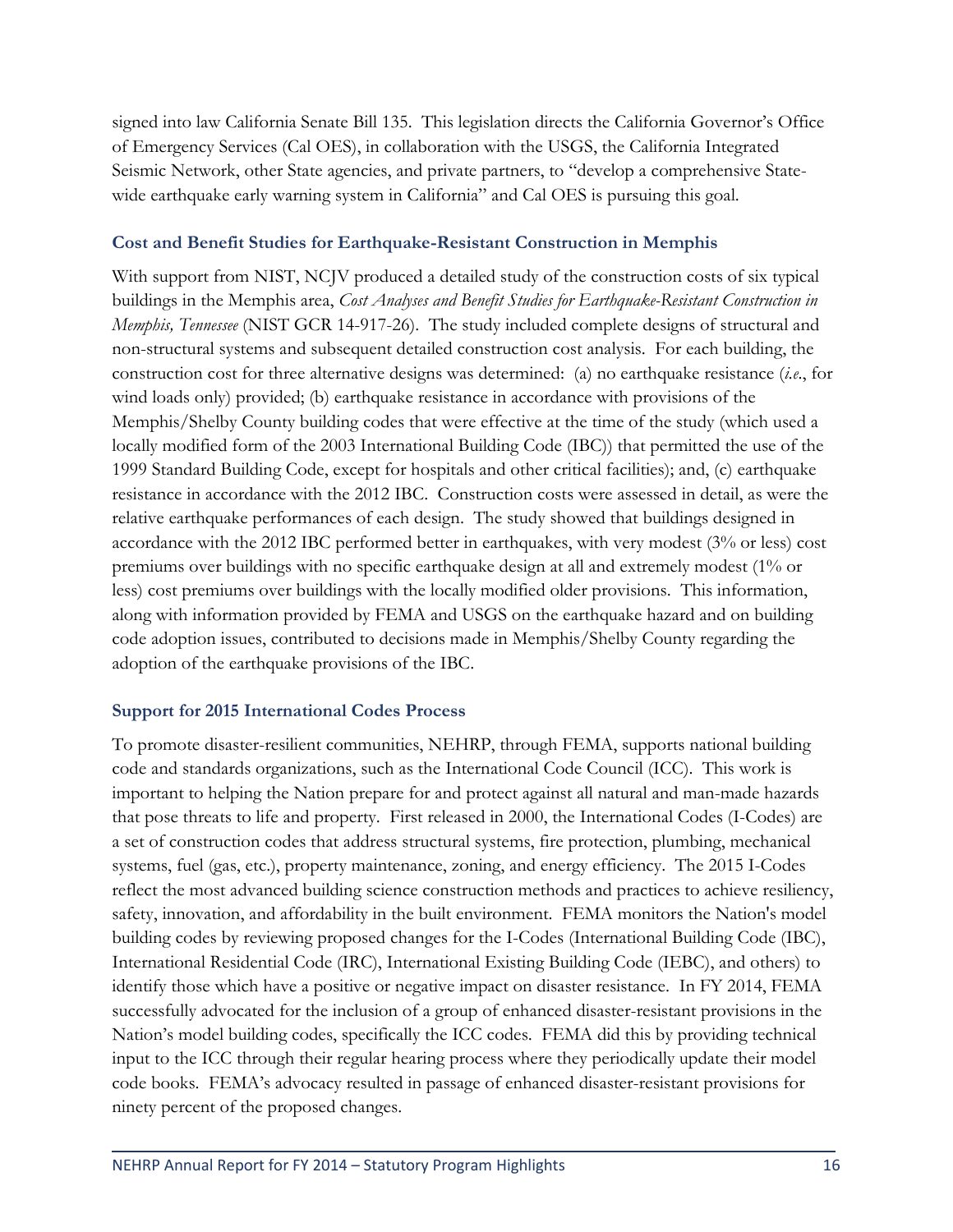#### **Updates in the 2015 NEHRP Recommended Seismic Provisions**

The *NEHRP Recommended Seismic Provisions for New Buildings and Other Structures* ("Provisions") is a widely recognized seismic code resource document issued by FEMA. The Provisions play a vital supporting role in the development of national consensus building codes and standards, and serve as a research-to–practice (implementation) platform for NEHRP. Building occupants' most important and effective earthquake protection tools are earthquake-resistant building codes. When States and communities adopt and enforce national building codes, the built-in protection against loss of life and property damage from earthquakes helps to achieve NEHRP goals. FEMA is working to complete the 2015 edition of the Provisions. The 2015 Provisions translate and incorporate new research results to improve the ASCE/SEI 7 *Minimum Design Loads for Buildings and Other Structures*, the national design standard that is directly referenced by the IBC, which is the model code adopted by all 50 States and approximately 40,000 local communities. The 2015 Provisions provide 43 recommended technical changes developed and consensually approved by the Provisions Update Committee, Issue Teams, and member organizations of the Building Seismic Safety Council (BSSC). All of the recommended changes will be brought to the ASCE 7 Seismic Subcommittee to be considered for adoption into ASCE/SEI 7-16.

#### **Promoting and Monitoring the Adoption of Building Codes**

FEMA promotes building code adoption by cooperating with the ICC, standards groups, the design industry, and research institutes, and through cooperative agreements with the Federal Alliance for Safe Homes (FLASH), the four Regional earthquake consortia, and the Earthquake Engineering Research Institute (EERI). FEMA uses the *Building Code Effectiveness Grading Schedule*, a tool owned by the Insurance Services Organization, to evaluate and score local building code departments for code adoption and enforcement for insurance credit every five years, with the performance goal to increase the number of communities in hazard-prone areas (earthquake, flood, and wind) that have adopted disaster-resistant building codes. In FY 2013, 57 percent of the communities in high-earthquake-, flood-, and wind-prone areas had adopted disaster-resistant building codes; by FY 2014, the percentage of those adopting had increased to 62 percent.

#### **Cooperative Agreements**

FEMA works closely with national (EERI, FLASH, SCEC, and Applied Technology Council (ATC)) and regional (Northeast States Emergency Consortium (NESEC), Central U.S. Earthquake Consortium (CUSEC), the Western States Seismic Policy Council (WSSPC), and the Cascadia Regional Earthquake Workgroup (CREW)) partnerships thru Cooperative Agreements. The earthquake consortia and partners play an invaluable role in coordinating multi-State response and recovery planning, as well as public awareness, education, and outreach in preparedness and mitigation. All of the Earthquake Consortia and Partners, and the States are very active in the ShakeOut earthquake drills that take place across the U.S. In FY 2014, the cooperative agreements provided support to the States in numerous ways (see Section 4 of this report for details).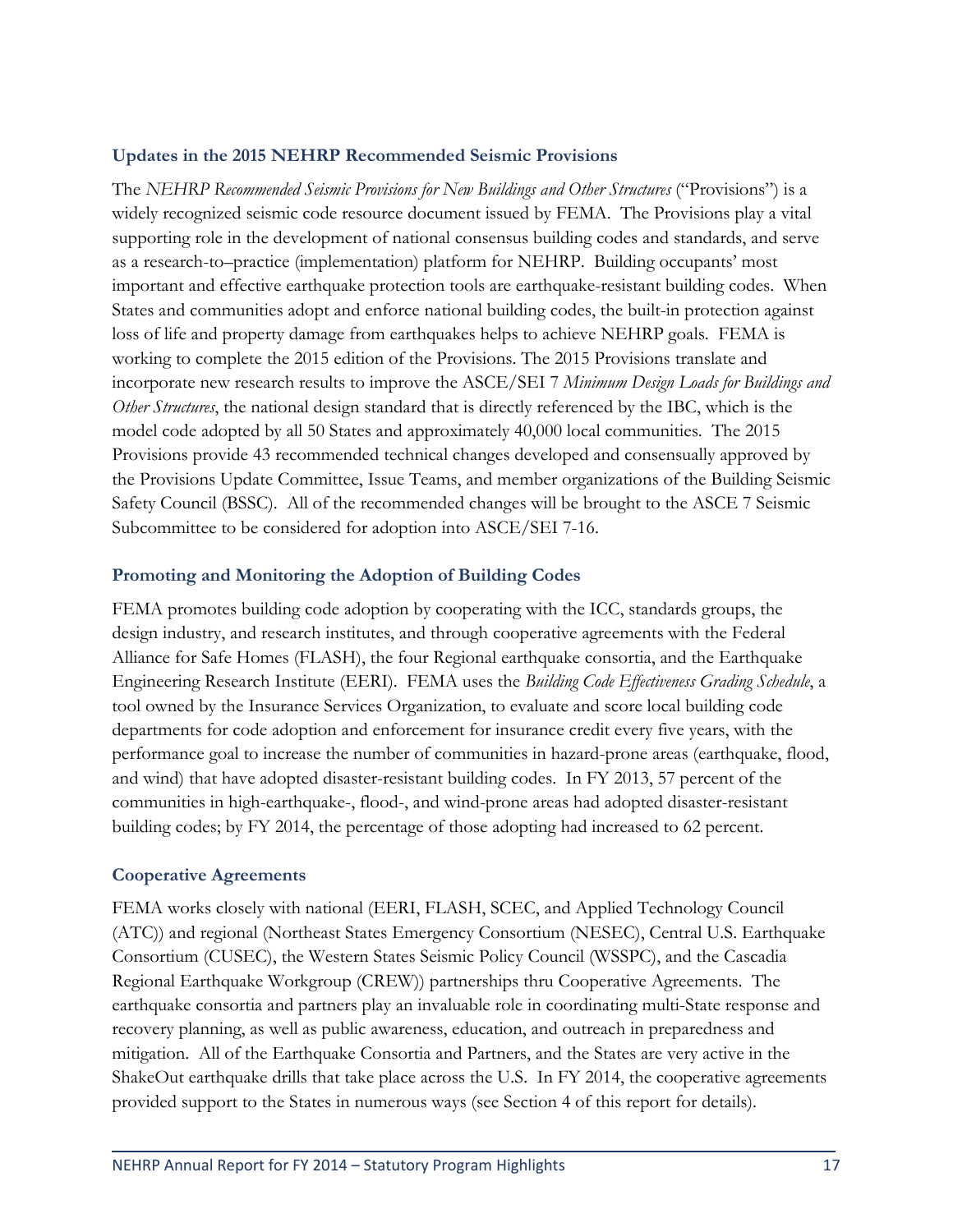#### **Earthquake Awareness and Hazard Mitigation Training**

The National Earthquake Technical Assistance Program (NETAP) is FEMA's program for delivering earthquake education and awareness training to the public, a FEMA statutory responsibility under NEHRP. NETAP helps State, local, and Indian tribal governments, nonprofit organizations, and the private sector obtain the knowledge and tools needed to plan and implement effective earthquake mitigation strategies. FEMA continually develops and updates training courses for its many audiences, sponsoring, conducting, and hosting training in venues across the U.S. and via webinars.

Through NETAP, FEMA supports training conducted by the ATC in earthquake mitigation topics at the State and local level, for building inspectors, facility managers, emergency managers, school administrators, hospital staff, engineers, and other groups. In FY 2014, in-person training was provided through NETAP via 80 courses to participants in 14 States and U.S. Territories. Such NEHRP-related training reached more than 5,000 constituents in FY 2014.

### <span id="page-24-0"></span>**3.4 NEHRP Statutory Activity: Program Leadership**

There are several statutory NEHRP program management, coordination, and oversight functions. 42 U.S.C. §§ 7704(a)(3) & (5). In FY 2014, the Advisory Committee on Earthquake Hazards Reduction (ACEHR)<sup>[11](#page-24-1)</sup> met twice, including one teleconference. The Interagency Coordinating Committee<sup>[12](#page-24-2)</sup> did not meet in FY 2014. The working-level Program Coordination Working Group, established by the NEHRP Secretariat, met face-to-face seven times and held two teleconferences.

#### **Responses to ACEHR Recommendations**

The ACEHR provided several observations and recommendations regarding NEHRP activities to the NIST Director, as the Interagency Coordinating Committee Chair, in FY 2014. The full text of the recommendations and corresponding NEHRP agency responses are available on the NEHRP website.<sup>[13](#page-24-3)</sup> The ACEHR plans to provide a new report with observations and recommendations before the end of FY 2015.

<span id="page-24-1"></span> $\overline{a}$ <sup>11</sup> ACEHR is composed of 11 to 17 nationally recognized, leading earthquake professionals who are not Federal employees and who are appointed to 3-year staggered terms of service. The Chair of the USGS Scientific Earthquake Studies Advisory Committee (SESAC) serves as an ex-officio member of ACEHR.

<span id="page-24-2"></span><sup>&</sup>lt;sup>12</sup> The Interagency Coordinating Committee is composed of the Directors/Administrators of the four NEHRP agencies and the Directors of the Office of Management and Budget and the Office of Science and Technology Policy of the Executive Office of the President.

<span id="page-24-3"></span><sup>&</sup>lt;sup>13</sup> See<http://www.nehrp.gov/pdf/2013ACEHRReportFinal.pdf> and [http://www.nehrp.gov/pdf/Agency%20Responses%20to%202013%20ACEHR%20Recommendations%20081414.](http://www.nehrp.gov/pdf/Agency%20Responses%20to%202013%20ACEHR%20Recommendations%20081414.pdf) [pdf.](http://www.nehrp.gov/pdf/Agency%20Responses%20to%202013%20ACEHR%20Recommendations%20081414.pdf)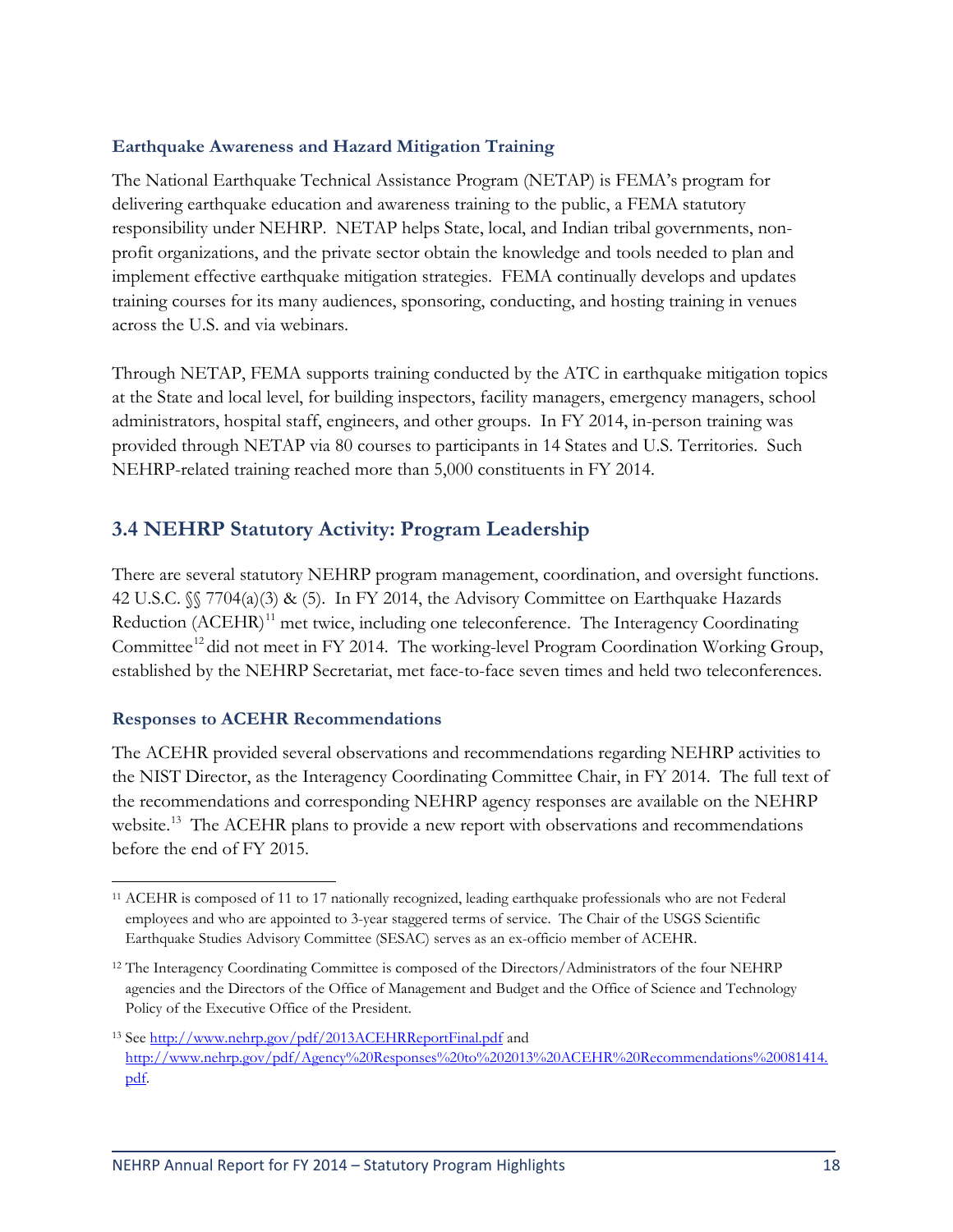#### **NEHRP Secretariat Operations**

The NIST NEHRP Secretariat continued to provide support and leadership for program coordination. The office organized and conducted the ACEHR and PCWG meetings and maintained the NEHRP website [\(www.nehrp.gov\)](http://www.nehrp.gov/). This website provides information on NEHRP management efforts and products, as well as links to the four program agencies where further information on earthquake research results, current seismic activity, seismic hazard and risk, and earthquake mitigation practices can be found.

# <span id="page-25-0"></span>**3.5 NEHRP Statutory Activity: Develop, Operate, and Maintain NEHRP Facilities**

Public Law 108–360 requires that NEHRP "develop, operate, and maintain" certain facilities essential to the NEHRP mission. 42 U.S.C. § 7704(a)(2)(D). These facilities are the ANSS, maintained and operated by USGS; the George E. Brown, Jr. NEES, maintained and operated by NSF; and the GSN, maintained and operated cooperatively by USGS and NSF. Below are reports on the FY 2014 activities and status of these facilities.

#### **Advanced National Seismic System**

The ANSS is an effort led by the USGS to support, coordinate, and modernize earthquake monitoring nationwide. The ANSS consists of USGS national-level monitoring and data analysis facilities, and 13 regional monitoring facilities supported by universities, States, and the USGS. In FY 2014, the ANSS station count increased to 2,977, including 156 instrumented structures.

In FY 2014, the ANSS and its partner at UC Berkeley successfully detected, monitored, and analyzed the M6.0 South Napa earthquake, providing rapid situational awareness products and collecting valuable recordings of ground motion data. This large earthquake served as a valuable test case for the prototype ShakeAlert earthquake early warning system described earlier in this report. The ANSS also completed installation of advanced structural monitoring systems in 28 Department of Veterans Affairs' hospitals in seismically active areas. These systems will allow determination of the structural integrity and safety of these hospitals immediately following an earthquake and provide valuable information on the responses of buildings to earthquake shaking.

#### **Global Seismographic Network**

The GSN consists of 150 stations worldwide. It is jointly supported by the USGS and the NSF, and is operated by the USGS in partnership with the Incorporated Research Institutions for Seismology (IRIS). The GSN provides high-quality seismic data to support earthquake alerts, tsunami warnings, hazard assessments, national security (through nuclear test treaty monitoring), earthquake loss reduction, and research on earthquake sources and the structure and dynamics of the Earth.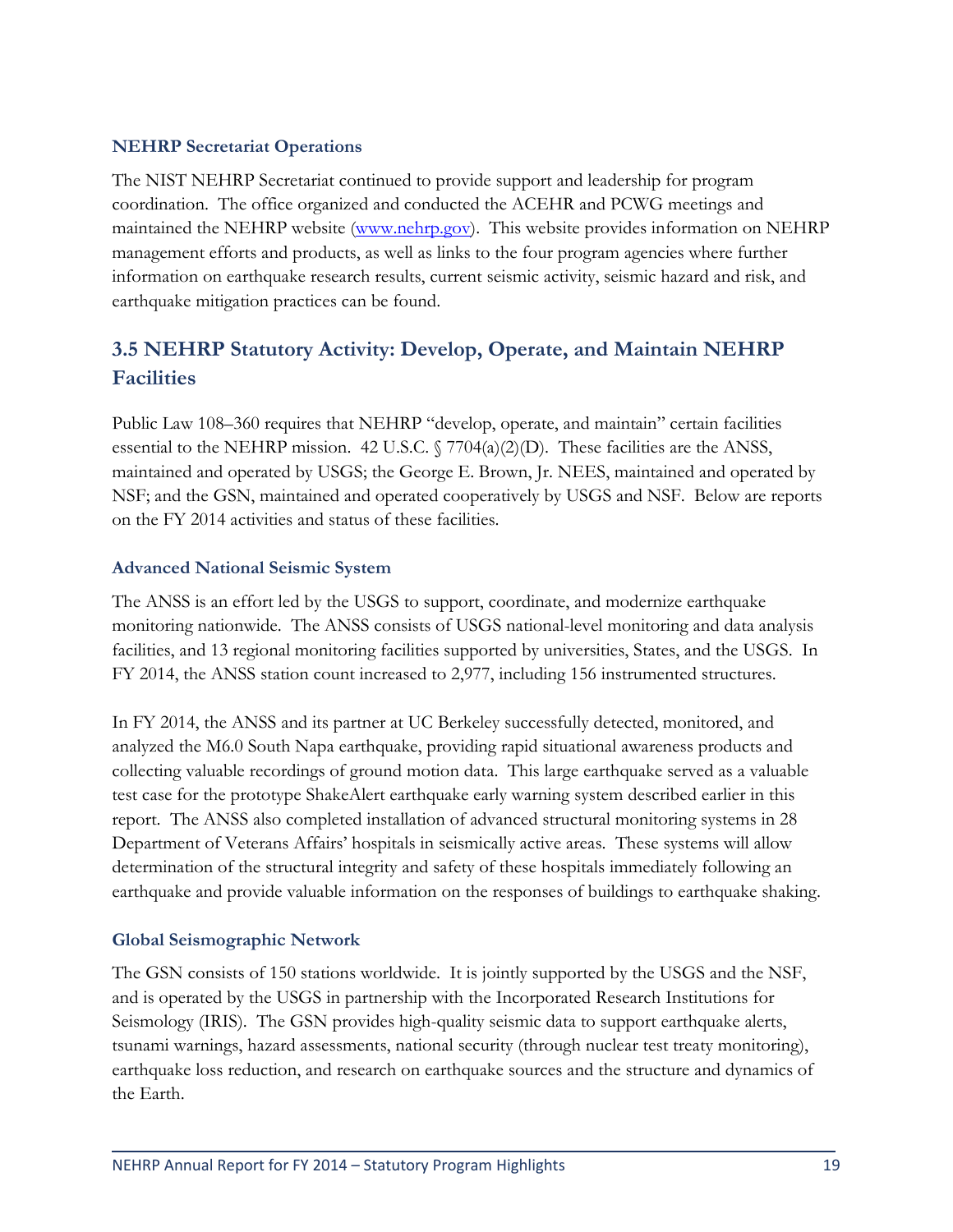By the end of FY 2014, 93% of the planned equipment upgrades for the entire GSN were completed. The upgrades have improved station reliability and improved data return from all of the GSN stations from 71.9% in FY 2005 to 85.6% in FY 2014. This effort included initiating the upgrade of ten seismic recording stations in the China Digital Seismographic Network, which is a part of the GSN. The USGS and the China Earthquake Administration have cooperated on earthquake monitoring and research for 34 years.

The USGS developed and implemented new software to automatically assess the quality of GSN data, allowing staff at the USGS Albuquerque Seismological Laboratory to identify, diagnose, and fix station performance problems quickly. This has resulted in unprecedented data quality and availability for the USGS-operated stations of the network.

#### **George E. Brown, Jr. Network for Earthquake Engineering Simulation**

From FY 2005 to FY 2014, the George E. Brown, Jr. NEES was a network of state-of-the-art laboratories and testing facilities, linked by a shared cyberinfrastructure, for research in earthquake and tsunami engineering. During FY 2010 to FY 2014, NEES consisted of a managing headquarters (known as NEES*comm*) located at Purdue University; 14 state-of-the-art earthquake engineering experimental facilities located at and locally operated by universities across the U.S.; the NEEShub cyberinfrastructure framework; and the NEES Academy for education, outreach, and informal science education. NEES experimental facilities and other infrastructure have enabled more than 100 projects over ten years of operation, testing various aspects of earthquake and tsunami risk.

NEES*comm* organized NEES annual meetings that brought together NSF-supported researchers who used the NEES infrastructure and NEES operations team members to share research findings, information about NEES experimental and cyberinfrastructure resources, and effective methods for education and outreach in earthquake engineering. The 2014 annual meeting, Quake Summit 2014, was held in conjunction with the  $10<sup>th</sup>$  U.S. National Conference on Earthquake Engineering, in Anchorage, Alaska, on July 21-25, 2014.

NEES completed its planned ten years of NSF support at the end of FY 2014. During FY 2014, NSF issued program solicitation NSF 14-605, Natural Hazards Engineering Research Infrastructure 2015-2019 (NHERI), to re-compete the components of NEES and to support experimental resources for engineering research related to windstorms. During 2015 to 2019, NHERI will be a distributed, multi-user, national facility to provide the natural hazards engineering community with access to research infrastructure (earthquake and wind engineering experimental facilities, cyberinfrastructure, computational modeling and simulation tools, and research data), coupled with education and community outreach activities. NHERI will be formed by up to ten NSF awards: one award for a Network Coordination Office; one award for Cyberinfrastructure, including an archival data repository; one award for a Computational Modeling and Simulation Center; and up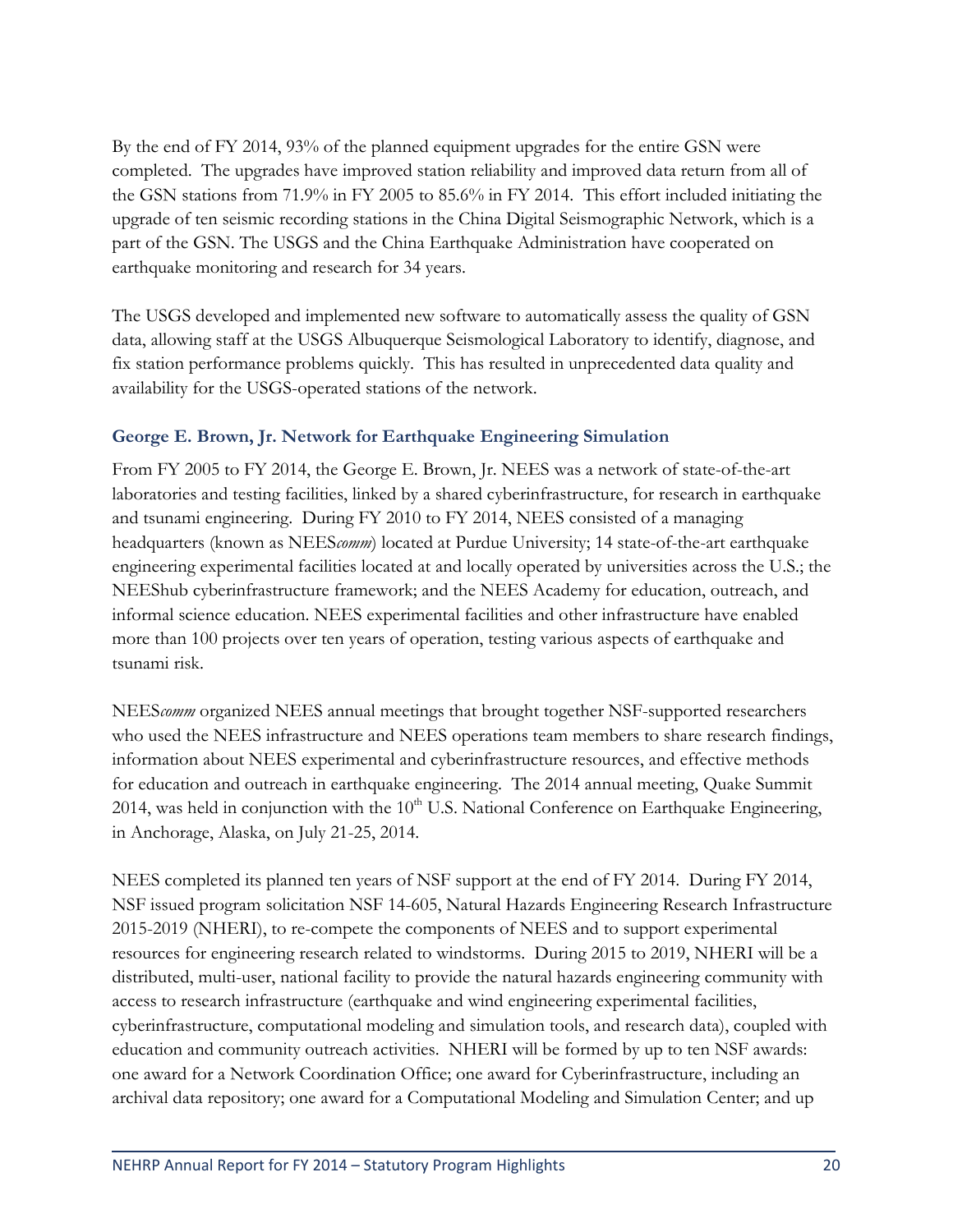to seven awards for earthquake engineering and wind engineering experimental facilities, including a post-disaster, rapid response research facility. NHERI will enable research and educational advances that can contribute knowledge and innovation for the nation's civil infrastructure and communities to prevent natural hazard events from becoming societal disasters. The NSF awards for NHERI will contribute to NSF's roles in the NEHRP and the National Windstorm Impact Reduction Program (NWIRP). NHERI's earthquake engineering components and activities will form the successor to NEES. Awards are anticipated to be made in calendar year 2015.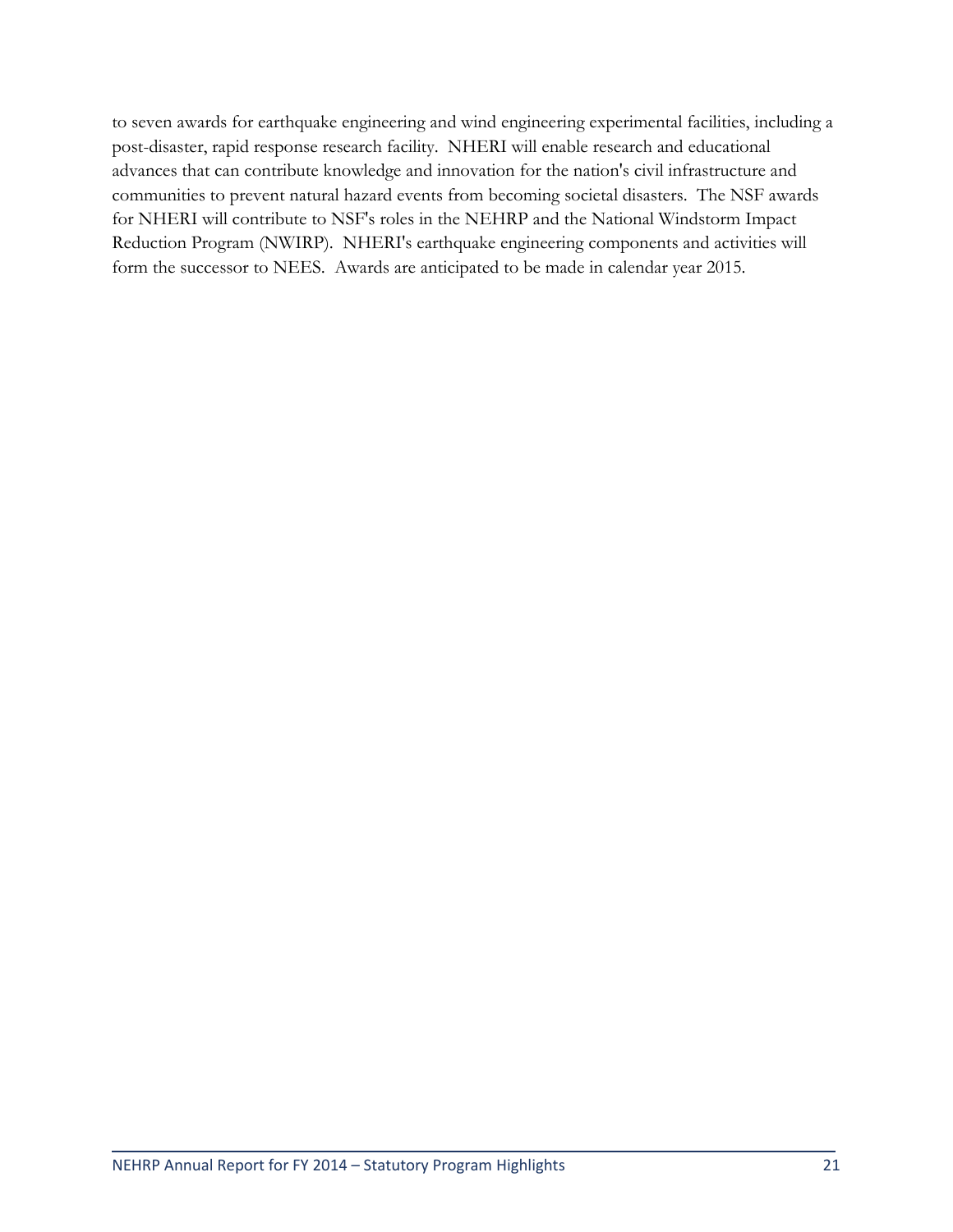# <span id="page-28-0"></span>**Section 4 FEMA Activities to Promote Implementation of Research Results and Hazard Mitigation Efforts**

### <span id="page-28-1"></span>**4.1 FEMA Earthquake State Support**

FEMA provides support for States and Territories to accomplish various relevant earthquake safety and mitigation activities. These are designed to increase and enhance implementation of earthquake risk reduction at the State and local level. Eligible risk-reduction activities include developing seismic mitigation plans; preparing inventories and conducting seismic safety inspections of critical structures; updating building codes, zoning codes, and ordinances to enhance seismic safety; increasing earthquake awareness and education; and encouraging the development of multi-jurisdiction groups that focus on these activities.

Brief highlights of successful efforts by State, Territorial, and local governments; and multi-State consortia and partners are presented below, as required by PL 108-360. The States and Territories with moderate to high earthquake risk provides the success stories that are summarized. The activities reported here may be supported in part by FEMA funds and in part by State funds. They are all included as part of the NEHRP. More complete information on these activities is available in FEMA's annual report, *The FEMA National Earthquake Hazards Reduction Program Accomplishments in Fiscal Year 2014*. [14](#page-28-2)

#### **Alabama**

Alabama FY 2014 NEHRP and State-funded activities included the New Madrid CAPSTONE-14 Earthquake Exercise, the ShakeOut campaign and drill, and planning for the FY 2015 ShakeOut campaign and drill. During the New Madrid CAPSTONE-14 Earthquake Exercise, Alabama supported Mississippi and Tennessee by moving resources through the State, assisting evacuees in need of shelter, and supporting mass care issues. The State Emergency Operations Center was activated for the exercise. Various stages of the exercise emphasized Situational Awareness and Pre-scripted Mutual Aid and Mobilization, Mobilization and Response, Medical Surge and Evacuation with full Emergency Management Assistance Compact (EMAC) Operations, Mass Care, Voluntary Organizations Active in Disaster (VOAD), and Donated Goods, Demobilization, and Recovery.

#### **Alaska**

At the October 2013 Fall Preparedness Conference, about 80 people from tribal governments and various State-wide jurisdictions attended trainings from FEMA's National Earthquake Technical

<span id="page-28-2"></span> $\overline{a}$ <sup>14</sup> See [http://www.fema.gov/media-library/assets/documents/33730.](http://www.fema.gov/media-library/assets/documents/33730)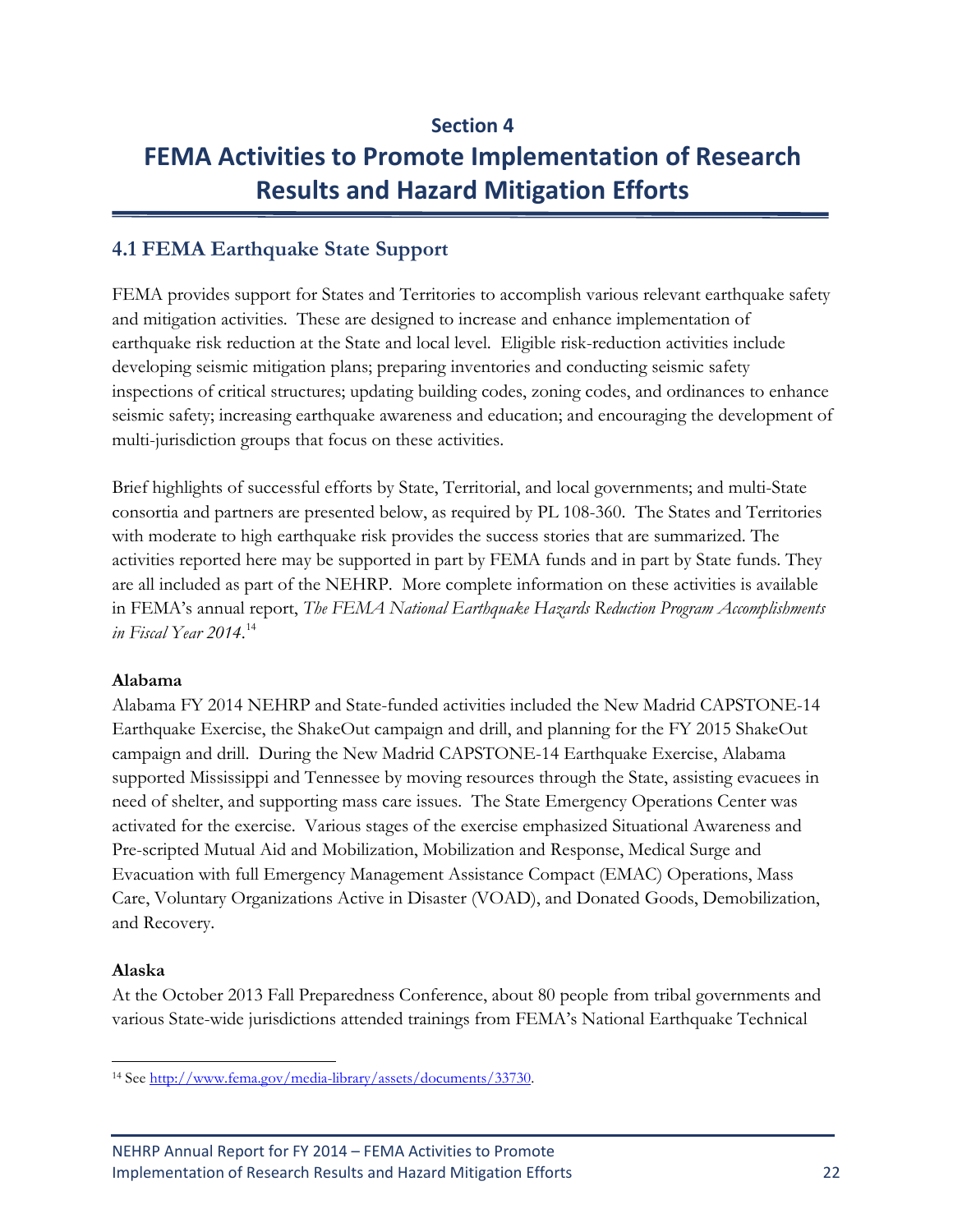Assistance Program which included FEMA's *Rapid Visual Screening of Buildings for Potential Seismic Hazards* (FEMA P-154) and *Reducing the Risks of Nonstructural Earthquake Damage* (FEMA E-74). In early FY 2014, Alaska began working with the Alaskan Seismic Hazards Safety Commission (ASHSC) on a Rapid Visual Screening (RVS) pilot study of Alaska K-12 schools. Alaska increased earthquake awareness and education for the 50th Anniversary of the 1964 Good Friday Earthquake with a goal of developing, planning, and implementing an earthquake and tsunami outreach campaign. As part of the campaign, the Alaska Division of Homeland Security Preparedness and Planning Teams developed new outreach tools to demonstrate the effects of earthquakes and tsunamis, and to educate school children, citizens, and local jurisdictions on what they can do to mitigate those effects.

#### **American Samoa**

Activities in American Samoa focused on education, outreach, training, drills, exercises, media campaigns, and regional collaboration. Island-wide participation in the Great American Samoa ShakeOut continued, with a focus on schools and government employees. American Samoa promoted ShakeOut and recruited 5,102 participants, with numerous public outreach activities throughout the year.

#### **Arizona**

More than 116,000 Arizonians participated in the Great Arizona ShakeOut, an 86 percent increase from the previous year. Arizona built a new promotional campaign using ShakeOut "superhero" kids to engage and excite the K-12 community and aggressively recruited schools, resulting in more than 84,000 K-12 students and faculty participating in ShakeOut 2014. Regional outreach continued. ShakeOut partners expanded to include the Arizona Division of Emergency Management, Arizona County Emergency Management offices, American Red Cross, EarthScope, municipal emergency management offices, State agencies, and the K-12 community.

#### **Arkansas**

Arkansas created the INSPect ARKansas (INSPARK) program to provide a formalized, systematic approach to managing volunteer, post-disaster building inspectors. Arkansas also hosted a successful Shake-Out event, continued the Arkansas Governor's Earthquake Advisory Council meetings, and purchased earthquake related books for counties by request.

#### **California**

On August 24, 2014 a magnitude 6.0 earthquake occurred in Napa, resulting in one death, more than \$87 million in public losses, and a disaster declaration. The California Earthquake Clearinghouse, along with the United States Geological Survey (USGS), and the Earthquake Engineering Research Institute (EERI) provided a centralized coordination center after the event where engineers, geologists, seismologists, sociologists, economists, and other professionals could coordinate the gathering of information. After the Napa Earthquake, the California Seismic Safety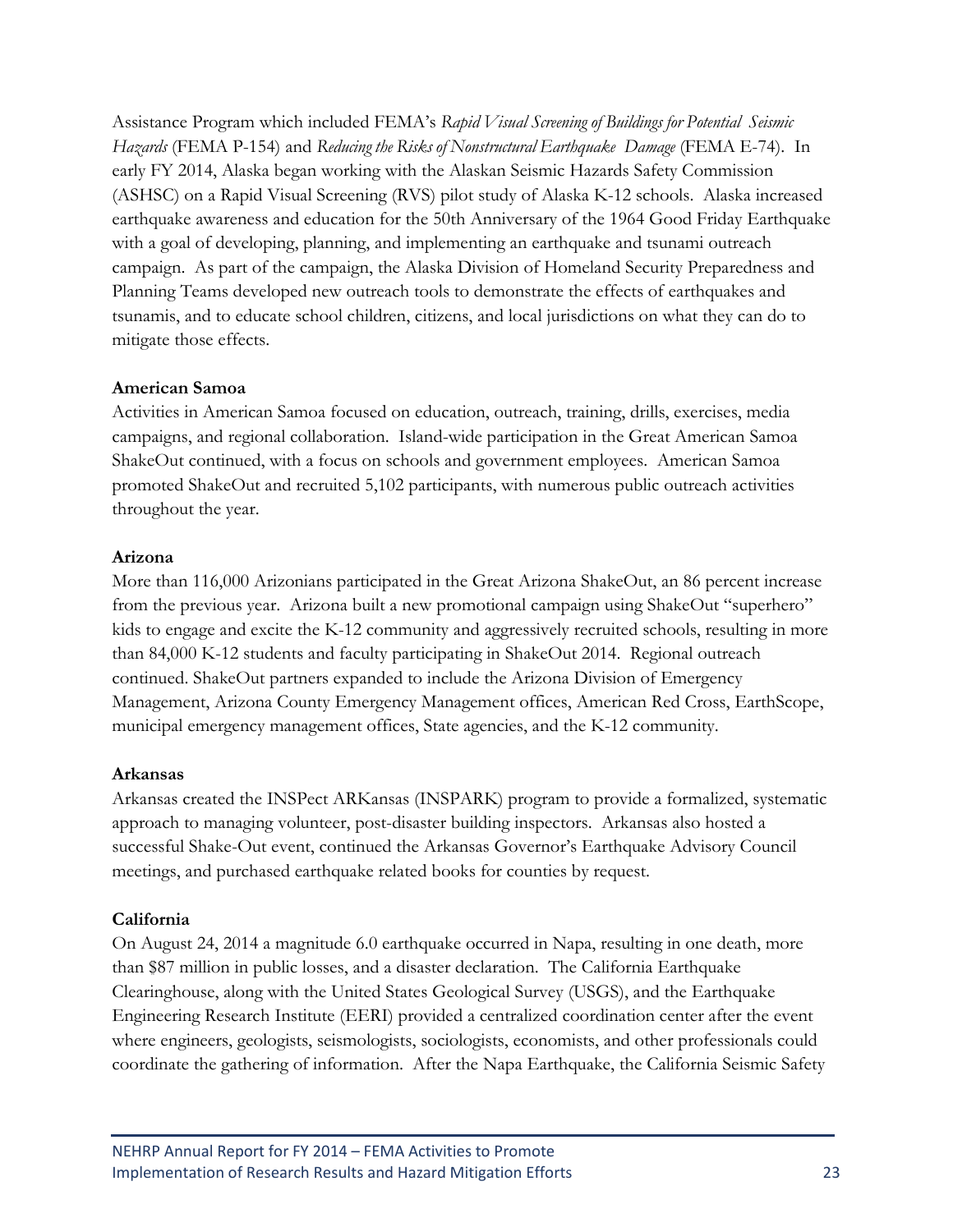Commission conducted public hearings to assess seismic safety issues and investigate earthquake damage and reconstruction efforts.

Over nine million people and organizations participated in the Great California ShakeOut. The California Office of Emergency Services (Cal OES), Southern California Earthquake Center (SCEC), at the University of Southern California, and the California Earthquake Authority (CEA) all promoted ShakeOut activities to improve the ways that people can protect themselves during earthquakes.

Cal OES continued its coordination with CEA to implement an incentive program to help homeowners seismically retrofit their homes. The resources for this program, called the California Residential Mitigation Program (CRMP), come from the CEA Earthquake Loss Mitigation Fund. The program focuses on helping with the retrofit of wood-frame family dwellings and has been piloted in two California communities, the Los Angeles neighborhood of Eagle Rock and the Rockridge neighborhood of Oakland. Cal OES and partner agencies also participated in the 3rd International Earthquake Early Warning (EEW) Conference, organized and sponsored by University of California at Berkeley, USGS, California Institute of Technology, the Gordon and Betty Moore Foundation, and the University of Washington. The three-day meeting assembled scientists, policy makers, engineers, social scientists, and business representatives from public and private sector institutions to examine the state-of-the-art in EEW and innovate new ways to push EEW forward. The CRMP utilizes FEMA's Simplified Seismic Assessment of Detached, Single Family, Wood-Frame Dwellings (FEMA P-50) as a key component of identifying eligible structures.

#### **Colorado**

Multi-hazard activities supported earthquake project work in Colorado. FEMA NEHRP funds were used for a State-wide hazard analysis (by county) and for local hazard mitigation planning. Colorado also participated in the first 2014 Rocky Mountain ShakeOut.

#### **Guam**

Since 2010, Guam has participated in the Great Guam ShakeOut. In FY 2014, there were 67,963 participating residents. Guam's Earthquake Program participated in multiple National Earthquake Technical Assistance Program (NETAP) training courses, including *Reducing the Risks of Nonstructural Earthquake Damage* (FEMA E-74), *Earthquake-Resistant Design Concepts* (FEMA P-749)*, Earthquake Mitigation for Hospitals* (FEMA P-767), and *Home and Business Earthquake Safety and Mitigation* (FEMA P-909).

#### **Hawaii**

The focus of Hawaii's Earthquake Program included the activities of the Hawaii State Earthquake and Tsunami Advisory Committee (HETAC), earthquake public outreach projects, awareness and resilience projects, and participation in the Great Hawaii ShakeOut. Hawaii's goal is to promote seismic safety, education, mitigation, and awareness throughout the islands for citizens and tourists.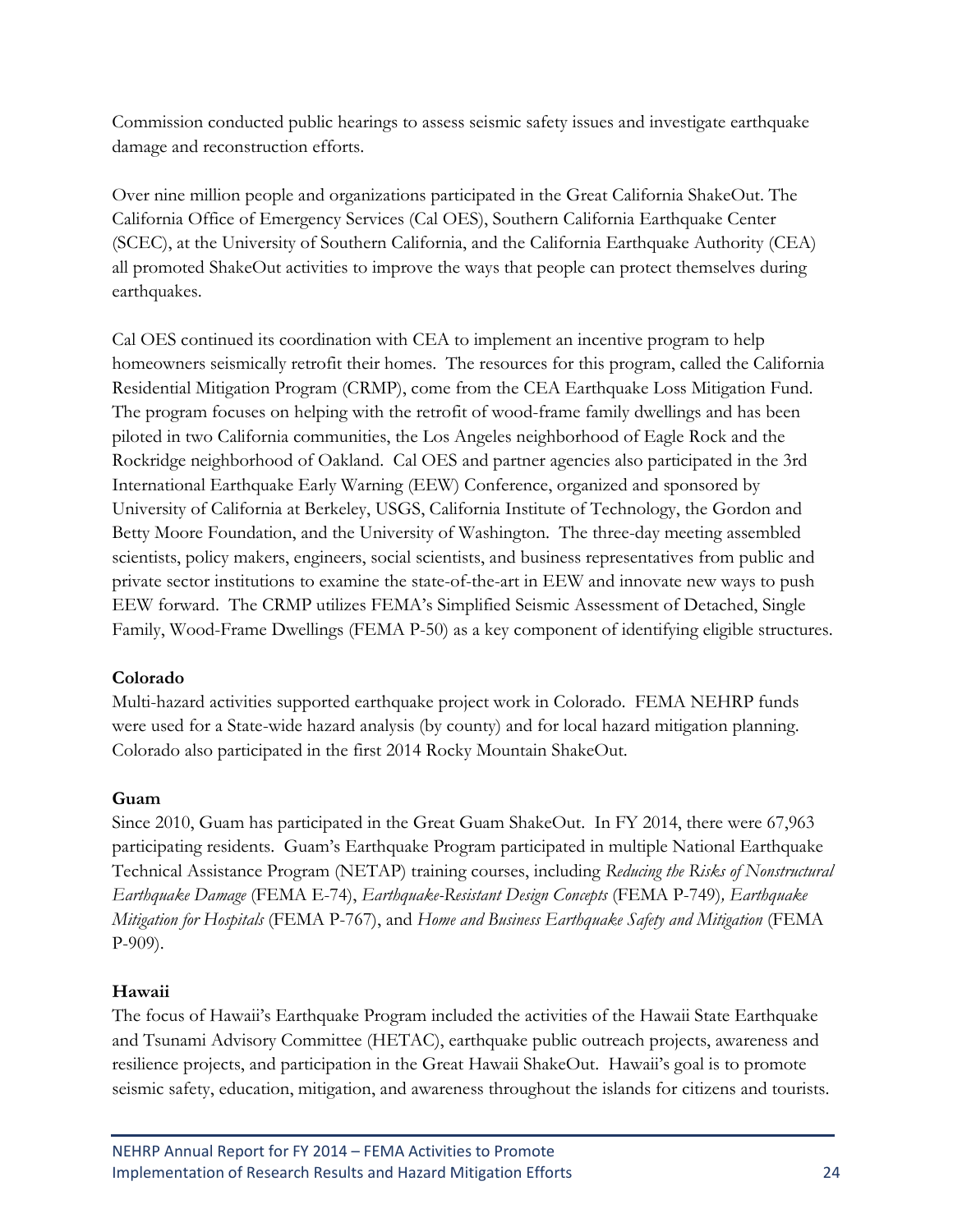To accomplish this, Hawaii has partnered with members of the scientific and technical community, including universities, scientists, engineers, planners, and others in county, State, and Federal agencies.

#### **Idaho**

This year was the third Idaho ShakeOut and over 103,000 participants registered for the event. Idaho developed a new version of the "Putting Down Roots in Earthquake Country" handbook. NETAP training focused on schools in seven school districts and 140 buildings.

#### **Illinois**

February is Earthquake Preparedness Month in Illinois. Preparedness and awareness activities were conducted in February and throughout the year, including news releases and publication updates and distribution. Work continued and was completed on the Earthquake School Hazard Hunt. Illinois participated in February and October ShakeOut drills.

#### **Indiana**

Indiana (IN) state government employees participated with CUSEC on CAPSTONE-14 planning conferences, workshops and meetings, and worked with the Indiana Building Emergency Assessment and Monitoring Team to train for future events. In addition, IN state government employees and the Polis Center of Indiana University-Purdue University Indianapolis worked on the Indiana Earthquake Assessment for the 2014 State Mitigation Plan.

#### **Kentucky**

Approximately 430,000 participants registered for the October Great Central U.S. ShakeOut. With its earthquake assistance funds, Kentucky updated its Earthquake Program website and the Facebook Earthquake Program Page, and issued a Governor's Earthquake Awareness Week Proclamation and press release.

#### **Maine**

In Maine, a multi-student project that took two years to accomplish was completed. Data was collected by student interns over the course of two summers. The students were trained on FEMA P-154, *Rapid Visual Screening of Buildings for Potential Seismic Hazards*, and were provided electronic devices (smart phones) to record the data from the building screenings. They coordinated with county and local officials, visited all jurisdictions in Maine, and collected data on critical public buildings in each. The data was uploaded into a database, which was subsequently retrieved and used by the Northeast States Emergency Consortium (NESEC) to analyze potential damages Statewide, using HAZUS. The culmination of this project was the sharing of the analyses with the Maine Director of the State Emergency Management Agency by the Northeast States Emergency Consortium.

#### **Mississippi**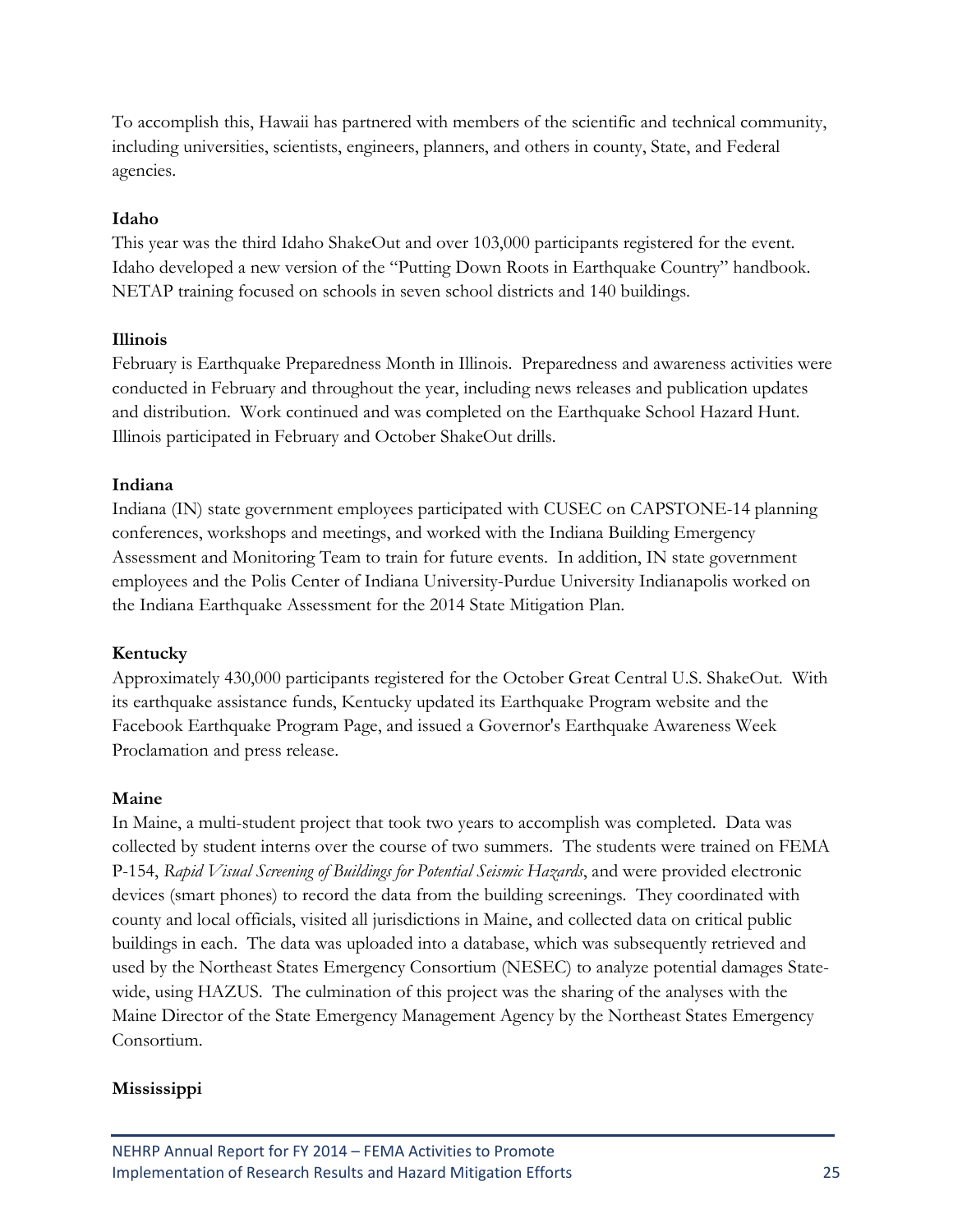Activities in Mississippi focused on increased outreach and participation in the Great Central U.S. ShakeOut and CAPSTONE-14 Multi-State Exercise. Mississippi used speaking engagements, focused publications, social media, press releases, print ads, and media events to encourage Statewide participation in the ShakeOut Drill. Total ShakeOut participation in Mississippi was 226,552.

#### **Missouri**

The Missouri Seismic Safety Commission and State Geological Survey participated in the "Forces of Nature" event at the Columbia Public Schools Planetarium in Columbia. More than 400,000 people registered to participate in the 2014 Missouri ShakeOut.

#### **Montana**

The Montana Bureau of Mines and Geology (MBMG) used its earthquake assistance funding to make Montana's 1982-2014 earthquake catalog available as a data layer on MBMG's Online Mapping Application, providing visual, easy and versatile access to Montana's extensive historical earthquake record. Improved access to this data—including current seismicity—will enhance Montana's earthquake and seismic hazard education and outreach efforts.

Montana also participated in its first ShakeOut. More than 107,000 Montana residents, about 10 percent of the State's population, participated in this inaugural event coordinated by the Earthquake Country Alliance (ECA), the Governor's Office of Community Service, the MBMG, the State of Montana Disaster and Emergency Services, and the American Red Cross of Montana.

#### **Nevada**

Outreach in Nevada included the Great Nevada ShakeOut which has continued to increase in participation throughout Nevada from 116,000 in its inaugural year to over 560,000 participants in FY 2014. The Nevada Seismological Laboratory used the "Big Shaker" simulation truck to attract more attention to the ShakeOut event. Additional promotion included distribution of earthquake educational materials, press releases, and media events throughout the State.

Nevada completed an unreinforced masonry (URM)<sup>15</sup> verification project for unincorporated Clark County, which included sending two student engineers from the University of Nevada, Las Vegas (UNLV), under the supervision of Clark County staff engineers, into the field to conduct this URM survey. Clark County partnered with the Earthquake Engineering Research Institute (EERI) to utilize additional funds through NEHRP for this project, allowing Clark County to develop a more accurate listing of actual URM buildings.

<span id="page-32-0"></span> $\overline{a}$ <sup>15</sup> Unreinforced masonry (URM) refers to concrete block, brick, or other masonry walls, chimneys, etc., that have no reinforcement (steel, composites, or other materials) supplementing the mortar that binds the individual blocks or bricks together. URM buildings perform extremely poorly in earthquakes. They are considered by structural engineers to be "killer buildings" in earthquakes, because full or partial collapses of URM buildings in earthquakes are very common.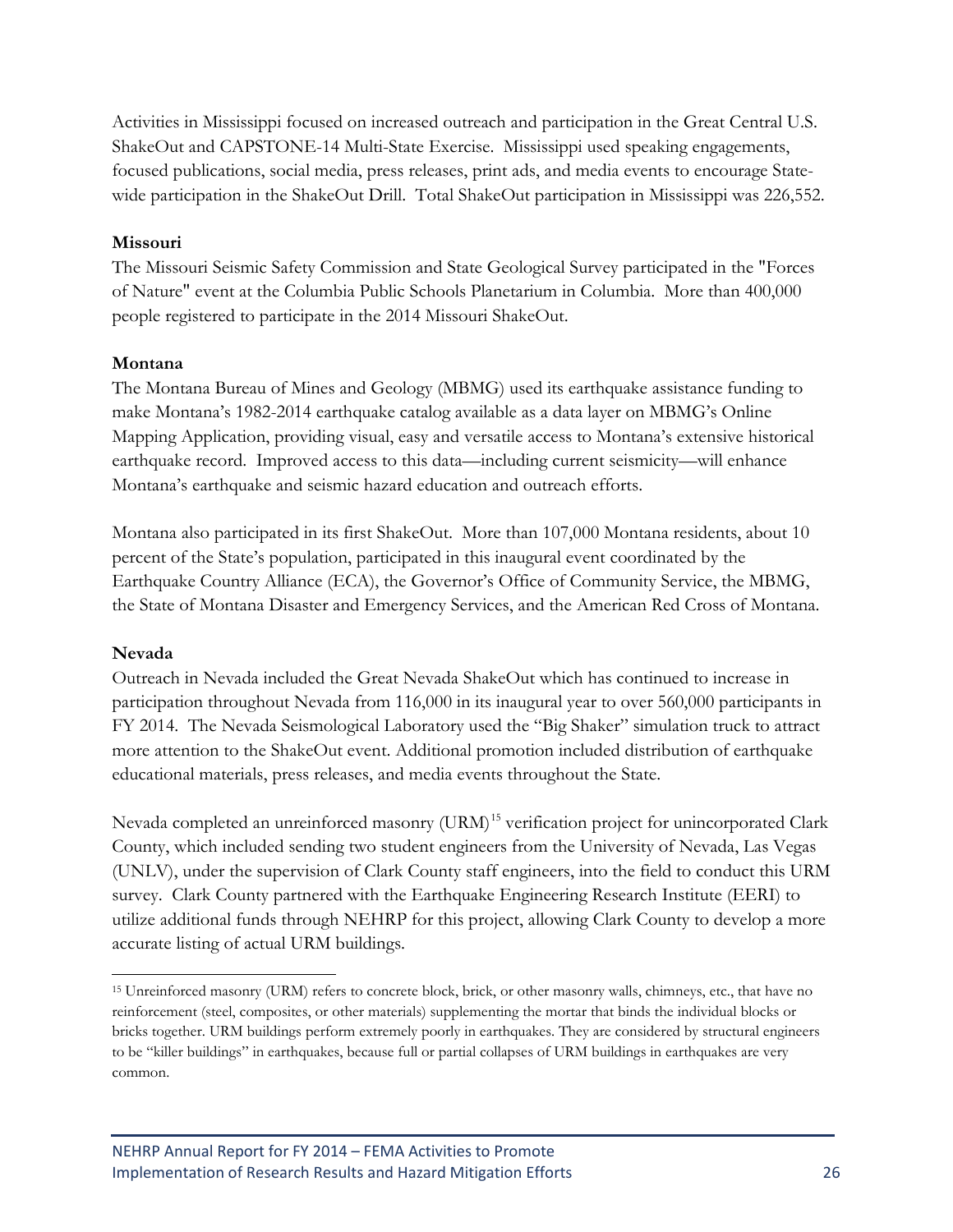Nevada also supported a Pre-Disaster Mitigation (PDM) project with the Clark County School District. With over 316,0000 students and 37,000 employees, Clark County School District (CCSD) continues to be one of the fastest growing school districts in the United States and is the fifth largest school district in the Nation. In an effort to reduce the loss of life and property in an earthquake event, CCSD applied for and was awarded PDM funding to install automatic seismic gas shut-off valves on gas lines leading into their schools and administrative buildings in two phases, with the second phase to be completed by February 2016.

In June 2014, the University of Nevada, Reno (UNR) opened its new Earthquake Engineering Laboratory (EEL). The \$19 million earthquake engineering lab expansion project was funded with \$12.2 million from the U.S. Department of Commerce's NIST, \$3 million from the Department of Energy, and \$3.8 million of University and private donor funds. The expansion of the facility enables experiments that were not possible in the adjacent Large-Scale Structures Laboratory (LSSL), alleviates the backlog in projects the lab is currently experiencing, accommodates more students and their projects, and allows for more use of the facility by the local construction industry, other research institutions, and government agencies. The combined capabilities of the new EEL and LSSL provide UNR with one of the largest and most versatile large-scale structures/earthquake/seismic engineering research facilities in the United States, and possibly the largest University-based research facility of its kind in the world. UNR was also part of the NSFsupported NEES operations network 2005 – 2014.

#### **Oklahoma**

National Earthquake Technical Assistance Program (NETAP) training was provided in Oklahoma. The courses included *Rapid Visual Screening of Buildings for Potential Seismic Hazards, Post-Earthquake Safety Evaluation of Buildings*, and *Rapid Observation of Vulnerability and Estimation of Risk* (FEMA P-154, ATC-20, and ROVER). More than 100 engineers, architects, emergency managers, and first responders in Oklahoma participated. The training received excellent evaluations and generated more interest in the subject of earthquakes than ever before.

#### **Oregon**

The City of Portland, Bureau of Development Services, has developed a new Residential Seismic Strengthening Program to help residents make their homes more secure in the next earthquake. The program is designed to reduce the likelihood of severe damage to homes as a result of displacement from their foundations or crippling of walls in an earthquake. The program provides homeowners and contractors with a simple guide to evaluate existing homes and determine if certain improvements will reduce the risk of earthquake damage.

Oregon has continually supported preparedness and outreach efforts to local communities. More than 271,000 Oregonians participated in the State's 2014 ShakeOut exercise. In addition to preparedness initiatives, Oregon is working on long-term resiliency through the development of the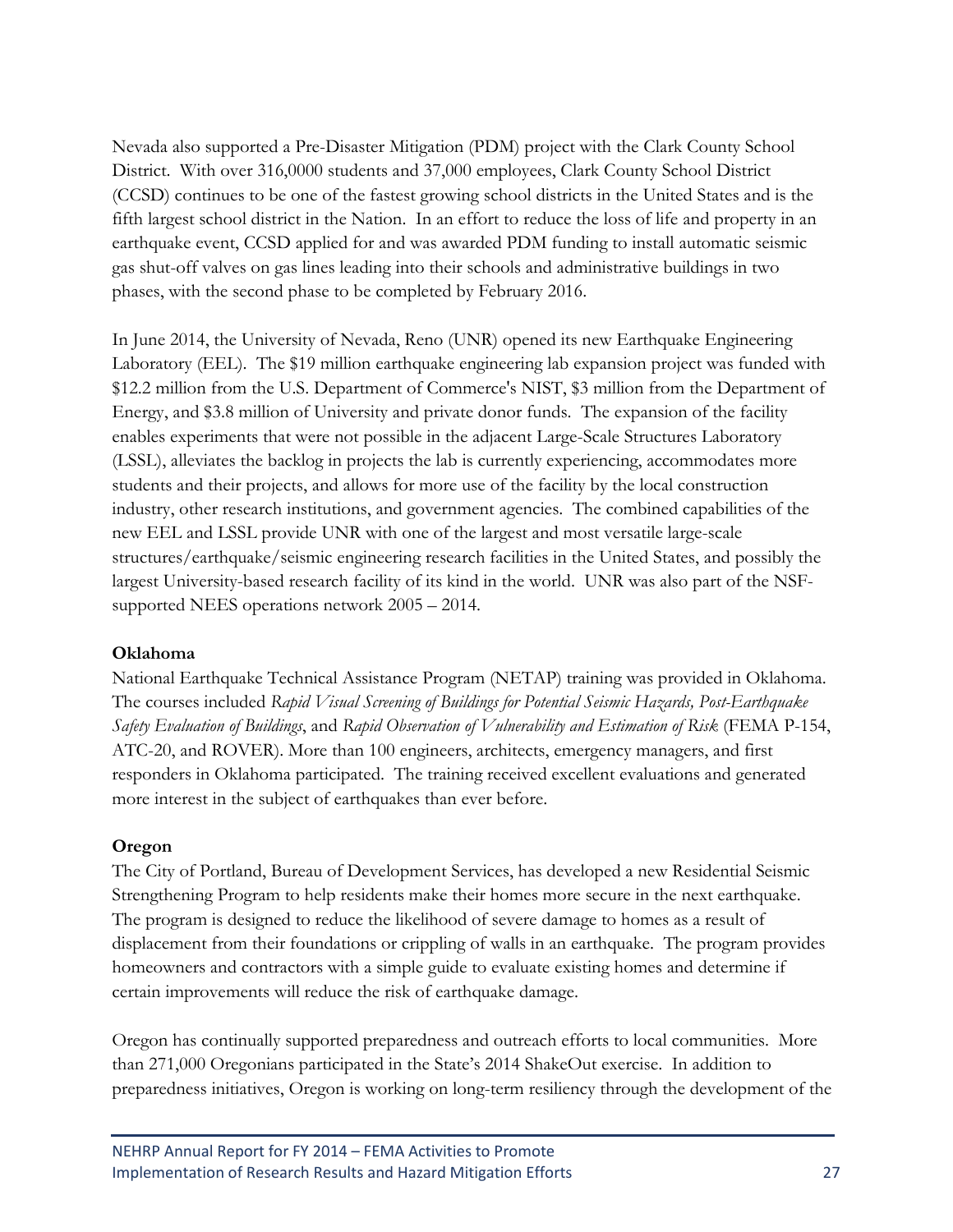Oregon Resiliency Plan. The Oregon Seismic Safety Policy Advisory Commission has assembled eight task groups of volunteer subject-matter experts from government, universities, the private sector, and the public to develop the portfolio of chapters that make up the Resiliency Plan.

#### **Puerto Rico**

A primary focus in Region II Caribbean Area Division (CAD) was the Blue Surge functional exercise. The exercise, which was based on a catastrophic earthquake and tsunami in the Caribbean, about 90 miles from Puerto Rico, involved the participation of State, Territorial, and Federal agency staff. The objectives for the exercise included the testing of operational coordination and communication, situational assessment, and the management of public and private resources, and requests for resources. Puerto Rico also continued to be actively involved in ShakeOut activities.

#### **South Carolina**

South Carolina continued to coordinate and collaborate with State and local government agencies, non-government organizations, and universities to increase the State's readiness for an earthquake. The South Carolina Emergency Management Division (SCEMD) participated in the CAPSTONE-14 Multi-State Exercise as a supporting State for the New Madrid Earthquake States. This collaborative effort marked a critical milestone in the development and implementation of vital systems to greatly improve the collective response to earthquake disasters.

In partnership with the Citadel School of Engineering and FEMA, SCEMD conducted certified training classes: *Rapid Visual Screening of Buildings for Potential Seismic Hazards, Post-Earthquake Safety Evaluation of Buildings*, Reducing the Risks of Nonstructural Earthquake Damage, Home and Business Earthquake Safety and Mitigation, and *Rapid Observation of Vulnerability and Estimation of Risk* (FEMA P-154, ATC-20, FEMA E-74, FEMA P-909, and ROVER). As part of the courses, students put their training into practice with several days of hands-on experience.

South Carolina also participated in the second annual Southeast ShakeOut Earthquake Drill. Approximately 238,000 South Carolinians participated.

#### **Tennessee**

Tennessee coordinated the design and development of the multi-State New Madrid Seismic Zone response exercise, CAPSTONE-14. This regional exercise coordinated the work of hundreds of responders from FEMA Regions IV, V, VI, and VII, and developed the concept of State and local jurisdictional responders partnering with private sector assets. During the exercise the partners identified GIS-generated damage assessment information, which could, in a real life emergency, be shared through digital computer platforms. In a real life event the newly developed and tested information could be displayed in a manner that would allow decision makers at multiple levels to quickly determine where Mission-Ready-Packaged (MRP) equipment and personnel were located, thus allowing the equipment to be rushed to the area with the most need.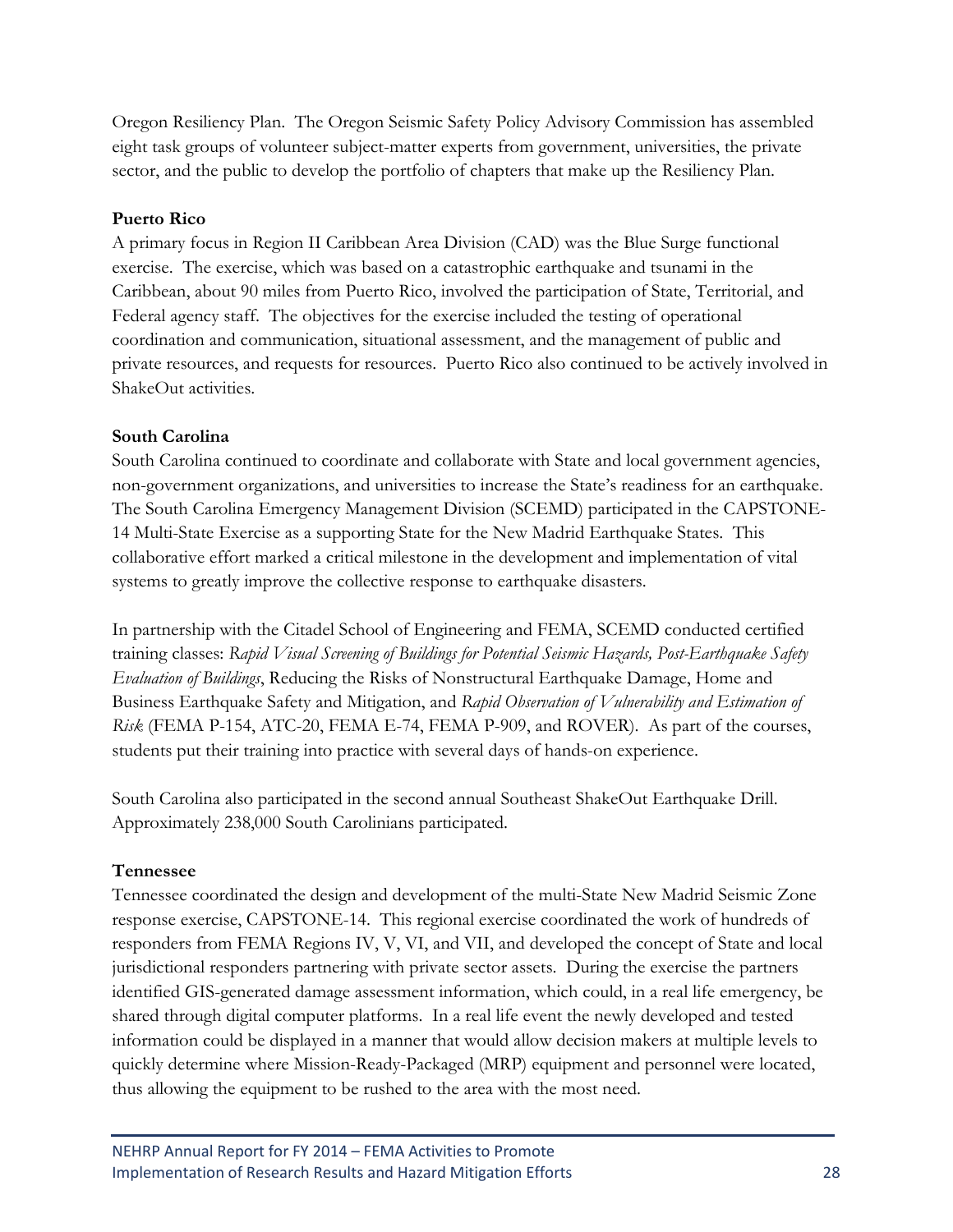After nearly twenty years of study and negotiation, the Memphis/Shelby County government approved strengthened commercial seismic building codes which had been passed and recommended by Tennessee State government code officials.

Tennessee also coordinated the establishment of a State-wide volunteer Tennessee Structural Assessment and Visual Evaluation (TNSAVE) coalition to provide training and certification for post-disaster building assessment teams. The TNSAVE goal is to train volunteers so they can help with assessment within Tennessee and also support the post-disaster assessment needs of surrounding States through the Emergency Management Assistance Compact (EMAC) process.

#### **Utah**

FEMA and the Utah Department of Emergency Management (UDEM) are continuing their work on a joint FEMA Region VIII and State of Utah Catastrophic Earthquake Plan. Two years prior to the 2012 Great Utah ShakeOut, FEMA and the Utah Division of Emergency Management started gathering detailed data on the resource shortfalls of the State following a major earthquake.

Meetings were held with representatives from city, county, State, and Federal agencies along with some private sector partners. These meetings culminated in the development of the Joint Response Plan that was exercised in a 2012 Full Scale Exercise in Utah. In addition, in 2014 the success of this Joint Response Plan was reported in Utah's state annual Earthquake Program Reports.

#### **Vermont**

Vermont activities included the completion of soils mapping for a state-wide earthquake-risk analysis project, planning for mitigation outreach, and completing NETAP training in November. The risk analysis project will be completed primarily by NESEC. The State of Vermont's role is to provide geologic data and expertise to NESEC, and assist with coordination of FEMA and NESEC activities in Vermont this summer. The project will convert surficial geologic data into the NEHRP Soil Classifications A to E, and incorporate the data into HAZUS-MH (computer program for risk assessment and damage estimates) and ROVER, with a focus on critical facilities.

#### **Virgin Islands**

FEMA earthquake funding to the U.S. Virgin Islands was used to support and encourage participation in the Great U.S. Virgin Islands ShakeOut. Activities included updates to the ShakeOut web page, press releases, and media advisories, and updates to a calendar of ShakeOutrelated events.

#### **Washington**

Staff from Washington Emergency Management helped to deliver NETAP training in *Rapid Visual Screening of Buildings for Potential Seismic Hazards (*FEMA P-154), Post-Earthquake Safety Evaluation of Buildings (ATC-20), *Earthquake Mitigation for Hospitals* (FEMA P-767), and *Reducing the*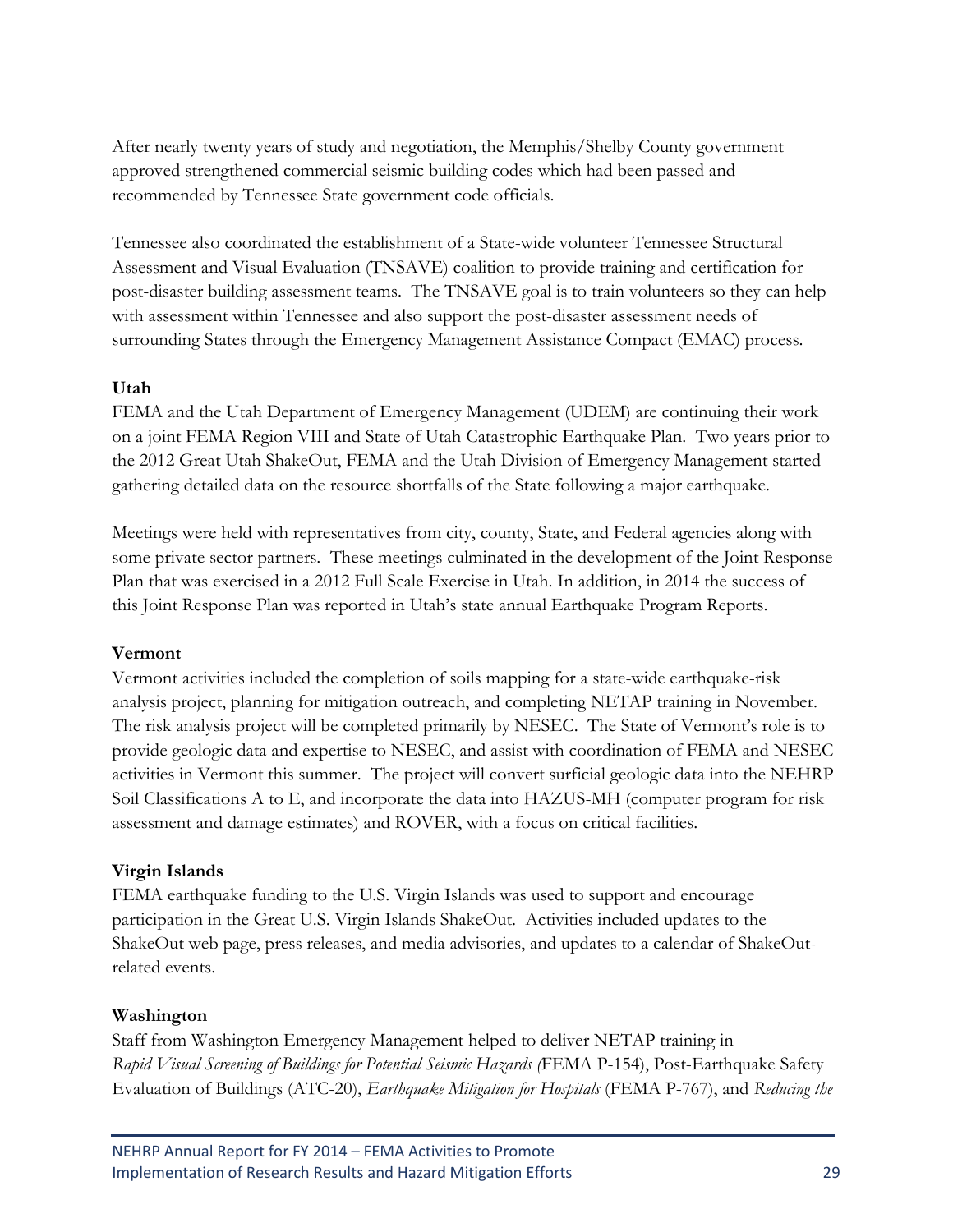*Risks of Nonstructural Earthquake Damage* (FEMA E-74). The courses were taught in Aberdeen, Spokane, Tacoma, and Everett, reaching about 200 participants.

Washington also held State and local tsunami workgroup meetings focused on the design and implementation of vertical evacuation safe havens along the Washington coast; tsunami public education Train-the-Trainer Courses; new public education products; evacuation and assembly area signage; NOAA/National Weather Service Updates; distribution of NOAA weather radios to low income families; training for hospitality industry employees; the Great Washington ShakeOut; and community evacuation drills. More than 864,000 Washingtonians registered for the Great Washington ShakeOut drill - an increase of 150,606 participants from the inaugural Washington ShakeOut in 2012.

#### **Wyoming**

Wyoming participated in ShakeOut for the second year, with its own "Great Wyoming ShakeOut". Participation increased more than 500 percent over 2013 (in FY 2013, Wyoming participated in The Great Rocky Mountain ShakeOut). The ShakeOut success was the direct result of more widespread promotional efforts. In addition to county outreach and the dissemination of a variety of promotional materials, the ShakeOut link was also on the Wyoming Office of Homeland Security's website and highlighted via social media. A press release resulted in several follow-up interviews with media outlets around the State.

### <span id="page-36-0"></span>**4.2 Earthquake Consortia and Partners**

FEMA worked in close partnership via cooperative agreements with four key earthquake consortia: the Cascadia Region Earthquake Workgroup (CREW), the Central United States Earthquake Consortium (CUSEC), the Northeast States Emergency Consortium (NESEC), and the Western States Seismic Policy Council (WSSPC), to coordinate the FY 2014 State support. The consortia are long-time partners of FEMA and play a valuable role in reducing risks to life and property by providing well-coordinated risk mitigation solutions for earthquakes and other hazards via creative outreach, stakeholder partnerships, and grassroots implementation.

#### **Cascadia Region Earthquake Workgroup**

CREW  $(\frac{http://www.crew.org/}{www.crew.org/})$  is a coalition of private and public representatives in Northern California, Oregon, Washington, and British Columbia working together to improve the ability of communities throughout the Cascadia region to mitigate the impacts of earthquakes and related hazards. CREW supported Washington media partnerships with news outlets across the State of Washington for the 2014 Great Washington ShakeOut.

#### **Central United States Earthquake Consortium**

CUSEC [\(www.cusec.org\)](http://www.cusec.org/) partner representatives of eight States (Alabama, Arkansas, Illinois, Indiana, Kentucky, Mississippi, Missouri, and Tennessee) work with FEMA to reduce earthquakerelated deaths, injuries, property damage, and economic losses in the Central U.S.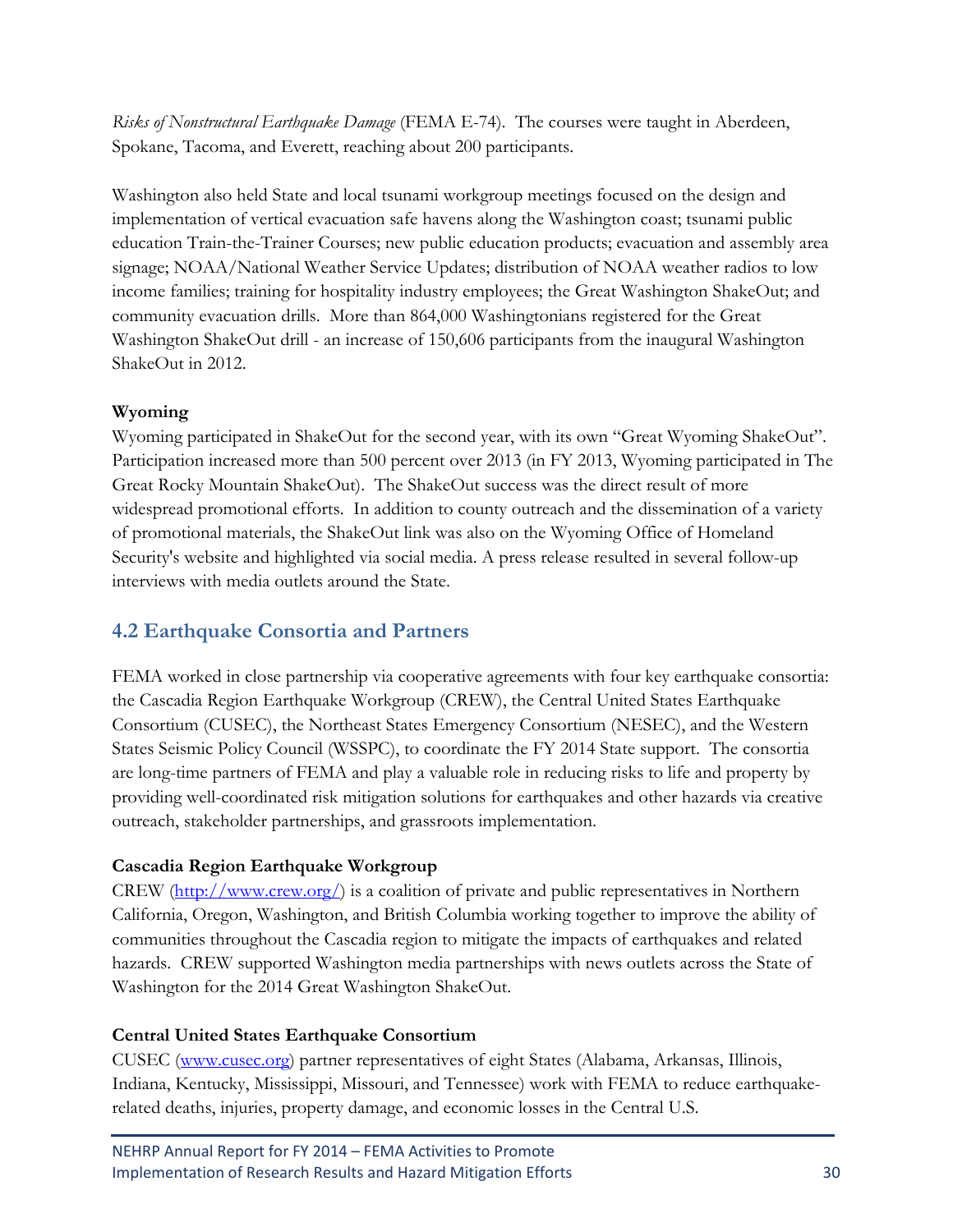Among its 2014 efforts, CUSEC led the activities for the Great Central U.S. ShakeOut and the Great SouthEast ShakeOut, which had a combined participation of almost five million. CUSEC was the lead organizer of the 2014 National Earthquake Program Managers meeting in Denver. At that meeting, the managers developed a position paper on the importance of State earthquake management programs that was submitted to the National Emergency Management Association (NEMA). CUSEC was also the lead for the CAPSTONE-14 exercise which many central U.S. States were involved in.

#### **Northeast States Emergency Consortium**

NESEC [\(www.nesec.org\)](http://www.nesec.org/) coordinates with eight States (Connecticut, Maine, Massachusetts, New Hampshire, New Jersey, New York, Rhode Island, and Vermont) to develop, promote, and coordinate all-hazards emergency management activities in the Northeast U.S.

NESEC participated in the Great Northeast ShakeOut for the first time, with 290,000 participants in the region. Among other activities, NESEC worked with the Maine Emergency Management Agency to assess earthquake and other hazard vulnerabilities of over 4,000 critical and essential facilities and to assess the locations of dams relative to sources of earthquake ground shaking.

#### **Western States Seismic Policy Council**

WSSPC [\(www.nesec.org\)](http://www.nesec.org/) coordinates with thirteen States (Alaska, Arizona, California, Colorado, Hawaii, Idaho, Montana, Nevada, New Mexico, Oregon, Utah, Washington, and Wyoming), three U.S. Territories (American Samoa, Guam, and Northern Mariana Islands), one Canadian Territory (Yukon), and one Canadian province (British Columbia). WSSPC supports and enhances earthquake hazard mitigation by developing and advocating seismic policy options. WSSPC held its calendar year 2014 annual meeting in conjunction with EERI's annual meeting in Anchorage, AK; the EERI meeting commemorated the  $50<sup>th</sup>$  anniversary of the 1964 Great Alaska earthquake.

#### **Earthquake Engineering Research Institute**

EERI is the Nation's leading technical society dedicated to the reduction of risk from earthquakes and is recognized as an authoritative voice for earthquake risk reduction information in the United States. EERI is a national nonprofit, multidisciplinary technical society of engineers, geoscientists, architects, planners, public officials and social scientists. More information on EERI is available at [www.eeri.org.](http://www.eeri.org/) EERI organized the  $10<sup>th</sup>$  U.S. National Conference on Earthquake Engineering (10NCEE) in July 2014 in Anchorage, Alaska, during the  $50<sup>th</sup>$  anniversary year of the great Alaska earthquake and tsunami, [http://10ncee.org/.](http://10ncee.org/) Over 1100 earthquake professionals participated in the four-day program and proceedings include more than 800 technical papers that were presented at the conference. EERI also organized and ran the  $10<sup>th</sup>$  Annual Undergraduate Seismic Design Competition at the 10NCEE, with 200 students from 28 universities participating. [http://slc.eeri.org/SDC2014\\_2015.htm](http://slc.eeri.org/SDC2014_2015.htm)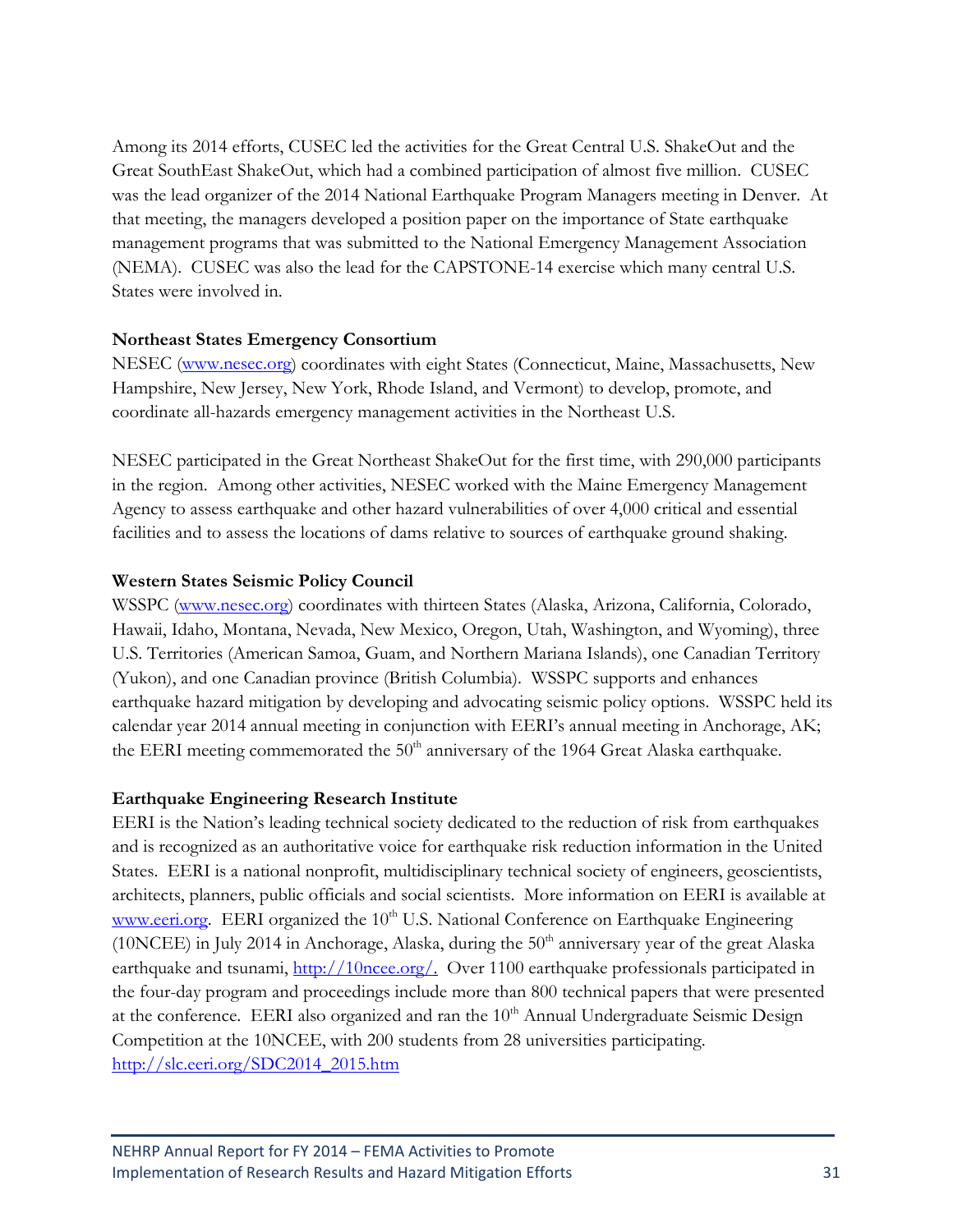EERI also supported projects for FEMA in four States: Alaska, California, Nevada, and Utah. In Alaska, EERI contracted with an engineering firm to use ROVER for seismic safety evaluations in Mat-Su School District. There were multiple projects in California, but none more timely than the support for the California Earthquake Clearinghouse where EERI serves as vice-chair. With FEMA NEHRP support, EERI was able to establish and manage the South Napa Earthquake Clearinghouse that served more than 100 responders and researchers over a three-day period. The California Geological Survey partnered with EERI in running the field clearinghouse. EERI also built and runs a virtual clearinghouse for the South Napa earthquake at <http://www.eqclearinghouse.org/2014-08-24-south-napa/>

#### **Federal Alliance for Safe Homes**

The nonprofit organization FLASH has been a partner of FEMA's for many years and in FY 2014 helped FEMA support the States and Territories. FLASH is a consumer advocate for strengthening homes and safeguarding families from natural and manmade disasters. They design and develop effective and easy-to-use tools and techniques to foster mitigation behavior change, and forge strategic partnerships with individuals and organizations that share a commitment to earthquake resiliency.

FLASH continued to promote the FEMA *QuakeSmart Business Toolkit*, FEMA P-811 DVD, the *QuakeSmart® Community Resilience Program* and the nonstructural assessment program. FLASH designed and held in-person training events entitled *Business Preparedness Summits* to promote the *QuakeSmart* program. The summits were hosted in partnership with private-sector, nonprofit and government organizations. Additionally, FLASH partnered with Clemson University to develop graduate level curriculum to teach residential building codes to construction, civil engineering and architectural disciplines, including a focus on the purpose and application of residential building codes, as well as the role of codes in disaster-preparedness. Presently, the course is being offered at Clemson and more universities are committed to using it whole or in modules. The course is promoted through the website, [http://www.flash.org/buildingcodecourse/.](http://www.flash.org/buildingcodecourse/)

FLASH continued to administer the Texas State Collaborative (TSC). The members of the collaborative are a wide ranging, diverse group including code officials, flood plain managers, State and local government officials, meteorologists, non-profit disaster response and rebuilding organizations, leading insurers, reinsurers and design-build professionals. In partnership with the TSC members, FLASH completed and distributed Leadership Toolkits for Texas' ten most populous cities.

#### **Southern California Earthquake Center**

SCEC, headquartered at the University of Southern California, was founded in 1991 with a mission to: gather data on earthquakes in Southern California and elsewhere; integrate information into a comprehensive and physics-based understanding of earthquake phenomena; and communicate to society at large useful knowledge for reducing earthquake risk. FEMA provides support to SCEC for national ShakeOut coordination and for leading the Earthquake Country Alliance in California.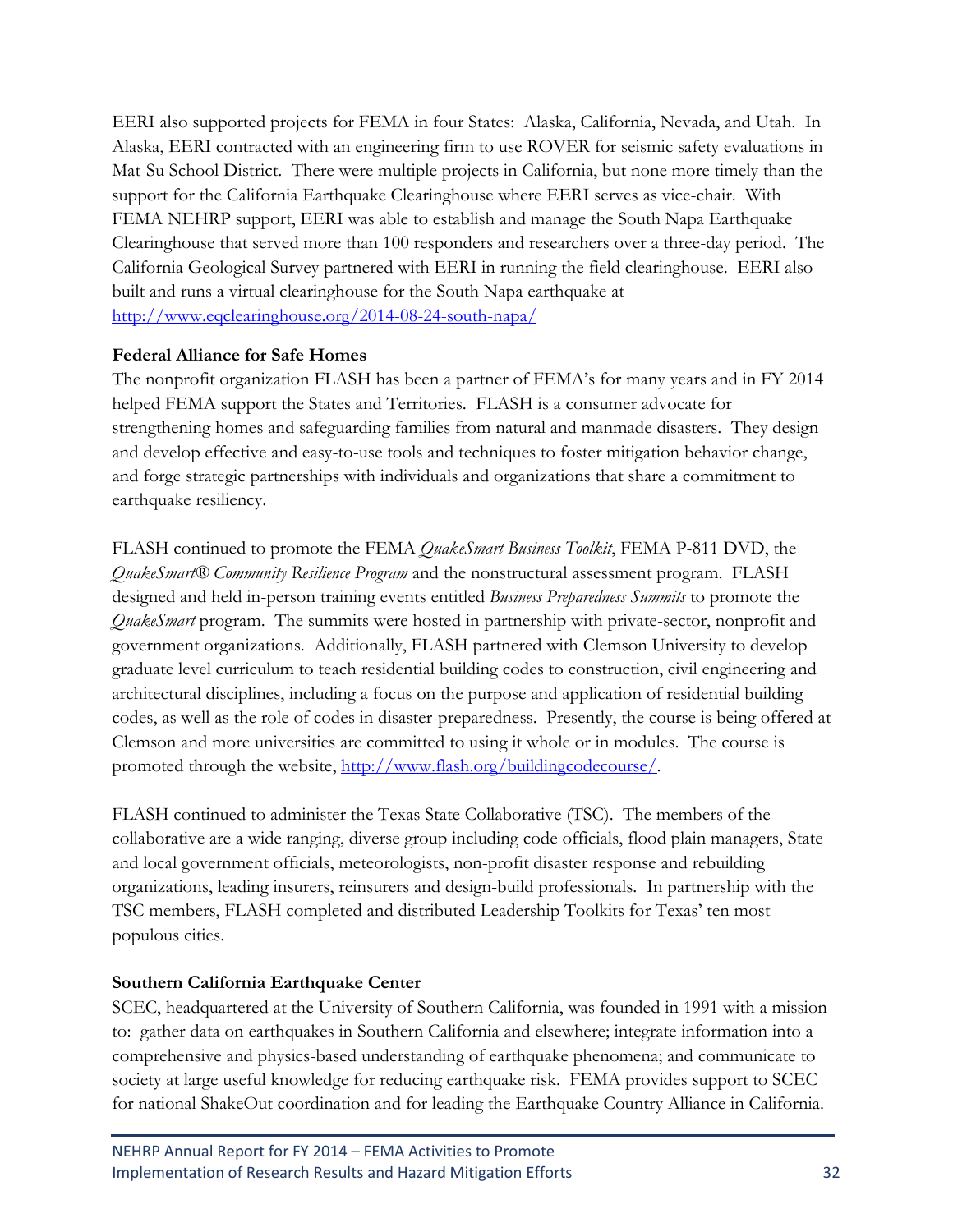The ECA is a California-based public-private partnership of people, organizations, and regional alliances, each of which is committed to improving preparedness, mitigation and resiliency. (www.earthquakecountry.org/alliance).

SCEC created the ShakeOut.org website and registration system in 2008 for the first ShakeOut drill in southern California. In FY 2014, more States, Territories and countries joined the ShakeOut, with websites replicated by SCEC in partnership with State and local agencies who recruit participants. With the involvement of many partner organizations, ShakeOut in FY 2014 expanded to include 44 States and U.S. Territories, plus four other countries. In the US, approximately 20 million people registered to participate in the 2014 Annual ShakeOut Earthquake drill. ShakeOut is now an infrastructure for providing earthquake information to the public and involving them in community resiliency, teaching people life-saving response behavior while fostering a sense of community that facilitates further dialogue.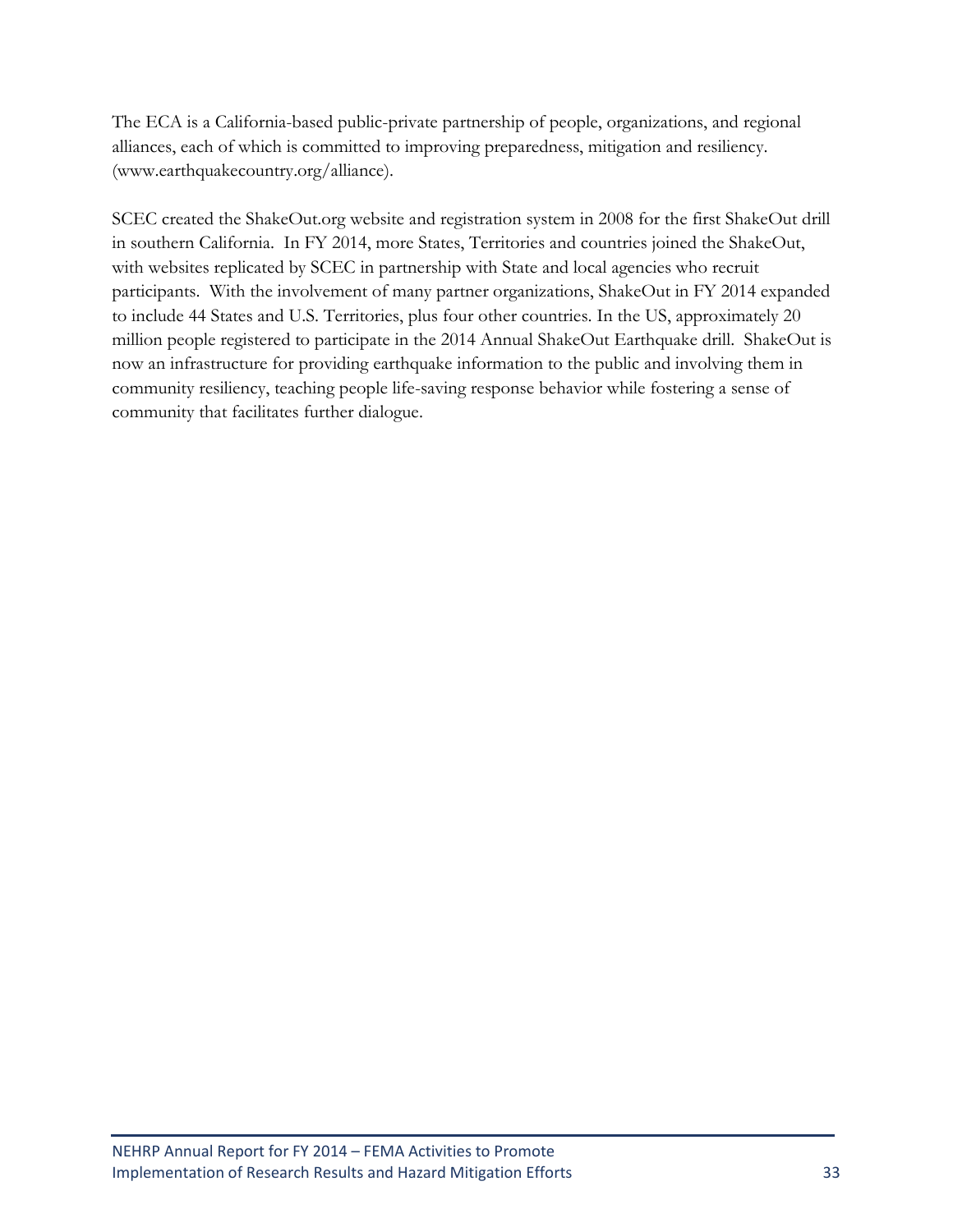# **Section 5 NEHRP Response to Major Earthquakes in FY 2014**

<span id="page-40-0"></span>Worldwide seismicity was lower than average in FY 2014; 11 earthquakes in the range of magnitude 7.0-7.9 occurred and one registering magnitude 8.2 (near Iquique, Chile, on April 1) occurred. This is the lowest annual total of earthquakes magnitude 7.0 or greater since 2008. Earthquakes were responsible for about 664 deaths in 2014, with 617 having perished in the magnitude 6.1 Ludian Xian, Yunnan, China event on August 3, as reported by the United Nations Office for Coordination of Humanitarian Affairs. Deadly quakes also occurred in Chile, Nicaragua, Papua New Guinea, and the United States (see below).

The most significant domestic earthquake occurred 6 miles southwest of Napa, California, on August 24, 2014, at 3:20 AM local time. The magnitude of the event was 6.0 and it was felt throughout central California and east to western Nevada. It has been referred to as the "South Napa" earthquake.

One person was killed and at least 208 people were injured by the earthquake. The event caused severe damage to 150 buildings and moderate damage to 1,000 buildings in Napa County. In Solano County, the earthquake caused severe damage to 10 buildings and moderate damage to 34 buildings. There was minor damage to several roads, several water main and gas line breaks, and disruption of electric and water service in Napa and Solano Counties. Six fires occurred in Napa County, destroying at least 4 buildings.

The City of Napa estimated the earthquake caused at least \$300 million in damage to privately owned homes and commercial properties, and \$58 million in damage to public infrastructure. Additionally, there was significant widespread non-structural damage (e.g., collapse of overhead lighting, damage to storage shelving, damage to fire sprinkler systems, and destruction of winemaking facilities, etc.) that caused substantial business disruption and additional losses. On September 11, 2014, President Obama issued a Presidential Disaster Declaration, allowing Federal support for the recovery effort.

NEHRP agencies responded immediately, with teams of geologists and engineers arriving later on the day of the event to record and study its impacts; those efforts continued in the weeks following the earthquake. The NEHRP teams worked in close cooperation and collaboration with other teams representing the California Geological Survey, EERI, the Geotechnical Extreme Events Reconnaissance, and other academic and government organizations.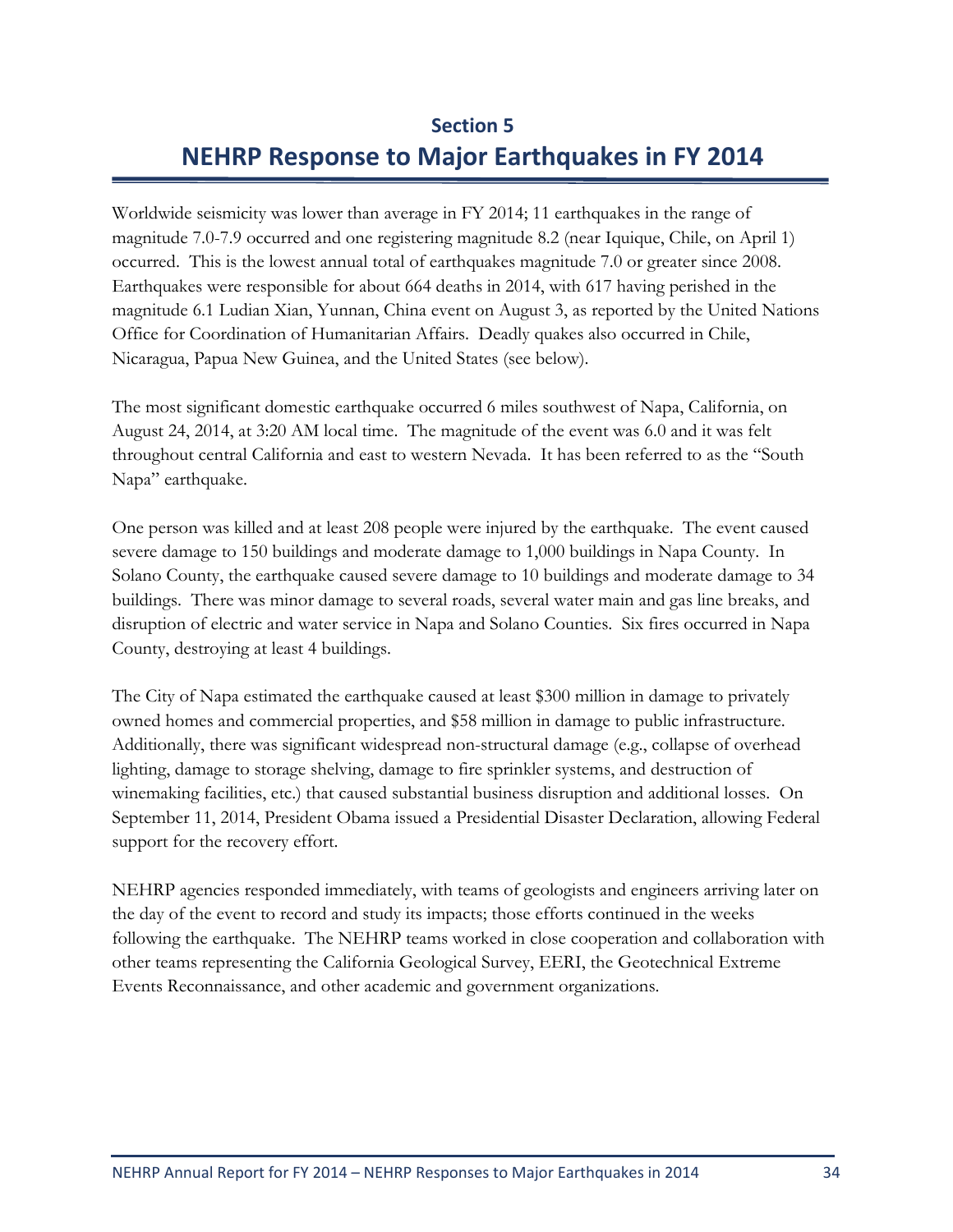Several reports documenting the Napa earthquake impacts have been released, including FEMA P-1024, *Performance of Buildings and Nonstructural Components in the 2014 South Napa Earthquake*; along with two Recovery Advisories: FEMA P-1024/RA-1, *Repair of Earthquake-Damaged Masonry Fireplace Chimneys*; and FEMA P-1024/RA-2, *Earthquake Strengthening for Cripple Walls in Wood-Frame Dwellings*. A key positive finding of the post-earthquake studies is that several seismic retrofits of older URM buildings were effective in mitigating earthquake damage. With the large number of such buildings in the U.S., this may provide valuable "lessons learned" for future efforts to retrofit them.

Elsewhere in the United States, recently elevated seismic activity continued in central Oklahoma and south-central Kansas. According to the USGS, during FY 2014, 542 earthquakes above magnitude 3.0 occurred in this region. Although none of these events caused significant damage, they generated shaking felt by the local residents. Most, if not all, of these events were induced by the injection disposal into underground rock formations of waste fluids used in oil and gas recovery operations<sup>16</sup>. The USGS is working in cooperation with the Oklahoma Geological Survey and the Kansas Geological Survey in the deployment of temporary seismic equipment to record and study these earthquakes.

<span id="page-41-0"></span> $\overline{a}$ <sup>16</sup> See<http://earthquake.usgs.gov/research/induced/>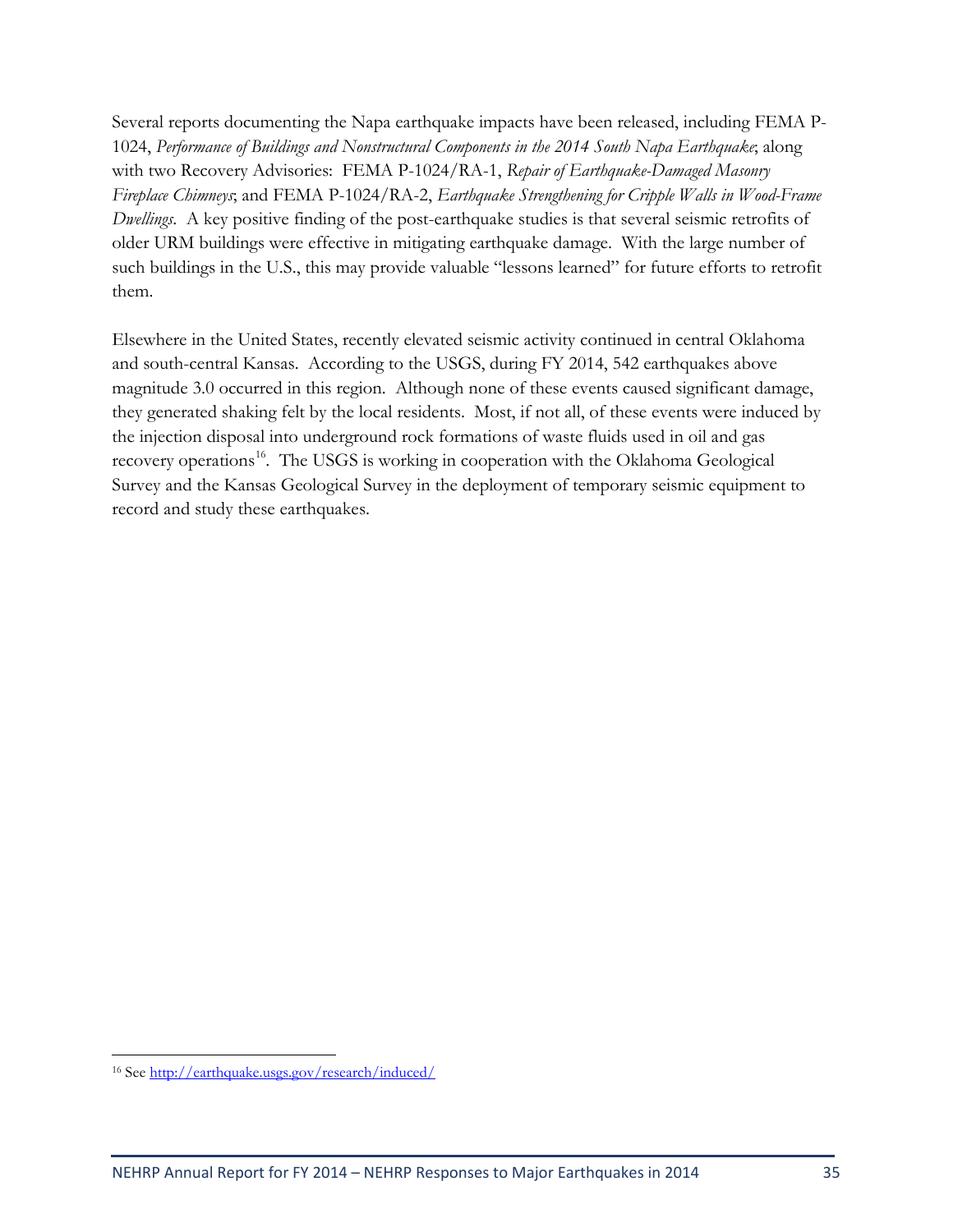# **Section 6 Related Activities Supporting NEHRP Goals**

<span id="page-42-0"></span>Public Law 108–360, the Earthquake Hazards Reduction Program Reauthorization Act of 2004, requires that NEHRP's annual report to Congress include a description of activities being carried out by the NEHRP agencies that contribute to program goals, but are not officially included in the program. 42 U.S.C.  $\sqrt{7704(a)(4)(E)}$ . Highlights of these programs and activities are described below.

### <span id="page-42-1"></span>**6.1 EarthScope**

EarthScope is a multidisciplinary earth science program aimed at exploring, in unprecedented detail, the four-dimensional structure, dynamics, and evolution of the North American continent. EarthScope is supported by NSF, in partnership with the USGS and the National Aeronautics and Space Administration. The EarthScope Facility was composed of three core components: the Plate Boundary Observatory (PBO), constructed and operated by the University NAVSTAR Consortium (UNAVCO); the San Andreas Fault Observatory at Depth (SAFOD), constructed by Stanford University in cooperation with USGS, and operated from 2008-2013 by UNAVCO; and the United States Seismic Array (USArray), constructed and operated by IRIS.

In FY 2013, NSF completed the first of two stages in a plan to integrate elements of the EarthScope Facility with other seismic and geodetic facilities operated by IRIS and UNAVCO. The Geodesy Advancing Geoscience and EarthScope (GAGE) Facility unites PBO and the core geodetic facilities that UNAVCO historically operated and managed, while the Seismological Facilities for the Advancement of Geoscience and EarthScope (SAGE) unite USArray and the core seismic facilities IRIS has historically operated and managed. SAGE includes the Global Seismographic Network (GSN), a long-standing component of NEHRP jointly supported by NSF and USGS. In the second stage of this process, NSF intends to issue a solicitation for geophysical facility capabilities to succeed SAGE and GAGE at the end of the current awards in September 2018. NSF has been consulting with the community for several months and expects to issue a solicitation in FY 2016.

The EarthScope Facility has left a legacy of data, operational stations, and physical samples that are all being used for NEHRP-related research and operational activities today. For example, the Central and Eastern United States Seismic Network (CEUSN) project, which began in FY 2013 with funding from NSF and USGS, has converted 160 USArray Transportable Array stations to long-term operations and upgraded the instrumentation and data collection to support critical infrastructure monitoring and other needs. These stations will be jointly supported through FY 2017, at which point their long-term operation is unfunded. These stations greatly increase the density of long-term, continuously recording seismic stations in the region.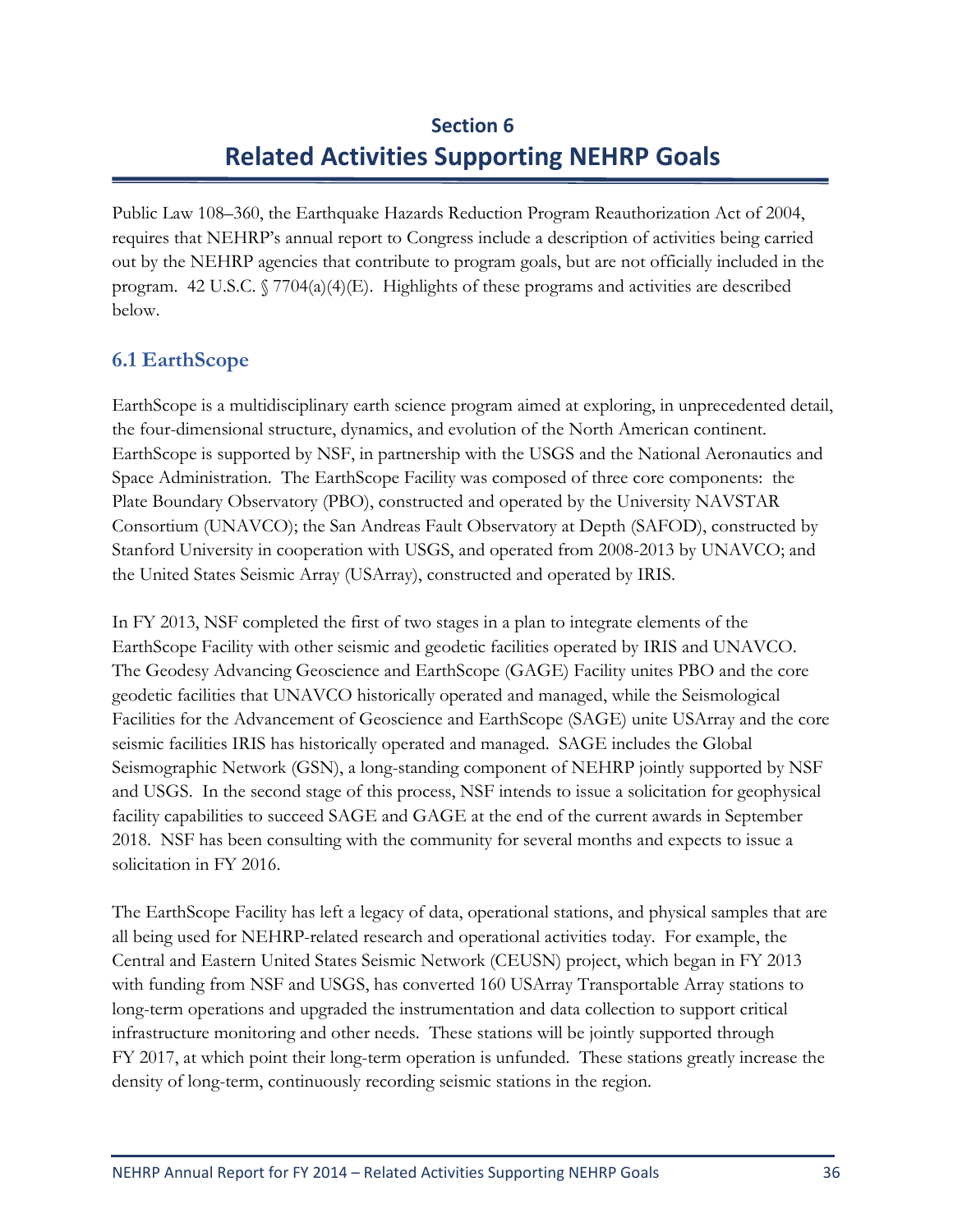EarthScope seismic and geodetic stations in the western United States are being incorporated into nascent EEW systems under development by USGS and its regional network partners. For example, 15 USArray stations have been adopted by the State of Oregon for inclusion in its EEW system, while 12 further stations in California and Washington are being considered for future adoption. In addition, USGS is supporting efforts to incorporate into EEW systems real-time Global Navigation Satellite System (GNSS) data from geodetic stations originally installed as part of PBO, and now operated as part of GAGE.

NSF continues to oversee SAFOD via the EarthScope program, in collaboration with USGS. Since 2009, the USGS has been operating a seismometer immediately above repeating earthquakes at a depth of 3 km, probing the inner workings of the processes that initiate earthquakes on this major plate boundary fault. Through an award to Texas A&M University, NSF supports archiving and distribution of physical samples of the deep fault materials obtained in 2007; researchers around the world are analyzing these samples to understand a variety of physical properties related to fault deformation and earthquake generation. NSF has funded a new research project that will make use of both the main SAFOD borehole and the SAFOD pilot hole; the research team has been working with USGS scientists to refine their plan and gain access to the SAFOD hole beginning in November 2015.

#### <span id="page-43-0"></span>**6.2 Subcommittee on Disaster Reduction**

The Subcommittee on Disaster Reduction (SDR) is an element of the President's National Science and Technology Council that facilitates the development of national strategies for reducing disaster risks and losses that are based on effective use of science and technology. Mitigating natural and technological disasters requires a solid understanding of science and technology, rapid implementation of research information into disaster reduction programs and applications, and efficient access to diverse information available from both public and private entities. Chartered in 1988, the SDR provides a unique Federal forum for information sharing; the development of collaborative opportunities; the formulation of science and technology-based guidance for policy makers; and dialogue with the U.S. policy community to advance informed strategies for managing disaster risks.

Representatives of NEHRP participate in SDR meetings and provide briefings on program developments. The SDR serves as a forum that NEHRP agencies can use for reaching out to and coordinating with other Federal agencies doing work related to NEHRP goals and objectives.

### <span id="page-43-1"></span>**6.3 International Activities**

#### **U.S.-Japan Panel on Earthquake Research**

The UJNR Panel on Earthquake Research promotes advanced research toward a more fundamental understanding of the earthquake process and hazard estimation. The 10th joint meeting, which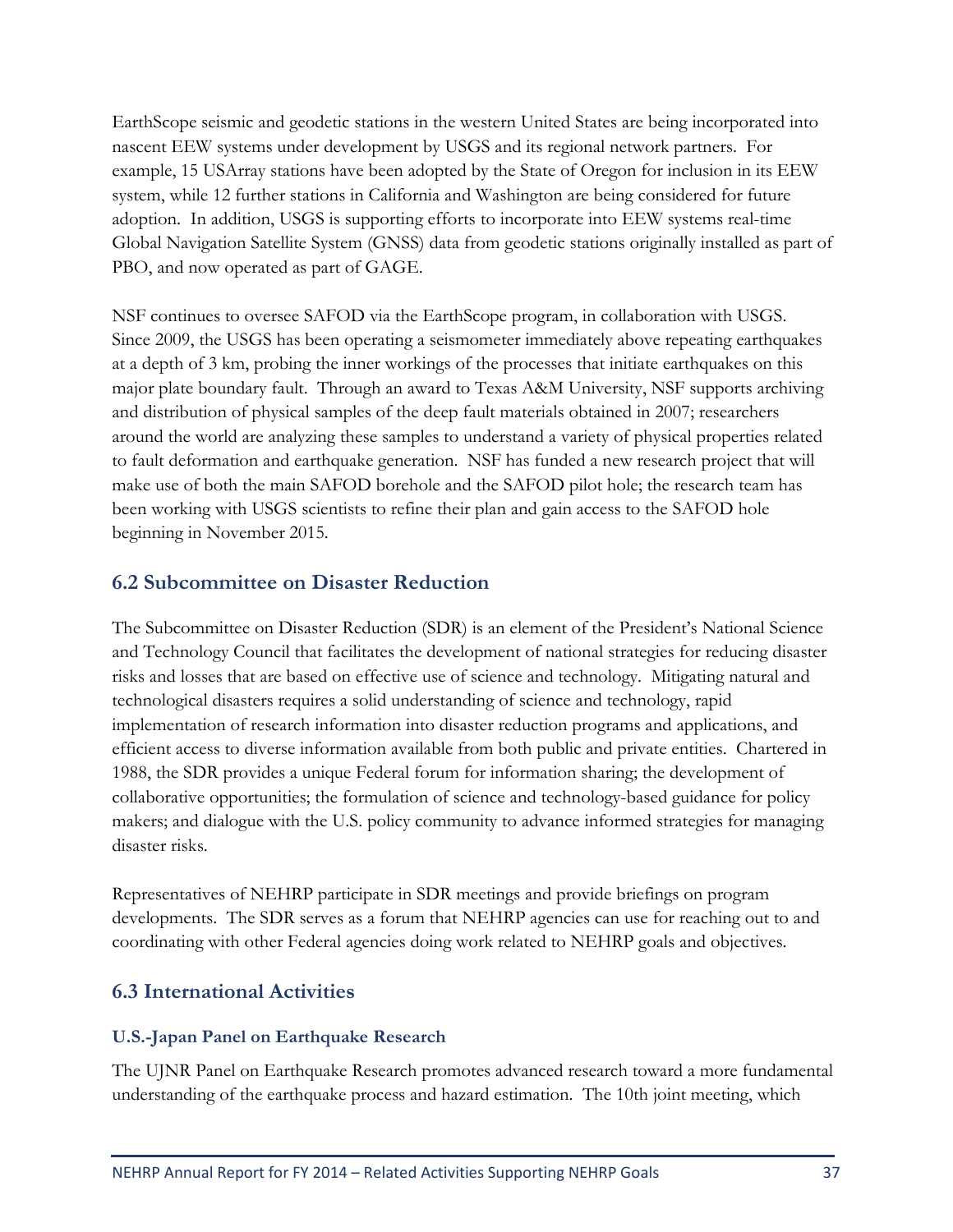took place on Sendai, Japan in October 2014, furthered cooperation and deepened understanding of earthquake and tsunami problems common to both Japan and the U.S. The meeting included productive exchanges of information on approaches to systematic observation and modeling of earthquake processes. In view of devastation caused by the earthquake and tsunami of March 2011 off the Pacific coast of Tohoku, the Panel recognized that further efforts are necessary to achieve our common goal of reducing earthquake risk through close collaboration and focused discussions at the 11th UJNR meeting.

#### **U.S.-China Cooperation in Earthquake Studies**

Highlights from cooperative research on earthquake hazards reduction with China include the completion of critical upgrades at each of the ten China-U.S. cooperative broadband seismic network stations that are operated in China. The exchange of strong ground motion data continued, with USGS receiving data from several magnitude 6 earthquakes in China. A bilateral workshop on earthquake research was held in California in September 2014 and was attended by a dozen scientists from each country. Two Chinese visiting scholars spent a year at the USGS in Menlo Park, California. In addition, several delegations from the China Earthquake Administration visited the U.S. to review and discuss earthquake research and hazard reduction policies. EEW was a topic of mutual interest and a delegation from China visited the USGS in Menlo Park, California, and the University of California at Berkeley to learn more about U.S. progress on this topic.

#### **U.S.-India Cooperation in Earthquake Studies**

Highlights of USGS cooperation with the National Geophysical Research Institute in Hyderabad, India, include studies in the Koyna region, site of the largest confirmed reservoir-induced earthquake. The 1967 Koyna earthquake had a magnitude of 6.3 and claimed about 200 lives and left thousands injured and homeless. The area continues to shake from reservoir-induced earthquakes to this day and has become the target of a major Indian Government project to drill research boreholes into the earthquake producing zone. At the international workshop held in Koyna in May 2014, advice from USGS was critical to the development of the research plan and the proposal now pending with the International Continental Scientific Drilling Program, of which the U.S. is a member. USGS also hosted Indian scientists in the summer of 2014 to further refine the research plan. Drilling of a pair of 3 to 4 km-deep pilot holes is expected to begin in calendar year 2015, and USGS will be scientific partners with the Indians in this effort.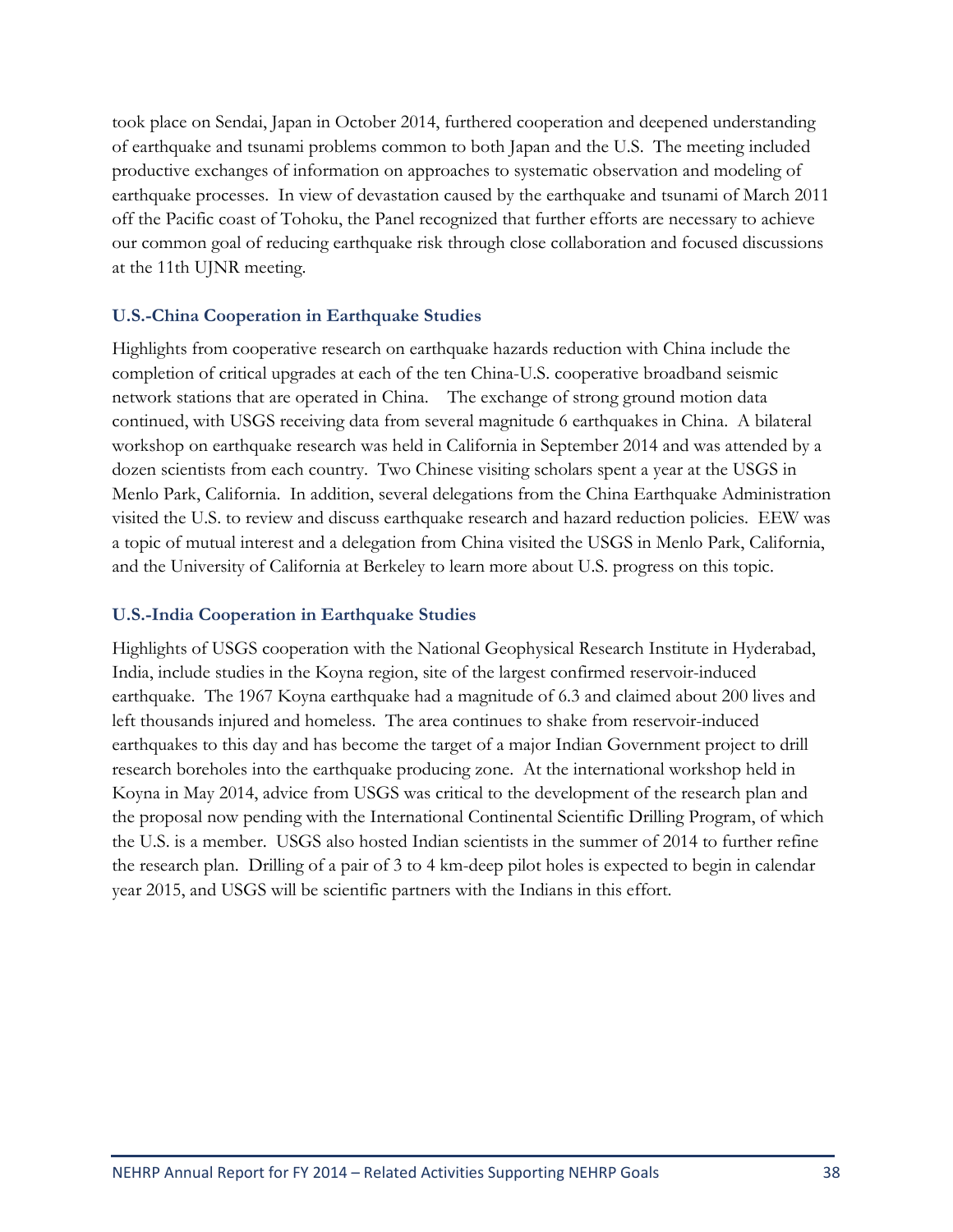# **Appendix A List of Acronyms and Abbreviations**

<span id="page-45-0"></span>

| <b>ACEHR</b>    | Advisory Committee on Earthquake Hazards Reduction     |
|-----------------|--------------------------------------------------------|
| <b>ANSS</b>     | Advanced National Seismic System                       |
| <b>AOAM</b>     | Agency Operations and Award Management                 |
| <b>ASHSC</b>    | Alaskan Seismic Hazards Safety Commission              |
| <b>ATC</b>      | Applied Technology Council                             |
| <b>BART</b>     | Bay Area Rapid Transit District                        |
| <b>BSSC</b>     | <b>Building Seismic Safety Council</b>                 |
| <b>CAD</b>      | Caribbean Area Division                                |
| Cal OES         | California Governor's Office of Emergency Services     |
| <b>CEUSN</b>    | Central and Eastern United States Seismic Network      |
| <b>CCS</b>      | carbon capture and sequestration                       |
| <b>CCSD</b>     | Clark County School District                           |
| <b>CEA</b>      | California Earthquake Authority                        |
| CO <sub>2</sub> | carbon dioxide                                         |
| <b>CREW</b>     | Cascadia Region Workgroup                              |
| <b>CRMP</b>     | California Residential Mitigation Program              |
| <b>CUSEC</b>    | Central United States Earthquake Consortium            |
| <b>DHS</b>      | U.S. Department of Homeland Security                   |
| <b>ECA</b>      | Earthquake Country Alliance                            |
| EERI            | Earthquake Engineering Research Institute              |
| EEW             | earthquake early warning                               |
| <b>EMAC</b>     | <b>Emergency Management Assistance Compact</b>         |
| <b>FEMA</b>     | Federal Emergency Management Agency                    |
| <b>FLASH</b>    | Federal Alliance for Safe Homes                        |
| FY              | fiscal year                                            |
| GAGE            | Geodetic Advancing Geoscience and EarthScope           |
| <b>GEER</b>     | Geotechnical Extreme Events Reconnaissance             |
| <b>GIS</b>      | Geographic Information System                          |
| <b>GSN</b>      | Global Seismographic Network                           |
| <b>HAZUS</b>    | Hazards U.S.                                           |
| <b>HETAC</b>    | Hawaii State Earthquake and Tsunami Advisory Committee |
| I-Codes         | <b>International Codes</b>                             |
| <b>IBC</b>      | <b>International Building Code</b>                     |
| ICC             | International Code Council                             |
| <b>IEBC</b>     | <b>International Existing Building Code</b>            |
| <b>INSPARK</b>  | <b>INSPect ARKansas Program</b>                        |
| <b>IRC</b>      | <b>International Residential Code</b>                  |
| <b>IRIS</b>     | Incorporated Research Institutions for Seismology      |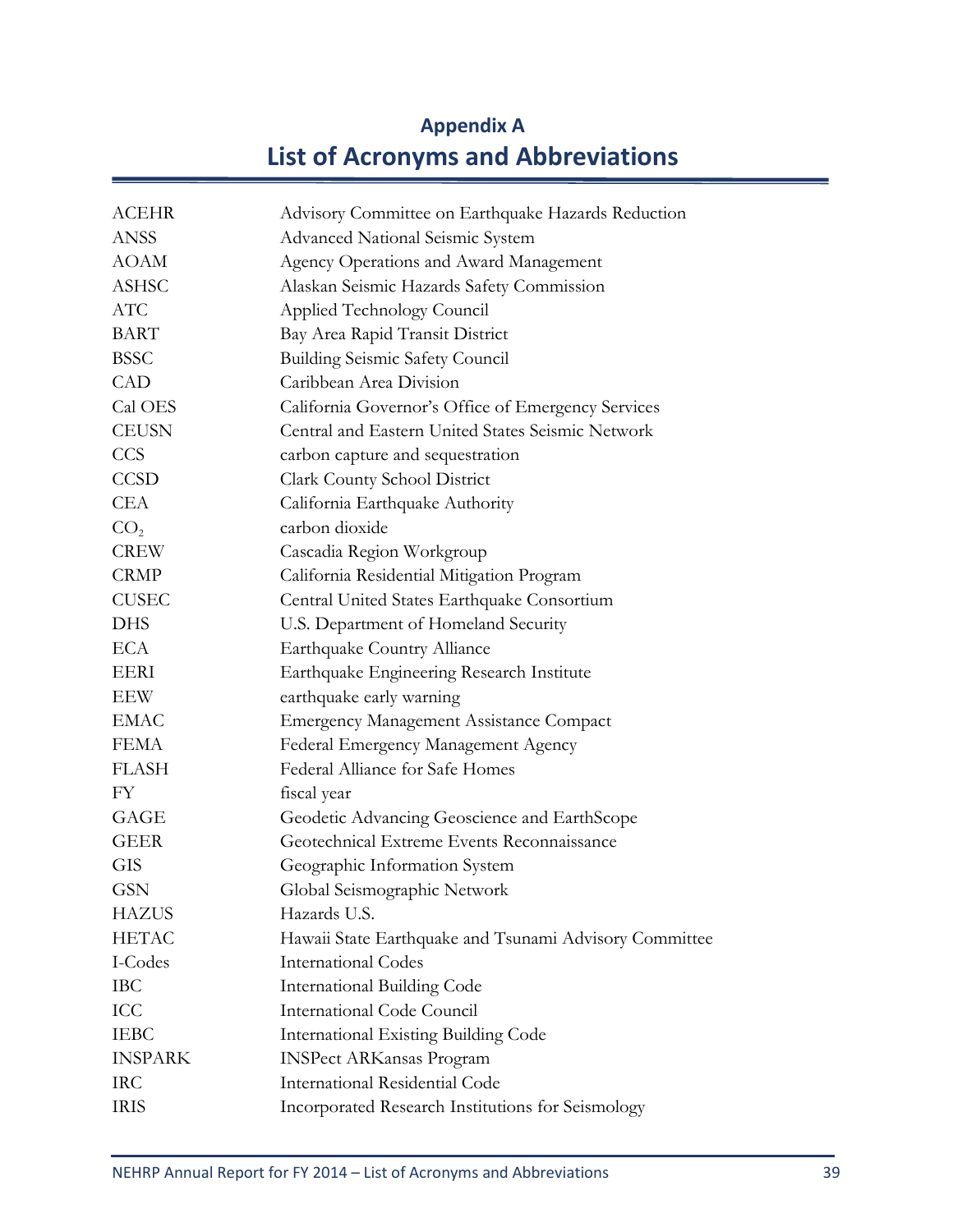| <b>MBMG</b>   | Montana Bureau of Mines and Geology                                          |
|---------------|------------------------------------------------------------------------------|
| <b>MRP</b>    | Mission-Ready-Packaged                                                       |
| Mw            | moment magnitude                                                             |
| <b>NCJV</b>   | <b>NEHRP</b> Consultants Joint Venture                                       |
| <b>NDRC</b>   | "non-ductile" reinforced concrete                                            |
| <b>NEES</b>   | George E. Brown, Jr. Network for Earthquake Engineering Simulation           |
| <b>NEHRP</b>  | National Earthquake Hazards Reduction Program                                |
| <b>NEIC</b>   | (USGS) National Earthquake Information Center                                |
| <b>NEMA</b>   | National Emergency Management Association                                    |
| <b>NESEC</b>  | Northeast States Emergency Consortium                                        |
| <b>NETAP</b>  | National Earthquake Technical Assistance Program                             |
| <b>NHERI</b>  | Natural Hazards Engineering Research Infrastructure                          |
| <b>NIST</b>   | National Institute of Standards and Technology                               |
| <b>NOAA</b>   | National Oceanic and Atmospheric Administration                              |
| <b>NSF</b>    | National Science Foundation                                                  |
| <b>NWIRP</b>  | National Windstorm Impact Reduction Program                                  |
| <b>OMB</b>    | Office of Management and Budget                                              |
| <b>OSTP</b>   | White House Office of Science and Technology Policy                          |
| <b>PBO</b>    | Plate Boundary Observatory                                                   |
| <b>PCWG</b>   | (NEHRP) Program Coordination Working Group                                   |
| <b>PDM</b>    | Pre-Disaster Mitigation                                                      |
| REU           | Research Experiences for Undergraduates                                      |
| <b>ROVER</b>  | Rapid Observation of Vulnerability and Estimation of Risk                    |
| <b>RVS</b>    | Rapid Visual Screening                                                       |
| S&E           | Salaries and Expenses                                                        |
| <b>SAFOD</b>  | San Andreas Fault Observatory at Depth                                       |
| SAGE          | Seismological Facilities for the Advancement of Geoscience and<br>EarthScope |
| <b>SAVI</b>   | Science Across Virtual Institutes                                            |
| <b>SCEC</b>   | Southern California Earthquake Center                                        |
| <b>SCEMD</b>  | South Carolina Emergency Management Division                                 |
| <b>SDR</b>    | Subcommittee on Disaster Reduction                                           |
| <b>SESAC</b>  | (USGS) Scientific Earthquake Studies Advisory Committee                      |
| <b>SSA</b>    | Seismological Society of America                                             |
| <b>TNSAVE</b> | Tennessee State-wide volunteer coalition                                     |
| <b>UCLA</b>   | University of California, Los Angeles                                        |
| <b>UCONN</b>  | University of Connecticut                                                    |
| <b>UDEM</b>   | Utah Department of Emergency Management                                      |
| <b>UJNR</b>   | U.S.-Japan Cooperative Program on Natural Resources                          |
| <b>UNAVCO</b> | University NAVSTAR Consortium, nonprofit university-governed                 |